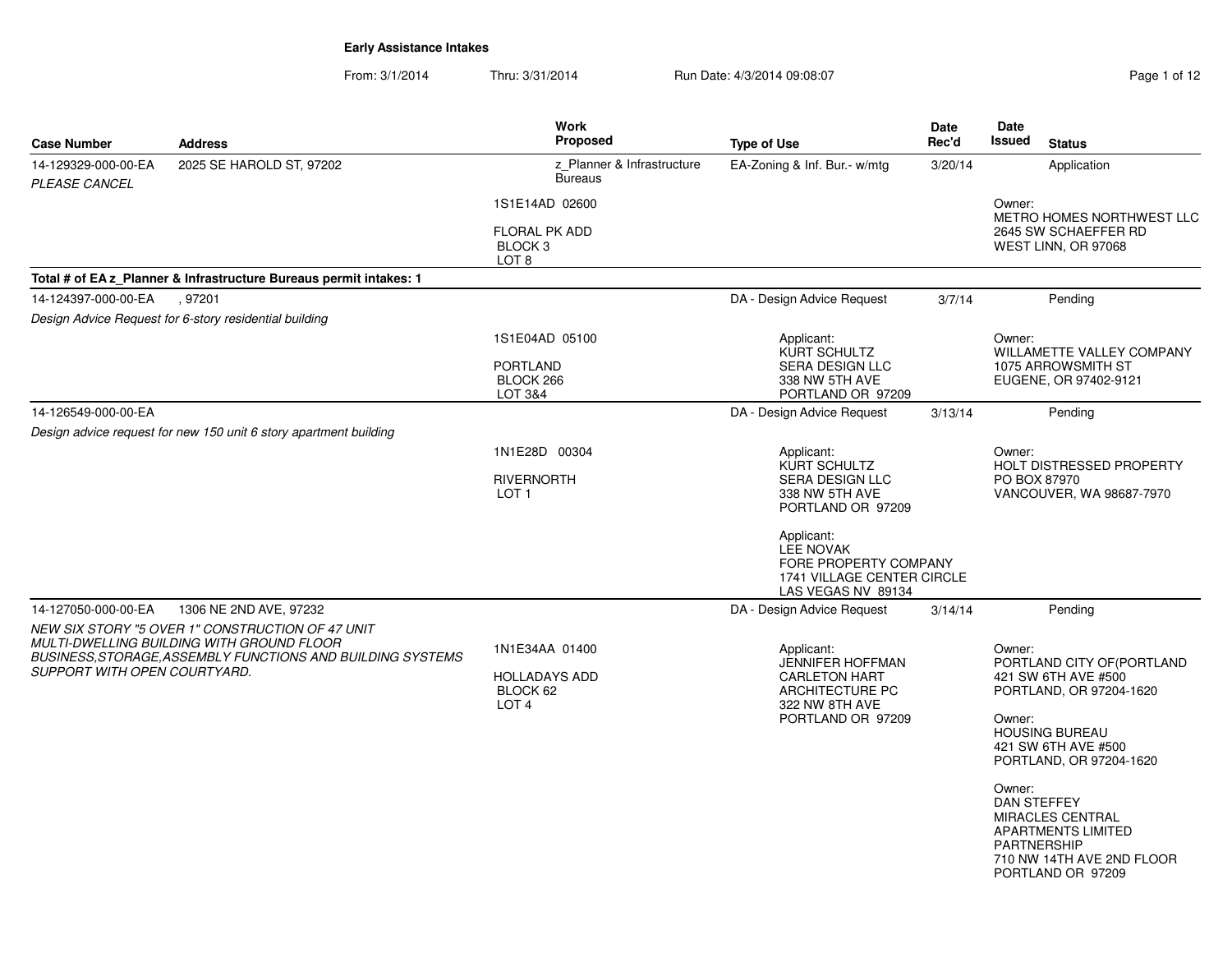From: 3/1/2014Thru: 3/31/2014 Run Date: 4/3/2014 09:08:07 Rege 2 of 12

|                                           |                                                                                                                                       | <b>Work</b><br>Proposed                             |                                                                                                                           | <b>Date</b><br>Rec'd | <b>Date</b><br>Issued                               |
|-------------------------------------------|---------------------------------------------------------------------------------------------------------------------------------------|-----------------------------------------------------|---------------------------------------------------------------------------------------------------------------------------|----------------------|-----------------------------------------------------|
| <b>Case Number</b>                        | <b>Address</b>                                                                                                                        |                                                     | <b>Type of Use</b>                                                                                                        |                      | <b>Status</b>                                       |
| 14-128882-000-00-EA                       | 8004 SE RHINE ST, 97206                                                                                                               |                                                     | EA-Zoning & Inf. Bur.- no mtg                                                                                             | 3/19/14              | Pending                                             |
|                                           | Lot confirmation and PLA, with modifications to existing SFR structure.                                                               |                                                     |                                                                                                                           |                      |                                                     |
|                                           |                                                                                                                                       | 1S2E08DA 07300                                      | Applicant:<br><b>MIKE COYLE</b>                                                                                           |                      | Owner:<br><b>OANH THI DO</b>                        |
|                                           |                                                                                                                                       | <b>WAPELLO PK</b>                                   | <b>FASTER PERMITS</b>                                                                                                     |                      | 10587 BRAESWOOD WAY                                 |
|                                           |                                                                                                                                       | BLOCK <sub>2</sub><br>LOT 12&13                     | 14334 NW EAGLERIDGE LANE<br>PORTLAND, OR 97229                                                                            |                      | STANTON, CA 90680                                   |
| 14-128023-000-00-EA                       |                                                                                                                                       |                                                     | EA-Zoning & Inf. Bur.- no mtg                                                                                             | 3/18/14              | Application                                         |
|                                           |                                                                                                                                       |                                                     |                                                                                                                           |                      |                                                     |
| 14-129137-000-00-EA                       | 1934 SE MORRISON ST                                                                                                                   |                                                     | EA-Zoning & Inf. Bur.- no mtg                                                                                             | 3/20/14              | Pending                                             |
|                                           | Early assistance for prposed 50-unit multi-dwelling development with associated                                                       |                                                     |                                                                                                                           |                      |                                                     |
| parking.                                  |                                                                                                                                       | 1S1E02AA 04500                                      | Applicant:                                                                                                                |                      | Owner:                                              |
|                                           |                                                                                                                                       |                                                     | <b>DAVID MULLENS</b>                                                                                                      |                      | THE GROUP LLC                                       |
|                                           |                                                                                                                                       |                                                     | URBAN DEVELOPMENT GROUP<br>735 SW 158TH AVENUE                                                                            |                      | 12655 SW NORTH DAKOTA ST<br>PORTLAND, OR 97223-0801 |
|                                           |                                                                                                                                       |                                                     | BEAVERTON, OR 97006                                                                                                       |                      |                                                     |
| 14-128025-000-00-EA                       | 1435 SE HAWTHORNE BLVD, 97214                                                                                                         |                                                     | EA-Zoning & Inf. Bur.- no mtg                                                                                             | 3/18/14              | Pending                                             |
|                                           |                                                                                                                                       | 1S1E02AC 17600                                      | Applicant:                                                                                                                |                      | Owner:                                              |
|                                           |                                                                                                                                       |                                                     | <b>MIKE COYLE</b>                                                                                                         |                      | AINALEM SULTESSA                                    |
|                                           |                                                                                                                                       | <b>HAWTHORNE PK</b>                                 | <b>FASTER PERMITS</b>                                                                                                     |                      | 1435 SE HAWTHORNE BLVD                              |
|                                           |                                                                                                                                       | BLOCK 292<br>LOT 5 EXC PT IN ST<br>LOT <sub>6</sub> | 14334 NW EAGLERIDGE LANE<br>PORTLAND, OR 97229                                                                            |                      | PORTLAND, OR 97214                                  |
|                                           |                                                                                                                                       |                                                     | Applicant:<br><b>CARRIE STRICKLAND</b><br><b>WORKS PARTNERSHIP</b><br><b>ARCHITECTURE</b><br>524 E BURNSIDE ST. SUITE 320 |                      |                                                     |
|                                           |                                                                                                                                       |                                                     | PORTLAND OR 97214                                                                                                         |                      |                                                     |
| 14-126687-000-00-EA                       | 15938 SE ALDER ST, 97233                                                                                                              |                                                     | EA-Zoning & Inf. Bur.- w/mtg                                                                                              | 3/13/14              | Pending                                             |
| Early assistance for proposed subdivision |                                                                                                                                       |                                                     |                                                                                                                           |                      |                                                     |
|                                           |                                                                                                                                       | 1S2E01AA 03400                                      | Applicant:<br><b>BOB SISUL</b>                                                                                            |                      | Owner:<br>CARMELLA ADCOCK                           |
|                                           |                                                                                                                                       | <b>RITLOW AC</b>                                    | 8946 SW TERWILLEGER BLVD                                                                                                  |                      | 20 NE 196TH AVE                                     |
|                                           |                                                                                                                                       | <b>BLOCK C</b>                                      | PORTLAND OR 97219                                                                                                         |                      | PORTLAND, OR 97230-8003                             |
| 14-126826-000-00-EA                       | <b>RIGHT OF WAY</b>                                                                                                                   | W 100' OF N 175' OF LOT 5 EXC PT IN ST              | EA-Zoning & Inf. Bur.- w/mtg                                                                                              | 3/13/14              | Pending                                             |
|                                           | Questions regarding Land Division to create buildable 4 lots from a Future                                                            |                                                     |                                                                                                                           |                      |                                                     |
|                                           | Vacated Street (SE Mitchell between SE Cesar Chevez and SE 41st Avenue)                                                               |                                                     | Applicant:                                                                                                                |                      |                                                     |
|                                           | *Street Vacation process is under review at this time** Right-of-way is adjacent to<br>5126 se 40th/5134 SE 40th/5135 SE 41st Ave etc |                                                     | <b>JIM STOTLER</b>                                                                                                        |                      |                                                     |
|                                           |                                                                                                                                       |                                                     | 2620 SE Risley Avenue<br>Milwaukie, OR 97267                                                                              |                      |                                                     |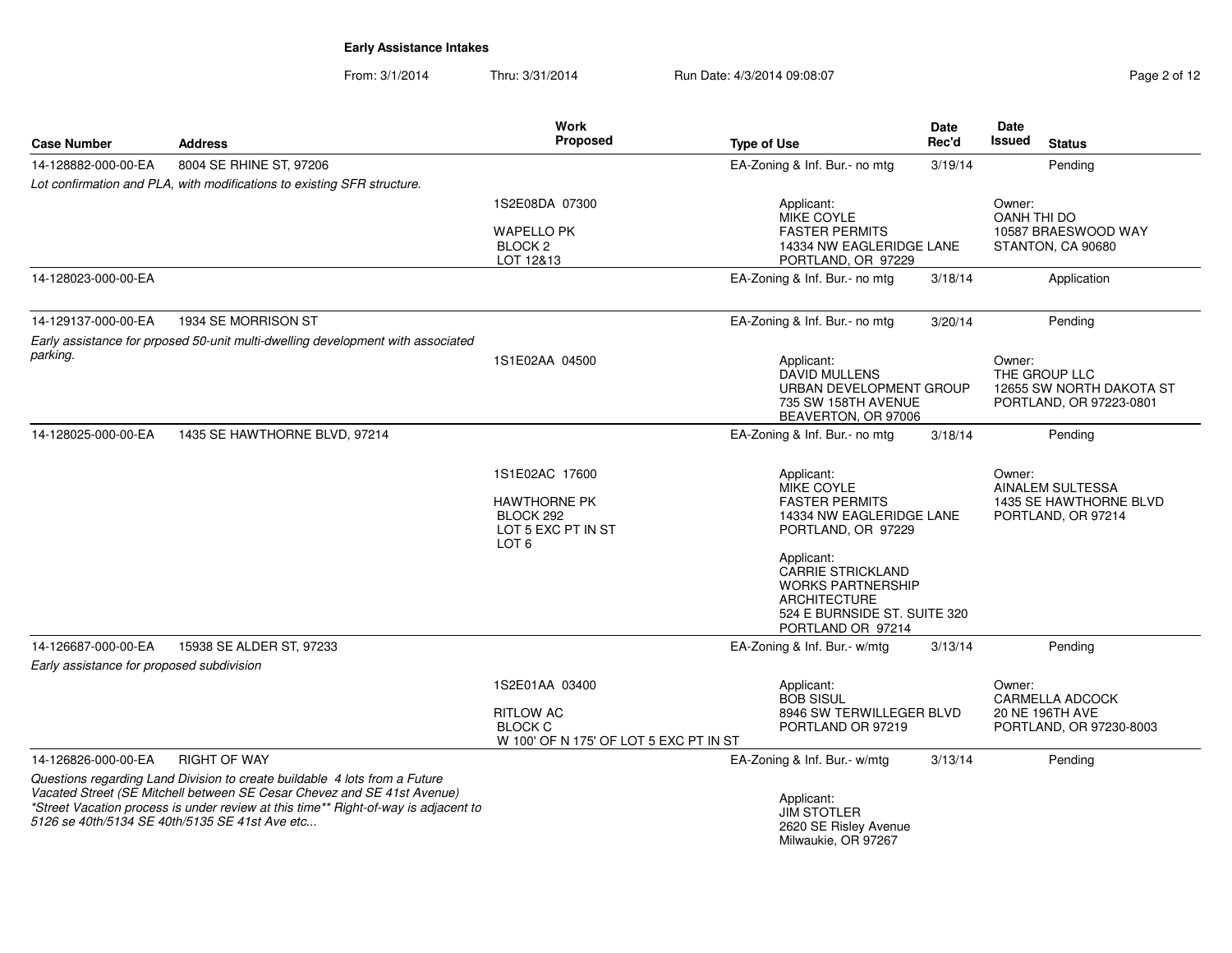From: 3/1/2014Thru: 3/31/2014 Run Date: 4/3/2014 09:08:07 Rege 3 of 12

| Case Number                                        | <b>Address</b>                                                                                                                                                | <b>Work</b><br><b>Proposed</b>                                       | <b>Type of Use</b>                                                                                                                          | <b>Date</b><br>Rec'd | <b>Date</b><br>Issued                          | <b>Status</b>                                                                                     |
|----------------------------------------------------|---------------------------------------------------------------------------------------------------------------------------------------------------------------|----------------------------------------------------------------------|---------------------------------------------------------------------------------------------------------------------------------------------|----------------------|------------------------------------------------|---------------------------------------------------------------------------------------------------|
| 14-125442-000-00-EA                                |                                                                                                                                                               |                                                                      | EA-Zoning & Inf. Bur.- w/mtg                                                                                                                | 3/11/14              |                                                | Pending                                                                                           |
| development.<br>S.E. MADISON ST. & S.E. TAYLOR ST. | EA to discuss future partition of properties owned by ODOT for future<br>LOCATION - THE 3 BLOCKS ALONG WEST OF S.E. WATER AVE. BETWEEN                        | 1S1E03AD 01701<br><b>EAST PORTLAND</b><br>BLOCK 8<br>LOT 1-8 TL 1701 | Applicant:<br>PORTLAND DEVELOPMENT<br><b>COMMISSION</b><br>222 NW 5TH AVE<br>PORTLAND, OR 97209                                             |                      | Owner:                                         | OREGON STATE OF<br>4040 FAIRVIEW INDUSTRIAL DR SI<br>SALEM, OR 97302-1142                         |
| 14-124408-000-00-EA                                | 2098 NW FRONT AVE                                                                                                                                             |                                                                      | EA-Zoning & Inf. Bur.- w/mtg                                                                                                                | 3/7/14               |                                                | Cancelled                                                                                         |
| DZ and GW review potential                         | Zoning / Infrastructure assistance for proposed multi-family apartment building -                                                                             | 1N1E28D 00322                                                        | Applicant:<br><b>KURT SCHULTZ</b><br><b>SERA DESIGN LLC</b><br>338 NW 5TH AVE<br>PORTLAND OR 97209                                          |                      | Owner:<br>PO BOX 87970                         | <b>HOLT DISTRESSED PROPERTY</b><br>VANCOUVER, WA 98687-7970                                       |
| 14-123184-000-00-EA                                | 5817 SE STARK ST, 97215                                                                                                                                       |                                                                      | EA-Zoning & Inf. Bur.- w/mtg                                                                                                                | 3/4/14               |                                                | Pending                                                                                           |
|                                                    | Early Assistance - Land Division staff and infrastructure bureaus                                                                                             |                                                                      |                                                                                                                                             |                      |                                                |                                                                                                   |
|                                                    |                                                                                                                                                               | 1N2E31DD 10100<br>SECTION 31 1N 2E<br>TL 10100 0.58 ACRES            | Applicant:<br><b>LAUREN HACKETT</b><br><b>WORKS PARTNERSHIP</b><br><b>ARCHITECTURE</b><br>524 E BURNSIDE ST. SUITE 320<br>PORTLAND OR 97214 |                      | Owner:<br>PO BOX 5908<br>Owner:<br>PO BOX 5908 | MICHAEL T QUINN<br>PORTLAND, OR 97228-5908<br><b>WILLIAM R NEBURKA</b><br>PORTLAND, OR 97228-5908 |
| 14-123796-000-00-EA                                | 4849 NE 138TH AVE, 97230                                                                                                                                      |                                                                      | EA-Zoning & Inf. Bur.- w/mtg                                                                                                                | 3/5/14               |                                                | Pending                                                                                           |
|                                                    | Costco, new traffic signal at driveway on 138th, building addition within tire<br>center, gas station improvements-non conforming situation review discussion | 1N2E23A 00600<br>SPACE INDUSTRIAL PK<br><b>BLOCK 3&amp;8 TL 600</b>  | Applicant:<br>MICHAEL CEBRONE<br>CARDNO<br>5415 SW WESTGATE DRIVE,<br>SUITE 100<br>PORTLAND, OR 97221                                       |                      | Owner:<br>PETER KAHN                           | COSTCO WHOLESALE GROUP<br>999 LAKE DRIVE<br>ISSAQUAH WA. 98027                                    |
| 14-132526-000-00-EA                                | 9509 SW 46TH AVE, 97219                                                                                                                                       |                                                                      | EA-Zoning & Inf. Bur.- w/mtg                                                                                                                | 3/28/14              |                                                | Pending                                                                                           |
| Confirmation                                       | Early Assistance with Service Bureaus & EN Planner and P & Z Planner for Lot                                                                                  | 1S1E30AD 05600<br><b>WEST PORTLAND</b><br>BLOCK 28<br>LOT 5&6&17&18  | Applicant:<br>MIKE COYLE<br><b>FASTER PERMITS</b><br>14334 NW EAGLERIDGE LANE<br>PORTLAND, OR 97229                                         |                      | Owner:                                         | ROLLIE E SEIBERT<br>31700 SW VILLAGE CREST CT<br>WILSONVILLE, OR 97070-6453                       |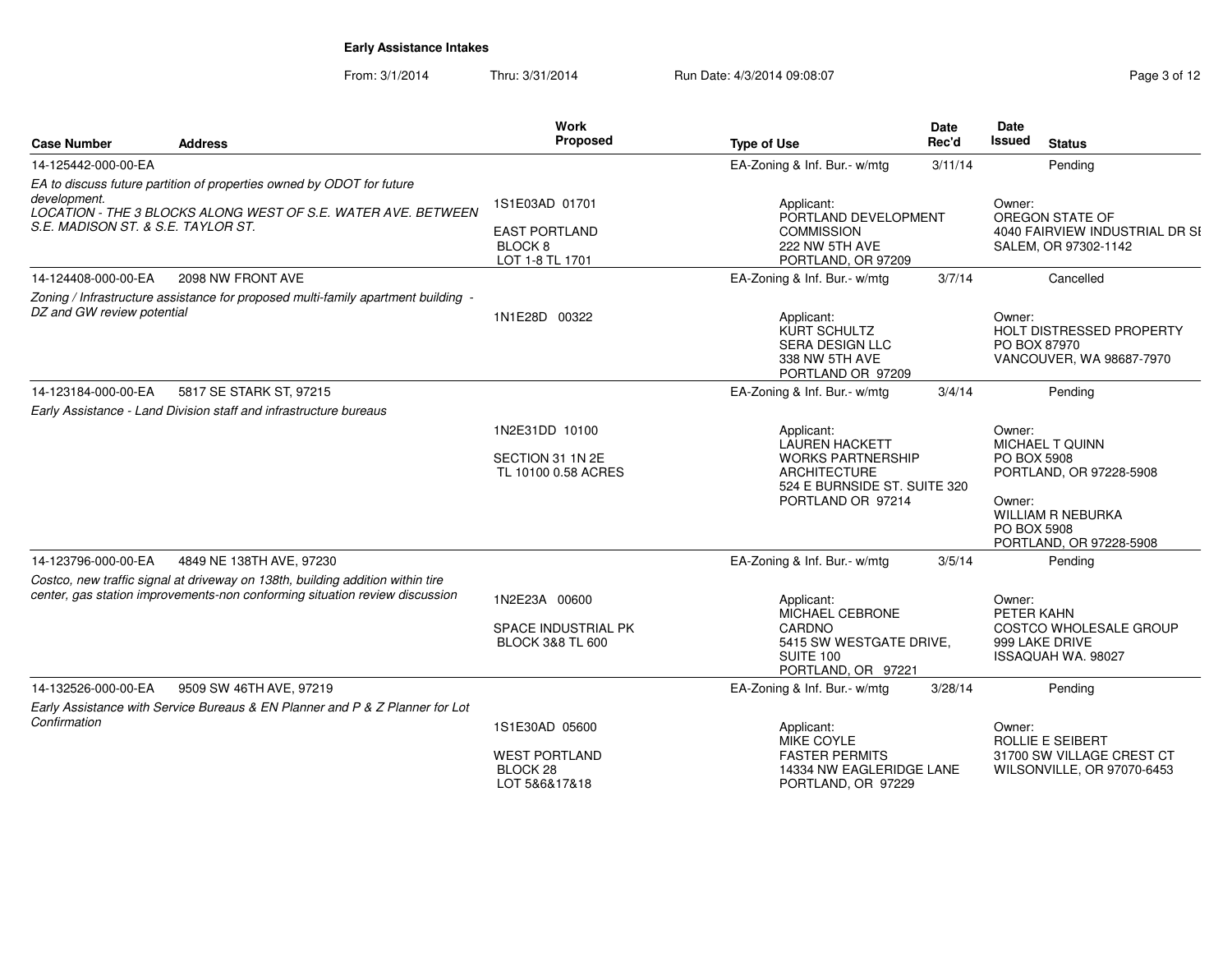From: 3/1/2014Thru: 3/31/2014 Run Date: 4/3/2014 09:08:07 Register 4/3/2014 09:08:07

| Page 4 of 12 |  |  |
|--------------|--|--|
|              |  |  |

| <b>Case Number</b>                                 | <b>Address</b>                                           | Work<br>Proposed                                                                                                                                        | <b>Type of Use</b>                                                                           | Date<br>Rec'd                                                                                           | Date<br>Issued<br><b>Status</b>                                                                                         |
|----------------------------------------------------|----------------------------------------------------------|---------------------------------------------------------------------------------------------------------------------------------------------------------|----------------------------------------------------------------------------------------------|---------------------------------------------------------------------------------------------------------|-------------------------------------------------------------------------------------------------------------------------|
| 14-132646-000-00-EA                                | 7352 SW MILES PL, 97219                                  |                                                                                                                                                         | EA-Zoning & Inf. Bur.- w/mtg                                                                 | 3/28/14                                                                                                 | Pending                                                                                                                 |
|                                                    | Early assistance for the development of property         |                                                                                                                                                         |                                                                                              |                                                                                                         |                                                                                                                         |
|                                                    |                                                          | 1S1E22AC 00900<br>WILLAMETTE OAKS PK<br>LOT <sub>26</sub>                                                                                               | Applicant:<br>ANTHONY M SOTER<br>PO BOX 430<br>CARLTON, OR 97111                             |                                                                                                         | Owner:<br>ANTHONY M SOTER<br>PO BOX 430<br>CARLTON, OR 97111                                                            |
|                                                    |                                                          |                                                                                                                                                         |                                                                                              |                                                                                                         | Owner:<br>MICHELLE D SOTER<br>PO BOX 430<br>CARLTON, OR 97111                                                           |
| 14-131164-000-00-EA                                | 1434 SW MORRISON ST, 97205                               |                                                                                                                                                         | EA-Zoning & Inf. Bur.- w/mtg                                                                 | 3/27/14                                                                                                 | Pendina                                                                                                                 |
|                                                    | 51 UNIT APARTMENT BUILDING - REHAB INTERIOR AND EXTERIOR |                                                                                                                                                         |                                                                                              |                                                                                                         |                                                                                                                         |
|                                                    |                                                          | 1N1E33DD 07300<br>Applicant:<br><b>KAREN STEGEMILLER</b><br><b>PORTLAND</b><br>BLOCK 310<br>322 NW 8TH AVE<br><b>LOT 7&amp;8</b><br>PORTLAND, OR. 97209 |                                                                                              | Owner:<br>REACH BRONAUGH LLC<br>CARELTON HART ARCHITECTURE 4150 SW MOODY AVE<br>PORTLAND, OR 97239-4417 |                                                                                                                         |
|                                                    |                                                          | POTENTIAL ADDITIONAL TAX                                                                                                                                |                                                                                              |                                                                                                         | Owner:<br>JESSICA WOODRUFF<br><b>REACH COMMUNITY</b><br>DEVELOPMENT CORPORATION<br>4150 MODY AVE<br>PORTLAND, OR. 97239 |
| 14-131559-000-00-EA                                | 511 NE LOMBARD ST, 97211                                 |                                                                                                                                                         | EA-Zoning & Inf. Bur.- w/mtg                                                                 | 3/26/14                                                                                                 | Pending                                                                                                                 |
|                                                    |                                                          | 1N1E11CC 01600<br><b>EL TOVAR</b><br>BLOCK 14<br>LOT 12-20                                                                                              | Applicant:<br><b>JOE RECKER</b><br><b>TRIMET</b><br>710 NE HOLLADAY ST<br>PORTLAND, OR 97232 |                                                                                                         | Owner:<br><b>CHAMPION PARKING LOT</b><br>PO BOX 12062<br>PORTLAND, OR 97212-0062                                        |
| 14-131292-000-00-EA<br>Divide parcel into two lots | 2235 SW STEPHENSON ST, 97219                             |                                                                                                                                                         | EA-Zoning & Inf. Bur.- w/mtg                                                                 | 3/26/14                                                                                                 | Pending                                                                                                                 |
|                                                    |                                                          | 1S1E33BC 08400                                                                                                                                          |                                                                                              |                                                                                                         | Owner:<br><b>MARK V HART</b>                                                                                            |
|                                                    |                                                          | SECTION 33 1S 1E<br>TL 8400 1.43 ACRES                                                                                                                  |                                                                                              |                                                                                                         | 2235 SW STEPHENSON ST<br>PORTLAND, OR 97219-8281                                                                        |
|                                                    |                                                          |                                                                                                                                                         |                                                                                              |                                                                                                         | Owner:<br>CAROL D HART<br>2235 SW STEPHENSON ST<br>PORTLAND, OR 97219-8281                                              |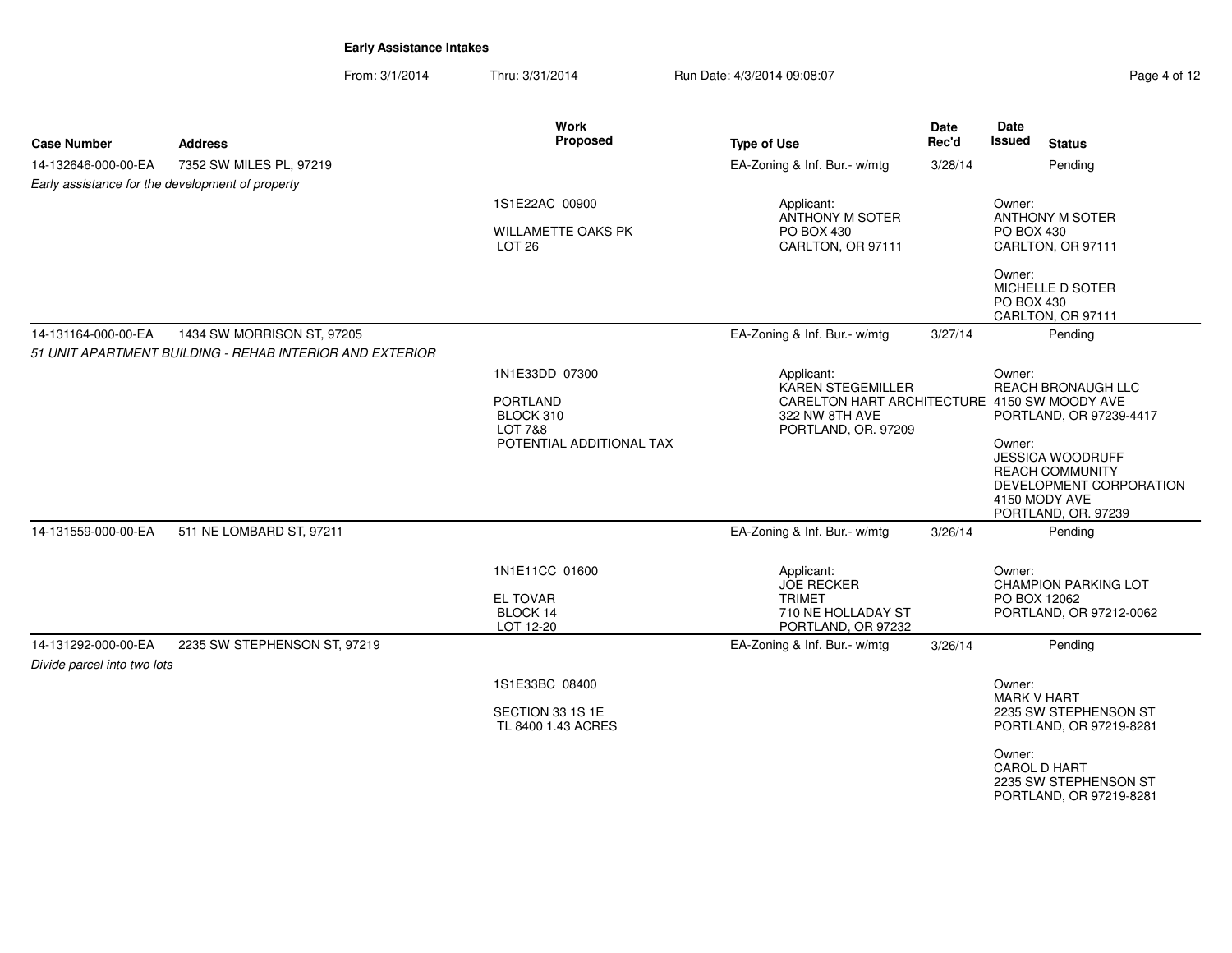From: 3/1/2014Thru: 3/31/2014 Run Date: 4/3/2014 09:08:07 Rege 5 of 12

| <b>Case Number</b>                  | <b>Address</b>                                                   | <b>Work</b><br>Proposed                                                      | <b>Type of Use</b>                                                                                               | <b>Date</b><br>Rec'd | <b>Date</b><br><b>Issued</b><br><b>Status</b>                                                                         |  |
|-------------------------------------|------------------------------------------------------------------|------------------------------------------------------------------------------|------------------------------------------------------------------------------------------------------------------|----------------------|-----------------------------------------------------------------------------------------------------------------------|--|
| 14-130450-000-00-EA                 | 1724 SE TENINO ST, 97202                                         |                                                                              | EA-Zoning & Inf. Bur.- w/mtg                                                                                     | 3/25/14              | Pendina                                                                                                               |  |
| EA for remodel of existing building |                                                                  |                                                                              |                                                                                                                  |                      |                                                                                                                       |  |
|                                     |                                                                  | 1S1E23DC 01600<br><b>SELLWOOD</b><br>BLOCK 88<br>N 1/2 OF LOT 9<br>LOT 11-16 | Applicant:<br><b>JULIE LIVINGSTON</b><br><b>HOME FORWARD</b><br>135 SW ASH ST 5TH FLR<br>PORTLAND OR 97204       |                      | Owner:<br>HOME FORWARD DEVELOPMENT<br>135 SW ASH ST 5TH FLOOR<br>PORTLAND, OR 97204-3540                              |  |
| 14-130444-000-00-EA                 | 4400 NE BROADWAY, 97213                                          |                                                                              | EA-Zoning & Inf. Bur.- w/mtg                                                                                     | 3/25/14              | Pendina                                                                                                               |  |
| EA for remodel of existing building |                                                                  |                                                                              |                                                                                                                  |                      |                                                                                                                       |  |
|                                     |                                                                  | 1N2E30CC 12100<br>SECTION 30 1N 2E<br>TL 12100 2.05 ACRES                    | Applicant:<br><b>KEVIN SAXTON</b><br><b>KASA ARCHITECTS</b><br>4119 NE CESAR E CHAVEZ BLVD<br>PORTLAND, OR 97211 |                      | Owner:<br>HOME FORWARD DEVELOPMENT<br>135 SW ASH ST 5TH FLOOR<br>PORTLAND, OR 97204-3540                              |  |
|                                     |                                                                  |                                                                              | Applicant:<br>LESLIE CREHAN<br><b>HOME FORWARD</b><br>135 SW ASH ST<br>PORTLAND OR 97204                         |                      |                                                                                                                       |  |
| 14-130442-000-00-EA                 | 335 NW 19TH AVE, 97209                                           |                                                                              | EA-Zoning & Inf. Bur.- w/mtg                                                                                     | 3/25/14              | Pending                                                                                                               |  |
|                                     | EA for remodel of existing building WITHIN THE ALPHABET HISTORIC |                                                                              |                                                                                                                  |                      |                                                                                                                       |  |
| <b>DISTRICT</b>                     |                                                                  | 1N1E33DB 02700                                                               | Applicant:<br><b>JULIE LIVINGSTON</b>                                                                            |                      | Owner:<br>HOME FORWARD DEVELOPMENT                                                                                    |  |
|                                     |                                                                  | <b>COUCHS ADD</b><br>BLOCK 275<br><b>LOT 1-8</b><br>E 1/2 OF LOT 9&10        | <b>HAP</b><br>PORTLAND, OR 97204                                                                                 |                      | 135 SW ASH ST 5TH FLOOR<br>135 SW ASH STREET, 5TH FLOOR PORTLAND, OR 97204-3540                                       |  |
| 14-130433-000-00-EA                 | 2140 NW KEARNEY ST, 97210                                        |                                                                              | EA-Zoning & Inf. Bur.- w/mtg                                                                                     | 3/25/14              | Pending                                                                                                               |  |
| <b>DISTRICT</b>                     | EA for remodel of existing building WITHIN THE ALPHABET HISTORIC | 1N1E33BD 11800<br>KINGS 2ND ADD<br><b>BLOCK 1 TL 11800</b>                   | Applicant:<br><b>JULIE LIVINGSTON</b><br><b>HAP</b>                                                              |                      | Owner:<br>HOME FORWARD DEVELOPMENT<br>135 SW ASH ST 5TH FLOOR<br>135 SW ASH STREET, 5TH FLOOR PORTLAND, OR 97204-3540 |  |
|                                     |                                                                  |                                                                              | PORTLAND, OR 97204                                                                                               |                      |                                                                                                                       |  |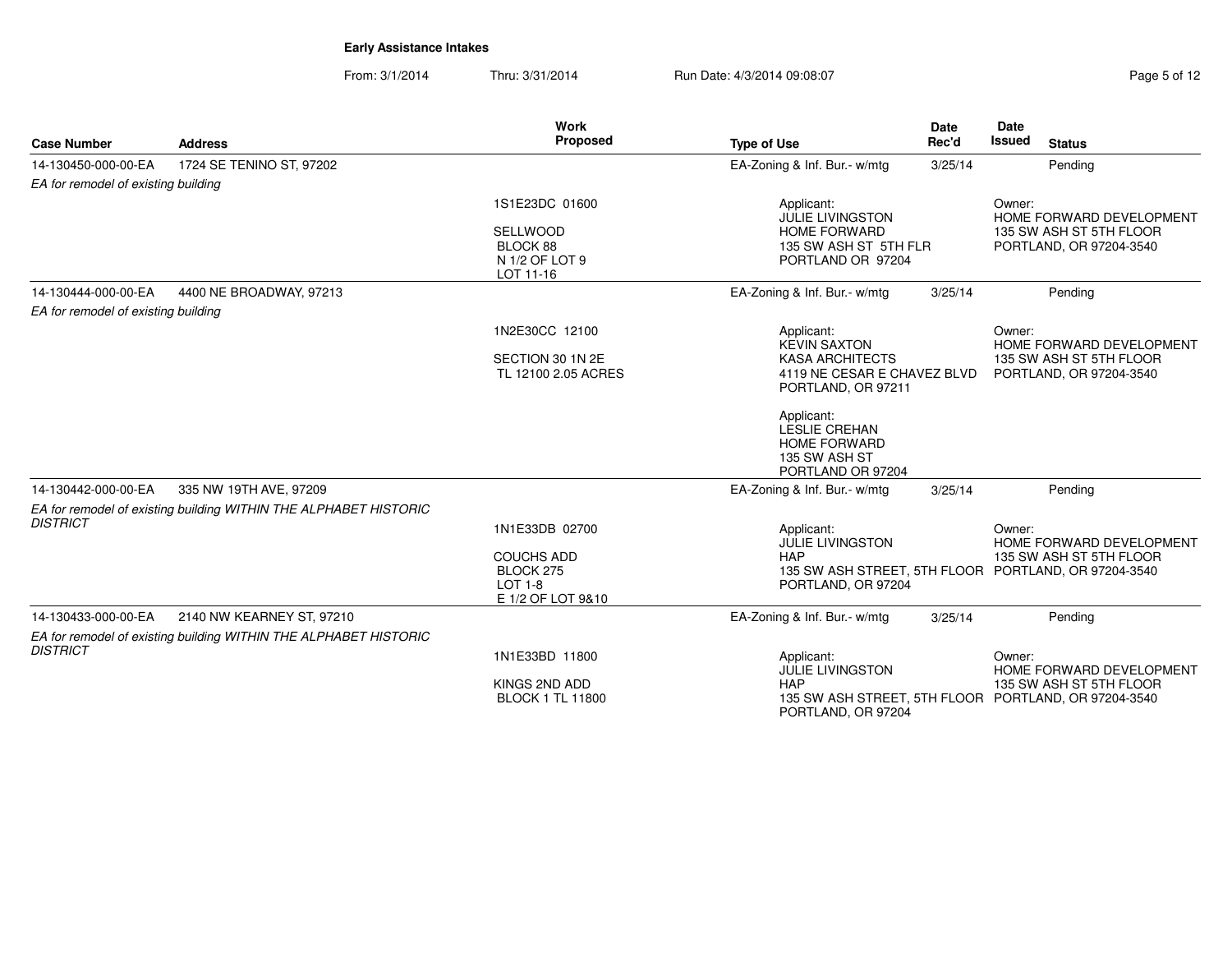From: 3/1/2014Thru: 3/31/2014 Run Date: 4/3/2014 09:08:07 Rege 6 of 12

|                                             |                                                                                | <b>Work</b>                                                                                                        |                    |                                                                                                                                             | Date    | Date         |                                                                          |
|---------------------------------------------|--------------------------------------------------------------------------------|--------------------------------------------------------------------------------------------------------------------|--------------------|---------------------------------------------------------------------------------------------------------------------------------------------|---------|--------------|--------------------------------------------------------------------------|
| <b>Case Number</b>                          | <b>Address</b>                                                                 | <b>Proposed</b>                                                                                                    | <b>Type of Use</b> |                                                                                                                                             | Rec'd   | Issued       | <b>Status</b>                                                            |
| 14-129993-000-00-EA                         | 5528 NW DOANE AVE, 97210                                                       |                                                                                                                    |                    | EA-Zoning & Inf. Bur.- w/mtg                                                                                                                | 3/21/14 |              | Pending                                                                  |
| <b>Early Assistance Meeting</b>             |                                                                                |                                                                                                                    |                    |                                                                                                                                             |         |              |                                                                          |
|                                             |                                                                                | 1N1E18C 00900<br>SECTION 18 1N 1E<br>TL 900 2.70 ACRES<br>LAND & IMPS SEE R646350 (R941180042)<br>FOR MACH & EQUIP |                    | Applicant:<br><b>MARLEA HARMON</b><br><b>CHEVRON ENVIRONMENTAL</b><br>MAMAGMENT COMPANY<br>6101 BOLLINGER CANYON RD<br>SAN RAMONA, CA 94583 |         | Owner:       | PHILLIPS 66 COMPANY<br>420 S KEELER AVE<br>BARTLESVILLE, OK 74003-6648   |
|                                             |                                                                                |                                                                                                                    |                    | Applicant:<br><b>LYNNE FENLEY</b><br>ARCADIS U.S. INC.<br>111 SW COLUMBIA BLVD<br><b>SUITE 670</b><br>PORTLAND, OR 97201                    |         |              |                                                                          |
| 14-129745-000-00-EA                         | 1815 N COLUMBIA BLVD, 97217                                                    |                                                                                                                    |                    | EA-Zoning & Inf. Bur.- w/mtg                                                                                                                | 3/21/14 |              | Pendina                                                                  |
|                                             | New stormwater improvements on site with environmental zoning                  |                                                                                                                    |                    |                                                                                                                                             |         |              |                                                                          |
|                                             |                                                                                | 1N1E09A 00300                                                                                                      |                    | Applicant:<br>MIKE WEINSTEIN                                                                                                                |         | Owner:       | <b>MDRI PROPERTIES LLC</b>                                               |
|                                             |                                                                                | SECTION 09 1N 1E                                                                                                   |                    | <b>BOBS METALS</b>                                                                                                                          |         | PO BOX 10074 |                                                                          |
|                                             |                                                                                | TL 300 7.73 ACRES                                                                                                  |                    | PO BOX 10074<br>POTRTLAND, OR. 97269                                                                                                        |         |              | PORTLAND, OR 97296-0074                                                  |
| 14-129331-000-00-EA<br><i>PLEASE CANCEL</i> | 2025 SE HAROLD ST, 97202                                                       |                                                                                                                    |                    | EA-Zoning & Inf. Bur.- w/mtg                                                                                                                | 3/20/14 |              | Application                                                              |
|                                             |                                                                                | 1S1E14AD 02600<br>FLORAL PK ADD<br>BLOCK <sub>3</sub><br>LOT <sub>8</sub>                                          |                    | Applicant:<br><b>JOSHUA PATRICK</b><br>METRO HOMES NW LLC<br>211 NE WEIDLER ST<br>PORTLAND OR 97232                                         |         | Owner:       | METRO HOMES NORTHWEST LLC<br>2645 SW SCHAEFFER RD<br>WEST LINN, OR 97068 |
| 14-128877-000-00-EA                         | .97219                                                                         |                                                                                                                    |                    | EA-Zoning & Inf. Bur.- w/mtg                                                                                                                | 3/19/14 |              | Pendina                                                                  |
| Tryon Creek State Park parking lot rehab.   |                                                                                |                                                                                                                    |                    |                                                                                                                                             |         |              |                                                                          |
|                                             |                                                                                | 1S1E34 00200<br>SECTION 34 1S 1E<br>TL 200 158.16 ACRES                                                            |                    | Applicant:<br><b>SCOTT STEWART</b><br>OREGON PARKS AND<br>RECREATION DEPT<br>725 SUMMER ST NE SUITE C<br>SALEM OR 97301                     |         | Owner:       | OREGON STATE OF<br>525 TRADE ST SE<br><b>SALEM, OR 97310</b>             |
| 14-128689-000-00-EA                         | .97233                                                                         |                                                                                                                    |                    | EA-Zoning & Inf. Bur.- w/mtg                                                                                                                | 3/19/14 |              | Pending                                                                  |
|                                             | EA for refurbishment of existing MD development in CSh and RHdh, East Corridor |                                                                                                                    |                    |                                                                                                                                             |         |              |                                                                          |
| PD.                                         |                                                                                | 1N2E36DD 01300<br><b>MEYERMEAD</b><br>BLOCK <sub>3</sub><br>LOT <sub>11</sub>                                      |                    | Applicant:<br>RAPHAEL GOODBLATT<br>615 SE ALDER<br>PORLTAND, OR 97214                                                                       |         | Owner:       | MYC PROPERTIES INC<br>16124 SE ALDER ST #1A<br>PORTLAND, OR 97233-3256   |
|                                             |                                                                                |                                                                                                                    |                    |                                                                                                                                             |         | Owner:       | <b>MOE FARHOUD</b><br>16124 SE ALDER ST<br>PORTLAND, OR 97233            |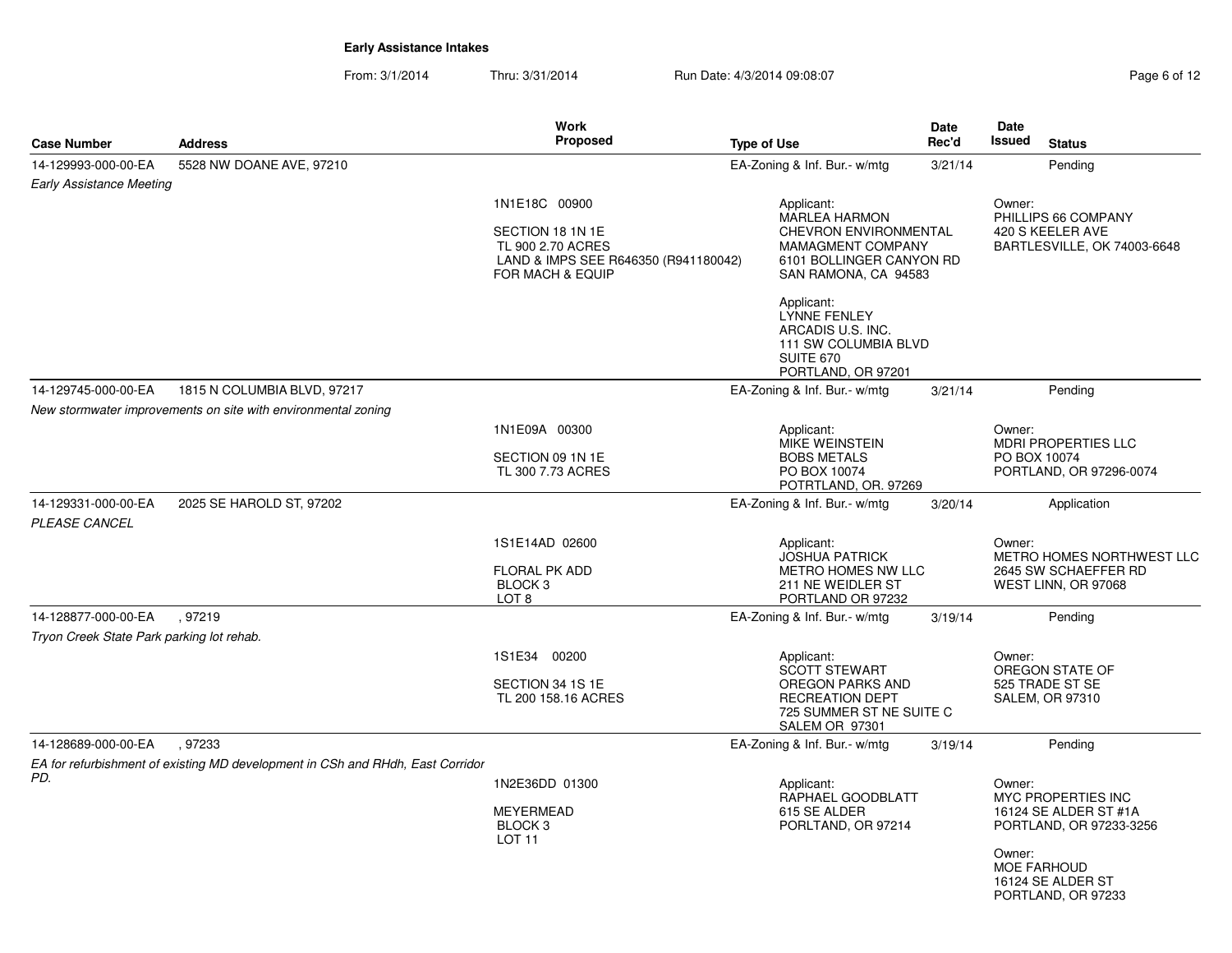From: 3/1/2014Thru: 3/31/2014 Run Date: 4/3/2014 09:08:07 Rage 7 of 12 of 12 of 12 of 12 of 12 of 12 of 12 of 12 of 12 of 12 of 12 of 12 of 12 of 12 of 12 of 12 of 12 of 12 of 12 of 12 of 12 of 12 of 12 of 12 of 12 of 12 of 12 of 12 of

| Page 7 of 12 |  |  |
|--------------|--|--|
|              |  |  |

| <b>Case Number</b>                             | <b>Address</b>                                                                   | Work<br><b>Proposed</b>                                                       | <b>Type of Use</b>                                                                                                                       | Date<br>Rec'd | Date<br><b>Issued</b><br><b>Status</b>                                                                |
|------------------------------------------------|----------------------------------------------------------------------------------|-------------------------------------------------------------------------------|------------------------------------------------------------------------------------------------------------------------------------------|---------------|-------------------------------------------------------------------------------------------------------|
| 14-128640-000-00-EA                            |                                                                                  |                                                                               | EA-Zoning & Inf. Bur.- w/mtg                                                                                                             | 3/19/14       | Pending                                                                                               |
| RXd                                            | EA for 3-story duplex adjacent to existing stucture at 3045 (3039) N. Williams - |                                                                               |                                                                                                                                          |               |                                                                                                       |
|                                                |                                                                                  |                                                                               | Applicant:<br><b>SCOTT PITEK</b><br><b>COLAB</b><br>421 SW 6TH AVE SUITE 1250<br>PORTLAND, OR 97204                                      |               | Owner:<br><b>BRANDON BROWN</b><br>TIM BROWN COMPANY<br>1409 NE 17TH AVE<br>PORTLAND OR 97232          |
| 14-127998-000-00-EA                            | 5145 SE MCLOUGHLIN BLVD, 97202                                                   |                                                                               | EA-Zoning & Inf. Bur.- w/mtg                                                                                                             | 3/18/14       | Pending                                                                                               |
|                                                | Early Assistance Appointment for mixed-use buidling                              |                                                                               |                                                                                                                                          |               |                                                                                                       |
|                                                |                                                                                  | 1S1E14AC 00200                                                                | Applicant:<br><b>ERIK BJORK</b>                                                                                                          |               | Owner:<br>RMAK CAPITAL GROUP LLC                                                                      |
|                                                |                                                                                  | <b>HOLGATE ADD</b><br>BLOCK <sub>9</sub><br>LOT 3-5 EXC PT IN ST              | 7516 VIRGINIA LANE<br>VANCOUVER WA 98664                                                                                                 |               | 5145 SE MCLOUGHLIN BLVD<br>PORTLAND, OR 97202-4839                                                    |
|                                                |                                                                                  | LOT 6&7                                                                       |                                                                                                                                          |               | Owner:<br>RAMEZ MAKBOUL<br>AFFORDABLE RESTAURANT NT<br><b>HOOD SALES &amp; INSTALLIATION,</b><br>INC. |
|                                                |                                                                                  |                                                                               |                                                                                                                                          |               | 2121 SE OCHOCO ST<br>PORTLAND, OR . 97222-9202                                                        |
| 14-128230-000-00-EA                            | .97221                                                                           |                                                                               | EA-Zoning & Inf. Bur.- w/mtg                                                                                                             | 3/18/14       | Pending                                                                                               |
| Proposal for (3) 2 parcel partitions.          |                                                                                  |                                                                               |                                                                                                                                          |               |                                                                                                       |
|                                                |                                                                                  | 1S1E06BC 04900<br>SECTION 06 1S 1E<br>TL 4900 1.59 ACRES                      | Applicant:<br>CHRIS GOODELL<br>AKS ENGINEERING AND<br><b>FORESTRY</b><br>13910 SW GALBREATH DRIVE<br><b>STE 100</b><br>SHERWOOD OR 97140 |               | Owner:<br>MICHAEL D BURMEISTER-BROWN<br>PO BOX 107294722<br>SIOUX FALLS, SD 57186                     |
| 14-128863-000-00-EA                            | 1638 NW OVERTON ST, 97209                                                        |                                                                               | EA-Zoning & Inf. Bur.- w/mtg                                                                                                             | 3/19/14       | Pending                                                                                               |
| EA with DZ planner and infrastructure bureaus. |                                                                                  |                                                                               |                                                                                                                                          |               |                                                                                                       |
|                                                |                                                                                  | 1N1E33AB 00400<br><b>COUCHS ADD</b><br>BLOCK 211<br>E 40' OF LOT 1<br>LOT 3-8 | Applicant:<br>KURT SCHULTZ<br><b>SERA DESIGN LLC</b><br>338 NW 5TH AVE<br>PORTLAND OR 97209                                              |               | Owner:<br>ROSE CITY AWNING CO<br>1638 NW OVERTON ST<br>PORTLAND, OR 97209-2410                        |
| 14-129413-000-00-EA                            | 7200 SW BRIER PL, 97219                                                          |                                                                               | EA-Zoning Only - w/mtg                                                                                                                   | 3/20/14       | Pending                                                                                               |
| Divide site into two parcels.                  |                                                                                  |                                                                               |                                                                                                                                          |               |                                                                                                       |
|                                                |                                                                                  | 1S1E22BC 04900                                                                | Applicant:<br><b>MARK DANE</b>                                                                                                           |               | Owner:<br>JON M SHEPARD                                                                               |
|                                                |                                                                                  | <b>CORBETT TERR RPLT</b><br>BLOCK <sub>2</sub><br>LOT 3 EXC PT IN HWY         | MARK DANE PLANNING INC<br>13630 SW BUTNER RD<br>BEAVERTON OR 97005                                                                       |               | 4612 N ROCKCLIFF RD<br><b>TUCSON, AZ 85750</b>                                                        |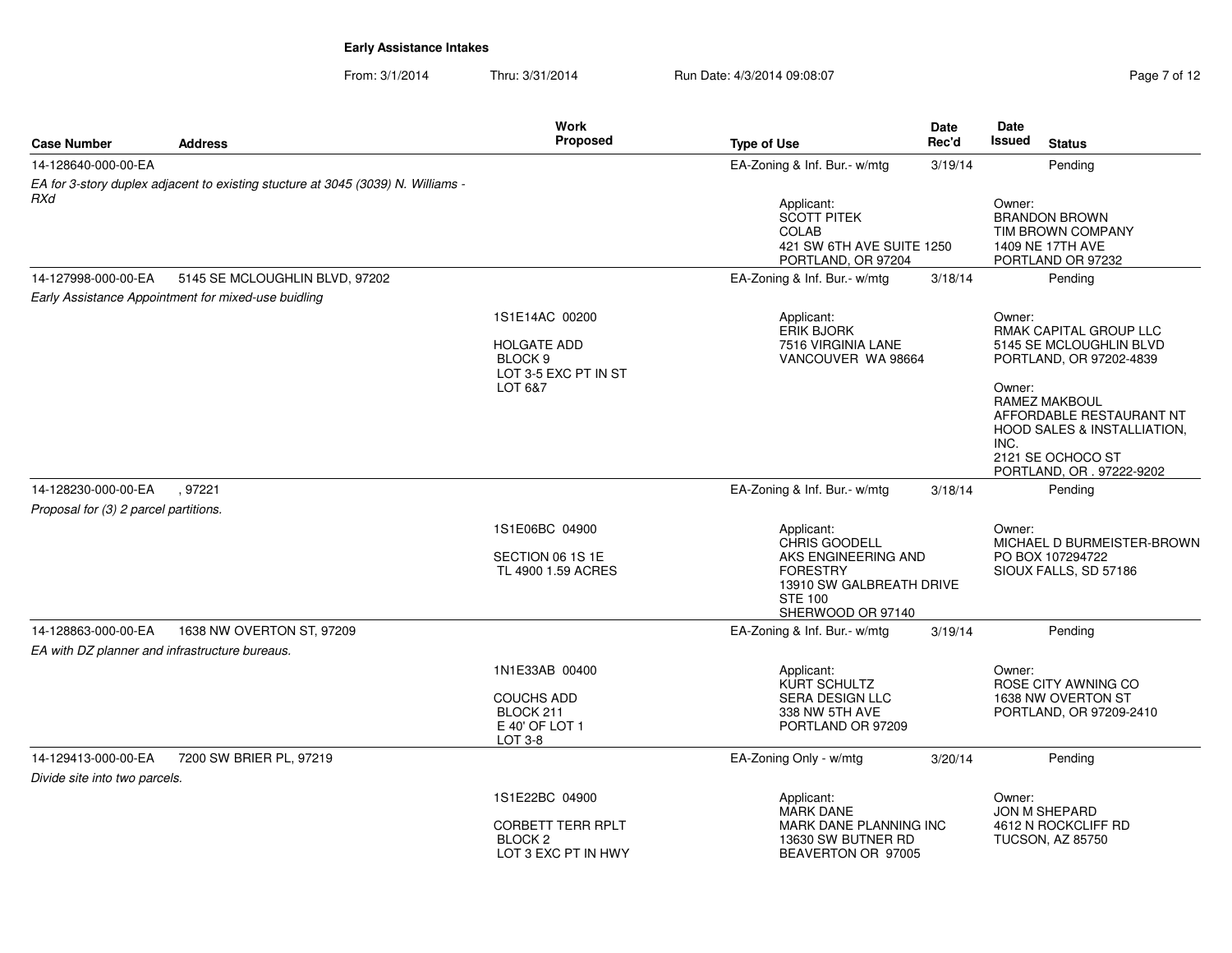From: 3/1/2014Thru: 3/31/2014 Run Date: 4/3/2014 09:08:07 Rege 8 of 12

| Rec'd<br>Issued<br><b>Type of Use</b><br><b>Status</b><br><b>Address</b><br>1912 NE BRAZEE ST, 97212<br>EA-Zoning Only - w/mtg<br>3/31/14<br>Application<br>PROPOSAL TO REMOVE EXISTING DETACHED GARAGE AND BUILD<br>ATTACHED SUBTERRANEAN GARAGE WITH ENTRY INTO EXISTING<br>1N1E26DA 02400<br>Applicant:<br>Owner:<br><b>KAREN HUGHES</b><br><b>THOMAS HUGHES</b><br>1912 NE BRAZEE ST<br>1912 NE BRAZEE ST<br><b>IRVINGTON</b><br>BLOCK 34<br>PORTLAND, OR 97212-4646<br>PORTLAND, OR 97212-4646<br>N 25' OF LOT 19<br>LOT <sub>20</sub><br>Owner:<br><b>KAREN HUGHES</b><br>1912 NE BRAZEE ST<br>PORTLAND, OR 97212-4646<br>EA-Zoning Only - w/mtg<br>14-125712-000-00-EA<br>.97211<br>3/11/14<br>Pending<br>PLANING MEETING - Community Design Standards plan check<br>1N1E23AA 17600<br>Applicant:<br>Owner:<br>JOHN COOLEY<br>2021 ALBERTA LLC<br><b>VERNON</b><br><b>JOHN COOLEY ARCHITECT</b><br>PO BOX 12145<br>BLOCK 30<br>2505 SE 11TH #320<br>PORTLAND, OR 97212-0145<br>LOT 6<br>PORTLAND, OR 97202<br>EA-Zoning Only - w/mtg<br>Pending<br>3/18/14<br>S/Side/NE Cascades Parkway. New surface parking lot.<br>1N2E16B 00101<br>Applicant:<br>Owner:<br>Kevin Apperson<br>PORT OF PORTLAND(LEASED<br>WH Pacific<br>222 NW 5TH AVE<br>PORTLAND INT'L CENTER<br>LOT 8 TL 101<br>PORTLAND, OR 97209<br>Owner:<br><b>PDC</b><br>222 NW 5TH AVE<br>PORTLAND, OR 97209<br>0677 SW LOWELL ST, 97201<br>EA-Zoning Only - w/mtg<br>Pending<br>3/21/14<br>Advice on design of new radio transmission facility. New shrouded penthouse like<br>structures.<br>1S1E10DB 00600<br>Applicant:<br>Owner:<br><b>BILL HOWARD</b><br>SHLP BLOCK 46 LLC<br><b>ODELIA PACIFIC FOR AT &amp; T</b><br>8110 E UNION AVE #200<br><b>MOBILITY</b><br>DENVER, CO 80237<br>10570 SE WASHINGTON ST,<br><b>SUITE 200</b><br>PORTLAND OR 97216<br>6400 SW CANYON CT, 97221<br>Pending<br>EA-Zoning Only - w/mtg<br>3/25/14<br>WOULD LIKE TO DISCUSS - ZONING, DENSITY SITE COVERAGE, HEIGHT &<br><i>NATURAL RESOURCE ISSUES</i><br>1S1E06CB 01600<br>Applicant:<br>Owner:<br><b>THOMAS V CLAREY</b><br>SYLVAN PARK LLC<br>SECTION 06 1S 1E<br>1200 SW 66TH AVE #300<br>3939 NW ST HELENS RD<br>TL 1600 3.46 ACRES<br>PORTLAND, OR 97225-6004<br>PORTLAND, OR 97210 |                     | Work            | <b>Date</b> | Date |
|----------------------------------------------------------------------------------------------------------------------------------------------------------------------------------------------------------------------------------------------------------------------------------------------------------------------------------------------------------------------------------------------------------------------------------------------------------------------------------------------------------------------------------------------------------------------------------------------------------------------------------------------------------------------------------------------------------------------------------------------------------------------------------------------------------------------------------------------------------------------------------------------------------------------------------------------------------------------------------------------------------------------------------------------------------------------------------------------------------------------------------------------------------------------------------------------------------------------------------------------------------------------------------------------------------------------------------------------------------------------------------------------------------------------------------------------------------------------------------------------------------------------------------------------------------------------------------------------------------------------------------------------------------------------------------------------------------------------------------------------------------------------------------------------------------------------------------------------------------------------------------------------------------------------------------------------------------------------------------------------------------------------------------------------------------------------------------------------------------------------------------------------------------------------------------------------------------------------------------------------------|---------------------|-----------------|-------------|------|
|                                                                                                                                                                                                                                                                                                                                                                                                                                                                                                                                                                                                                                                                                                                                                                                                                                                                                                                                                                                                                                                                                                                                                                                                                                                                                                                                                                                                                                                                                                                                                                                                                                                                                                                                                                                                                                                                                                                                                                                                                                                                                                                                                                                                                                                    | <b>Case Number</b>  | <b>Proposed</b> |             |      |
|                                                                                                                                                                                                                                                                                                                                                                                                                                                                                                                                                                                                                                                                                                                                                                                                                                                                                                                                                                                                                                                                                                                                                                                                                                                                                                                                                                                                                                                                                                                                                                                                                                                                                                                                                                                                                                                                                                                                                                                                                                                                                                                                                                                                                                                    | 14-133044-000-00-EA |                 |             |      |
|                                                                                                                                                                                                                                                                                                                                                                                                                                                                                                                                                                                                                                                                                                                                                                                                                                                                                                                                                                                                                                                                                                                                                                                                                                                                                                                                                                                                                                                                                                                                                                                                                                                                                                                                                                                                                                                                                                                                                                                                                                                                                                                                                                                                                                                    |                     |                 |             |      |
|                                                                                                                                                                                                                                                                                                                                                                                                                                                                                                                                                                                                                                                                                                                                                                                                                                                                                                                                                                                                                                                                                                                                                                                                                                                                                                                                                                                                                                                                                                                                                                                                                                                                                                                                                                                                                                                                                                                                                                                                                                                                                                                                                                                                                                                    | GARAGE              |                 |             |      |
|                                                                                                                                                                                                                                                                                                                                                                                                                                                                                                                                                                                                                                                                                                                                                                                                                                                                                                                                                                                                                                                                                                                                                                                                                                                                                                                                                                                                                                                                                                                                                                                                                                                                                                                                                                                                                                                                                                                                                                                                                                                                                                                                                                                                                                                    |                     |                 |             |      |
|                                                                                                                                                                                                                                                                                                                                                                                                                                                                                                                                                                                                                                                                                                                                                                                                                                                                                                                                                                                                                                                                                                                                                                                                                                                                                                                                                                                                                                                                                                                                                                                                                                                                                                                                                                                                                                                                                                                                                                                                                                                                                                                                                                                                                                                    |                     |                 |             |      |
|                                                                                                                                                                                                                                                                                                                                                                                                                                                                                                                                                                                                                                                                                                                                                                                                                                                                                                                                                                                                                                                                                                                                                                                                                                                                                                                                                                                                                                                                                                                                                                                                                                                                                                                                                                                                                                                                                                                                                                                                                                                                                                                                                                                                                                                    |                     |                 |             |      |
|                                                                                                                                                                                                                                                                                                                                                                                                                                                                                                                                                                                                                                                                                                                                                                                                                                                                                                                                                                                                                                                                                                                                                                                                                                                                                                                                                                                                                                                                                                                                                                                                                                                                                                                                                                                                                                                                                                                                                                                                                                                                                                                                                                                                                                                    |                     |                 |             |      |
|                                                                                                                                                                                                                                                                                                                                                                                                                                                                                                                                                                                                                                                                                                                                                                                                                                                                                                                                                                                                                                                                                                                                                                                                                                                                                                                                                                                                                                                                                                                                                                                                                                                                                                                                                                                                                                                                                                                                                                                                                                                                                                                                                                                                                                                    |                     |                 |             |      |
|                                                                                                                                                                                                                                                                                                                                                                                                                                                                                                                                                                                                                                                                                                                                                                                                                                                                                                                                                                                                                                                                                                                                                                                                                                                                                                                                                                                                                                                                                                                                                                                                                                                                                                                                                                                                                                                                                                                                                                                                                                                                                                                                                                                                                                                    |                     |                 |             |      |
|                                                                                                                                                                                                                                                                                                                                                                                                                                                                                                                                                                                                                                                                                                                                                                                                                                                                                                                                                                                                                                                                                                                                                                                                                                                                                                                                                                                                                                                                                                                                                                                                                                                                                                                                                                                                                                                                                                                                                                                                                                                                                                                                                                                                                                                    |                     |                 |             |      |
|                                                                                                                                                                                                                                                                                                                                                                                                                                                                                                                                                                                                                                                                                                                                                                                                                                                                                                                                                                                                                                                                                                                                                                                                                                                                                                                                                                                                                                                                                                                                                                                                                                                                                                                                                                                                                                                                                                                                                                                                                                                                                                                                                                                                                                                    |                     |                 |             |      |
|                                                                                                                                                                                                                                                                                                                                                                                                                                                                                                                                                                                                                                                                                                                                                                                                                                                                                                                                                                                                                                                                                                                                                                                                                                                                                                                                                                                                                                                                                                                                                                                                                                                                                                                                                                                                                                                                                                                                                                                                                                                                                                                                                                                                                                                    |                     |                 |             |      |
|                                                                                                                                                                                                                                                                                                                                                                                                                                                                                                                                                                                                                                                                                                                                                                                                                                                                                                                                                                                                                                                                                                                                                                                                                                                                                                                                                                                                                                                                                                                                                                                                                                                                                                                                                                                                                                                                                                                                                                                                                                                                                                                                                                                                                                                    |                     |                 |             |      |
|                                                                                                                                                                                                                                                                                                                                                                                                                                                                                                                                                                                                                                                                                                                                                                                                                                                                                                                                                                                                                                                                                                                                                                                                                                                                                                                                                                                                                                                                                                                                                                                                                                                                                                                                                                                                                                                                                                                                                                                                                                                                                                                                                                                                                                                    |                     |                 |             |      |
|                                                                                                                                                                                                                                                                                                                                                                                                                                                                                                                                                                                                                                                                                                                                                                                                                                                                                                                                                                                                                                                                                                                                                                                                                                                                                                                                                                                                                                                                                                                                                                                                                                                                                                                                                                                                                                                                                                                                                                                                                                                                                                                                                                                                                                                    | 14-128047-000-00-EA |                 |             |      |
|                                                                                                                                                                                                                                                                                                                                                                                                                                                                                                                                                                                                                                                                                                                                                                                                                                                                                                                                                                                                                                                                                                                                                                                                                                                                                                                                                                                                                                                                                                                                                                                                                                                                                                                                                                                                                                                                                                                                                                                                                                                                                                                                                                                                                                                    |                     |                 |             |      |
|                                                                                                                                                                                                                                                                                                                                                                                                                                                                                                                                                                                                                                                                                                                                                                                                                                                                                                                                                                                                                                                                                                                                                                                                                                                                                                                                                                                                                                                                                                                                                                                                                                                                                                                                                                                                                                                                                                                                                                                                                                                                                                                                                                                                                                                    |                     |                 |             |      |
|                                                                                                                                                                                                                                                                                                                                                                                                                                                                                                                                                                                                                                                                                                                                                                                                                                                                                                                                                                                                                                                                                                                                                                                                                                                                                                                                                                                                                                                                                                                                                                                                                                                                                                                                                                                                                                                                                                                                                                                                                                                                                                                                                                                                                                                    |                     |                 |             |      |
|                                                                                                                                                                                                                                                                                                                                                                                                                                                                                                                                                                                                                                                                                                                                                                                                                                                                                                                                                                                                                                                                                                                                                                                                                                                                                                                                                                                                                                                                                                                                                                                                                                                                                                                                                                                                                                                                                                                                                                                                                                                                                                                                                                                                                                                    |                     |                 |             |      |
|                                                                                                                                                                                                                                                                                                                                                                                                                                                                                                                                                                                                                                                                                                                                                                                                                                                                                                                                                                                                                                                                                                                                                                                                                                                                                                                                                                                                                                                                                                                                                                                                                                                                                                                                                                                                                                                                                                                                                                                                                                                                                                                                                                                                                                                    |                     |                 |             |      |
|                                                                                                                                                                                                                                                                                                                                                                                                                                                                                                                                                                                                                                                                                                                                                                                                                                                                                                                                                                                                                                                                                                                                                                                                                                                                                                                                                                                                                                                                                                                                                                                                                                                                                                                                                                                                                                                                                                                                                                                                                                                                                                                                                                                                                                                    |                     |                 |             |      |
|                                                                                                                                                                                                                                                                                                                                                                                                                                                                                                                                                                                                                                                                                                                                                                                                                                                                                                                                                                                                                                                                                                                                                                                                                                                                                                                                                                                                                                                                                                                                                                                                                                                                                                                                                                                                                                                                                                                                                                                                                                                                                                                                                                                                                                                    |                     |                 |             |      |
|                                                                                                                                                                                                                                                                                                                                                                                                                                                                                                                                                                                                                                                                                                                                                                                                                                                                                                                                                                                                                                                                                                                                                                                                                                                                                                                                                                                                                                                                                                                                                                                                                                                                                                                                                                                                                                                                                                                                                                                                                                                                                                                                                                                                                                                    | 14-129652-000-00-EA |                 |             |      |
|                                                                                                                                                                                                                                                                                                                                                                                                                                                                                                                                                                                                                                                                                                                                                                                                                                                                                                                                                                                                                                                                                                                                                                                                                                                                                                                                                                                                                                                                                                                                                                                                                                                                                                                                                                                                                                                                                                                                                                                                                                                                                                                                                                                                                                                    |                     |                 |             |      |
|                                                                                                                                                                                                                                                                                                                                                                                                                                                                                                                                                                                                                                                                                                                                                                                                                                                                                                                                                                                                                                                                                                                                                                                                                                                                                                                                                                                                                                                                                                                                                                                                                                                                                                                                                                                                                                                                                                                                                                                                                                                                                                                                                                                                                                                    |                     |                 |             |      |
|                                                                                                                                                                                                                                                                                                                                                                                                                                                                                                                                                                                                                                                                                                                                                                                                                                                                                                                                                                                                                                                                                                                                                                                                                                                                                                                                                                                                                                                                                                                                                                                                                                                                                                                                                                                                                                                                                                                                                                                                                                                                                                                                                                                                                                                    |                     |                 |             |      |
|                                                                                                                                                                                                                                                                                                                                                                                                                                                                                                                                                                                                                                                                                                                                                                                                                                                                                                                                                                                                                                                                                                                                                                                                                                                                                                                                                                                                                                                                                                                                                                                                                                                                                                                                                                                                                                                                                                                                                                                                                                                                                                                                                                                                                                                    |                     |                 |             |      |
|                                                                                                                                                                                                                                                                                                                                                                                                                                                                                                                                                                                                                                                                                                                                                                                                                                                                                                                                                                                                                                                                                                                                                                                                                                                                                                                                                                                                                                                                                                                                                                                                                                                                                                                                                                                                                                                                                                                                                                                                                                                                                                                                                                                                                                                    |                     |                 |             |      |
|                                                                                                                                                                                                                                                                                                                                                                                                                                                                                                                                                                                                                                                                                                                                                                                                                                                                                                                                                                                                                                                                                                                                                                                                                                                                                                                                                                                                                                                                                                                                                                                                                                                                                                                                                                                                                                                                                                                                                                                                                                                                                                                                                                                                                                                    |                     |                 |             |      |
|                                                                                                                                                                                                                                                                                                                                                                                                                                                                                                                                                                                                                                                                                                                                                                                                                                                                                                                                                                                                                                                                                                                                                                                                                                                                                                                                                                                                                                                                                                                                                                                                                                                                                                                                                                                                                                                                                                                                                                                                                                                                                                                                                                                                                                                    | 14-130633-000-00-EA |                 |             |      |
|                                                                                                                                                                                                                                                                                                                                                                                                                                                                                                                                                                                                                                                                                                                                                                                                                                                                                                                                                                                                                                                                                                                                                                                                                                                                                                                                                                                                                                                                                                                                                                                                                                                                                                                                                                                                                                                                                                                                                                                                                                                                                                                                                                                                                                                    |                     |                 |             |      |
|                                                                                                                                                                                                                                                                                                                                                                                                                                                                                                                                                                                                                                                                                                                                                                                                                                                                                                                                                                                                                                                                                                                                                                                                                                                                                                                                                                                                                                                                                                                                                                                                                                                                                                                                                                                                                                                                                                                                                                                                                                                                                                                                                                                                                                                    |                     |                 |             |      |
|                                                                                                                                                                                                                                                                                                                                                                                                                                                                                                                                                                                                                                                                                                                                                                                                                                                                                                                                                                                                                                                                                                                                                                                                                                                                                                                                                                                                                                                                                                                                                                                                                                                                                                                                                                                                                                                                                                                                                                                                                                                                                                                                                                                                                                                    |                     |                 |             |      |
|                                                                                                                                                                                                                                                                                                                                                                                                                                                                                                                                                                                                                                                                                                                                                                                                                                                                                                                                                                                                                                                                                                                                                                                                                                                                                                                                                                                                                                                                                                                                                                                                                                                                                                                                                                                                                                                                                                                                                                                                                                                                                                                                                                                                                                                    |                     |                 |             |      |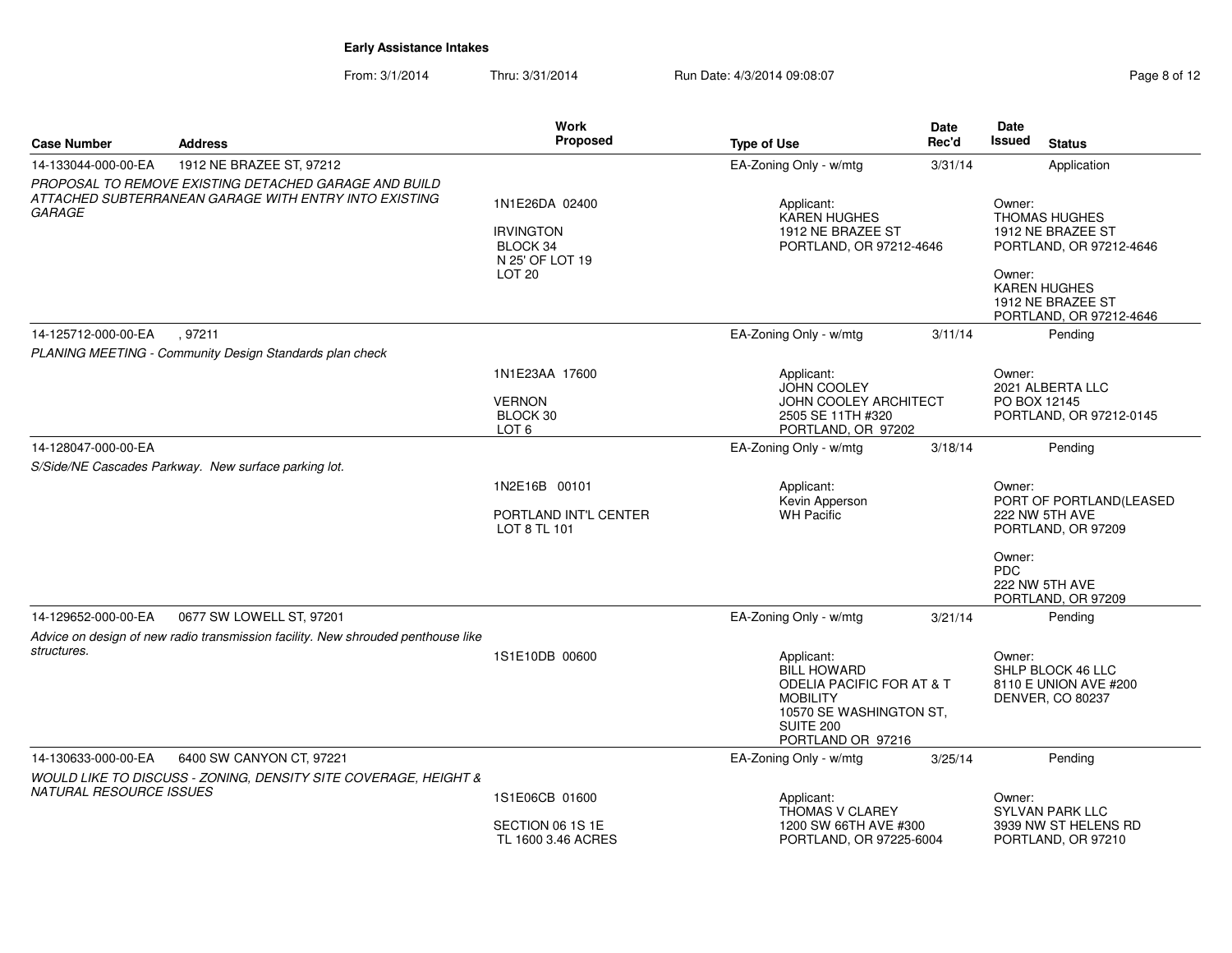From: 3/1/2014

Thru: 3/31/2014 Run Date: 4/3/2014 09:08:07 Rege 9 of 12

| <b>Case Number</b>                                                                                                                                | <b>Address</b>                                                                                                                                                                                                                                                                                                                                                                                                     | Work<br>Proposed                                                          | <b>Type of Use</b>                                                                                                                                                                                              | Date<br>Rec'd | <b>Date</b><br>Issued<br><b>Status</b>                                          |
|---------------------------------------------------------------------------------------------------------------------------------------------------|--------------------------------------------------------------------------------------------------------------------------------------------------------------------------------------------------------------------------------------------------------------------------------------------------------------------------------------------------------------------------------------------------------------------|---------------------------------------------------------------------------|-----------------------------------------------------------------------------------------------------------------------------------------------------------------------------------------------------------------|---------------|---------------------------------------------------------------------------------|
| 14-129578-000-00-EA                                                                                                                               | 1440 N LOMBARD ST, 97217                                                                                                                                                                                                                                                                                                                                                                                           |                                                                           | EA-Zoning Only - w/mtg                                                                                                                                                                                          | 3/21/14       | Pending                                                                         |
|                                                                                                                                                   | Advice on design of radio frequency transmission facility. Replacement utility pole<br>in ROW with antenna array attached on three sides. Cables going underneath the<br>sidewalk to a new vertical shroud up the west face of the buiulding. Equipment<br>cabinets installed on and private property - building's roof. New two-sided parapet<br>wall at the SW building coner to partially screen the equipment. | 1N1E15BB 10700<br><b>KENMORE</b><br><b>BLOCK 1 TL 10700</b>               | Applicant:<br><b>BILL HOWARD</b><br><b>ODELIA PACIFIC FOR AT &amp; T</b><br><b>MOBILITY</b><br>10570 SE WASHINGTON ST,<br><b>SUITE 200</b><br>PORTLAND OR 97216                                                 |               | Owner:<br>HDC PROPERTIES LLC<br>101 SW MAIN ST #825<br>PORTLAND, OR 97204-3216  |
| 14-131537-000-00-EA                                                                                                                               | 5405 SE WOODWARD ST, 97206                                                                                                                                                                                                                                                                                                                                                                                         |                                                                           | PC - PreApplication Conference                                                                                                                                                                                  | 3/26/14       | Pending                                                                         |
| MODERNIZATION OF FRANKLYN HIGH SCHOOL. INTERIOR RENOVATION:<br>REDEVELOPMENT OF TRACH & FEILD; NEW GRAND STAND. ADDITIONAL<br><b>IMPROVMENTS.</b> |                                                                                                                                                                                                                                                                                                                                                                                                                    | 1S2E07AB 00200<br>SECTION 07 1S 2E<br>TL 200 17.60 ACRES                  | Applicant:<br>KARINA RUIZ<br>DOWA IBI GROUP<br>907 SW STARK ST<br>PORTLAND, OR 97205                                                                                                                            |               | Owner:<br><b>SCHOOL DISTRICT NO 1</b><br>PO BOX 3107<br>PORTLAND, OR 97208-3107 |
|                                                                                                                                                   |                                                                                                                                                                                                                                                                                                                                                                                                                    |                                                                           | Applicant:<br><b>PAUL CATHCART</b><br>PORTLAND PUBLIC SCHOOLS<br>501 N DIXON, PO BOX 3107<br>PORTLAND OR 97208-3107                                                                                             |               |                                                                                 |
|                                                                                                                                                   |                                                                                                                                                                                                                                                                                                                                                                                                                    |                                                                           | Applicant:<br><b>DEBBIE PEARSON</b><br>PORTLAND PUBLIC SCHOOLS<br>501 N. DIZON AVE.<br>PORTLAND OR 97227                                                                                                        |               |                                                                                 |
| 14-125560-000-00-EA                                                                                                                               | .97201                                                                                                                                                                                                                                                                                                                                                                                                             |                                                                           | PC - PreApplication Conference                                                                                                                                                                                  | 3/11/14       | Pending                                                                         |
| 4-story apartment building                                                                                                                        | Pre-Application Conference for Type III - Historic Resource Review for a new                                                                                                                                                                                                                                                                                                                                       | 1S1E10BB 08000<br><b>CARUTHERS ADD</b><br>BLOCK 68<br>LOT 2&3&6&7 TL 8000 | Applicant:<br><b>FRANCIS DARDIS</b><br><b>STACK ARCHITECTURE</b><br>32 NE 7TH AVE<br>PORTLAND OR 97213<br>Applicant:<br><b>CHRIS SPURGIN</b><br><b>STACK ARCHITECTURE</b><br>32 NE 7TH AVE<br>PORTLAND OR 97232 |               | Owner:<br><b>GEORGE N DIAMOND</b><br>2839 SW 2ND AVE<br>PORTLAND, OR 97201-4711 |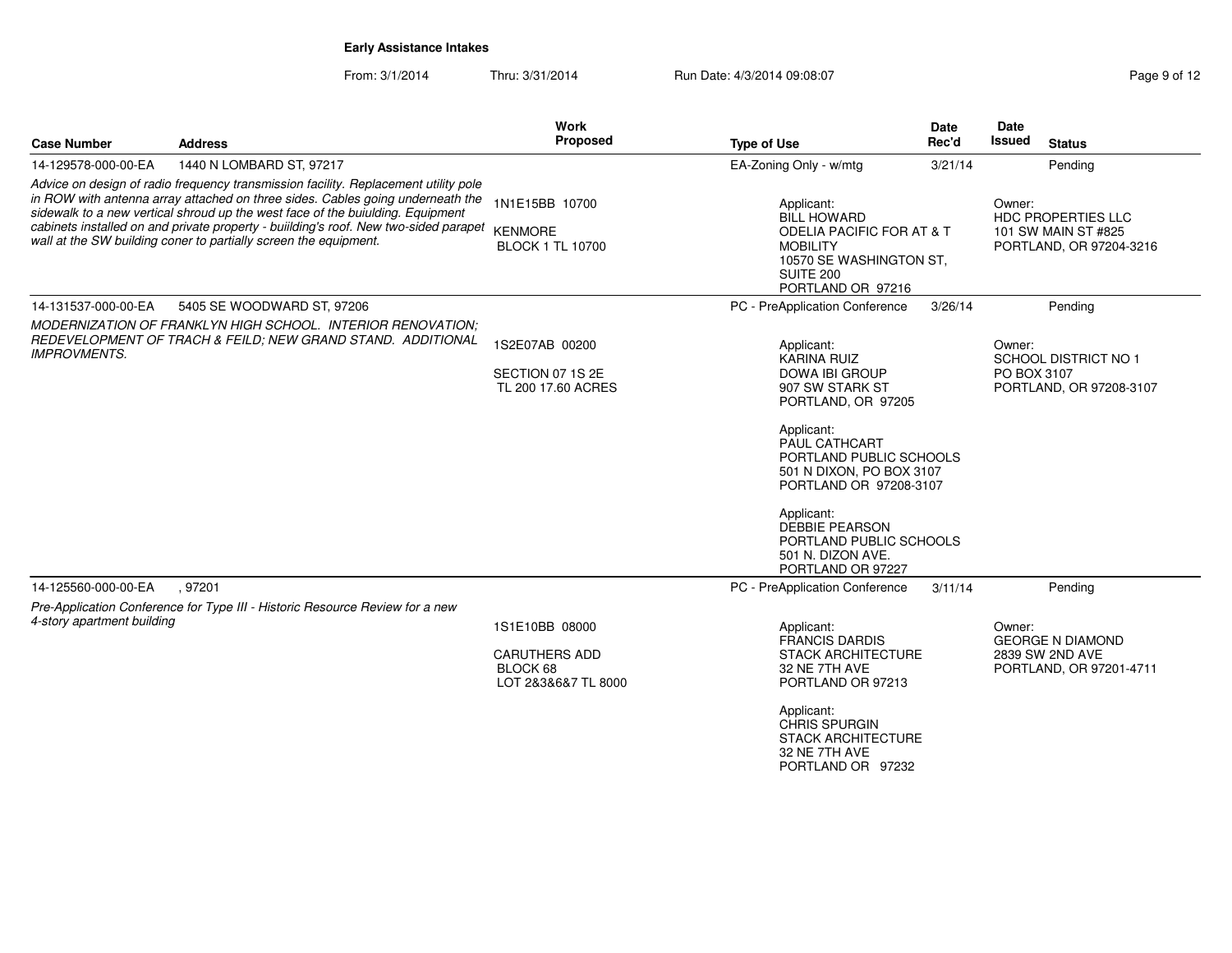From: 3/1/2014Thru: 3/31/2014 Run Date: 4/3/2014 09:08:07 Research 2010 of 12

| <b>Case Number</b>                                         | <b>Address</b>                                                                                                                                                                                                                                    | Work<br>Proposed                                            | <b>Type of Use</b>                                                                                            | Date<br>Rec'd | Date<br>Issued                                 | <b>Status</b>                                                                                                      |
|------------------------------------------------------------|---------------------------------------------------------------------------------------------------------------------------------------------------------------------------------------------------------------------------------------------------|-------------------------------------------------------------|---------------------------------------------------------------------------------------------------------------|---------------|------------------------------------------------|--------------------------------------------------------------------------------------------------------------------|
| 14-127931-000-00-EA                                        | 8531 SE DEARDORFF RD, 97236                                                                                                                                                                                                                       |                                                             | PC - PreApplication Conference                                                                                | 3/18/14       |                                                | Pending                                                                                                            |
|                                                            | Pre-Application Conference to discuss a Conditional Use Review and possible<br>Environmental Review for a new 135-foot tall cell tower on a residentially-zoned<br>site. The site is also environmentally-zoned and abuts the Willamette National | 1S2E23C 00600                                               | Applicant:<br><b>BILL HOWARD</b>                                                                              |               | Owner:                                         | <b>LARRY A SANFORD</b>                                                                                             |
| Cemetery, a designated Open Space area.                    |                                                                                                                                                                                                                                                   | SECTION 23 1S 2E<br>TL 600 2.28 ACRES                       | ODELIA PACIFIC CORP FOR ATT<br><b>MOBILITY CORP</b><br>10570 SE WASHINGTON ST STE<br>200<br>PORTLAND OR 97216 |               | Owner:                                         | 8531 SE DEARDORFF RD<br>PORTLAND, OR 97236<br><b>SUSAN R SANFORD</b><br>8531 SE DEARDORFF RD<br>PORTLAND, OR 97236 |
| 14-129579-000-00-EA                                        |                                                                                                                                                                                                                                                   |                                                             | PC - PreApplication Conference                                                                                | 3/21/14       |                                                | Pending                                                                                                            |
|                                                            | 150 UNIT SIX STORY APARTMENT BUILDING ON RIVERSCAPE LOT 1 WITH<br>100 BELOW GRADE PARKING STALLS AND APPROX. 60 SURFACE STALLS.                                                                                                                   | 1N1E28D 00304                                               | Applicant:<br><b>KURT SCHULTZ</b>                                                                             |               | Owner:                                         | HOLT DISTRESSED PROPERTY                                                                                           |
|                                                            |                                                                                                                                                                                                                                                   | <b>RIVERNORTH</b><br>LOT <sub>1</sub>                       | <b>SERA DESIGN</b><br>338 NW 5th AVENUE<br>PORTLAND OREGON 97209                                              |               | PO BOX 87970                                   | VANCOUVER, WA 98687-7970                                                                                           |
|                                                            |                                                                                                                                                                                                                                                   |                                                             |                                                                                                               |               | Owner:<br><b>FUND 2010 L P</b><br>PO BOX 87970 | VANCOUVER, WA 98687-7970                                                                                           |
| 14-128879-000-00-EA<br>70 unit multi-dwelling development. | 3440 SW US VETERANS HOSPITAL RD, 97201                                                                                                                                                                                                            |                                                             | PC - PreApplication Conference                                                                                | 3/20/14       |                                                | Pending                                                                                                            |
|                                                            |                                                                                                                                                                                                                                                   | 1S1E09AC 08200                                              | Applicant:<br>Calista Fitzgerald                                                                              |               | Owner:<br>3440 USV LLC                         |                                                                                                                    |
|                                                            |                                                                                                                                                                                                                                                   | SECTION 09 1S 1E<br>TL 8200 0.31 ACRES                      | <b>LRS Architects</b><br>720 NW Davis<br>Portland, OR 97209                                                   |               |                                                | 413 SW 13TH AVE #300<br>PORTLAND, OR 97205-2305                                                                    |
| 14-124205-000-00-EA                                        | .97205                                                                                                                                                                                                                                            |                                                             | PC - PreApplication Conference                                                                                | 3/6/14        |                                                | Pending                                                                                                            |
|                                                            | PRE-APP. CONFERENCE FOR HISTORIC DESIGN REVIEW FOR FIVE                                                                                                                                                                                           |                                                             |                                                                                                               |               |                                                |                                                                                                                    |
| <b>HILL HISTORIC DISTRICT.</b>                             | FLOOR PLUS PENTHOUSE MULTIPLE DWELLING ON 5,000 SF IN KING'S                                                                                                                                                                                      | 1N1E33CD 03400                                              | Applicant:<br><b>WILLIAM HAWKINS</b>                                                                          |               | Owner:                                         | ASHLEY PROPERTIES-PORTLAND                                                                                         |
|                                                            |                                                                                                                                                                                                                                                   | <b>JOHNSONS ADD</b><br>BLOCK 6<br>E 50' OF W 200' OF S 100' | 1425 SW 20TH AV<br>PORTLAND, OR 97201                                                                         |               | <b>LLC</b>                                     | 613 NW 11TH AVE<br>PORTLAND, OR 97209-3235                                                                         |
| 14-129586-000-00-EA                                        |                                                                                                                                                                                                                                                   |                                                             | PC - PreApplication Conference                                                                                | 3/21/14       |                                                | Pending                                                                                                            |
|                                                            | RIVERSCAPE LOT 8. PROPOSED MULTI-FAMILY APARTMENT BUILDING                                                                                                                                                                                        |                                                             |                                                                                                               |               |                                                |                                                                                                                    |
| PARKING OF 229 SPACES.                                     | WITH APPROX. 270 UNITS IN TWO SIX STORY BUILDINGS. BELOW GRADE                                                                                                                                                                                    | 1N1E28D 00322                                               | Applicant:<br><b>KURT SCHULTZ</b>                                                                             |               | Owner:                                         | HOLT DISTRESSED PROPERTY                                                                                           |
|                                                            |                                                                                                                                                                                                                                                   | <b>RIVERNORTH</b><br>LOT <sub>8</sub>                       | <b>SERA DESIGN</b><br>338 NW 5th AVENUE<br>PORTLAND OREGON 97209                                              |               | PO BOX 87970                                   | VANCOUVER, WA 98687-7970                                                                                           |
|                                                            |                                                                                                                                                                                                                                                   |                                                             |                                                                                                               |               | Owner:<br><b>FUND 2010 L P</b><br>PO BOX 87970 | VANCOUVER, WA 98687-7970                                                                                           |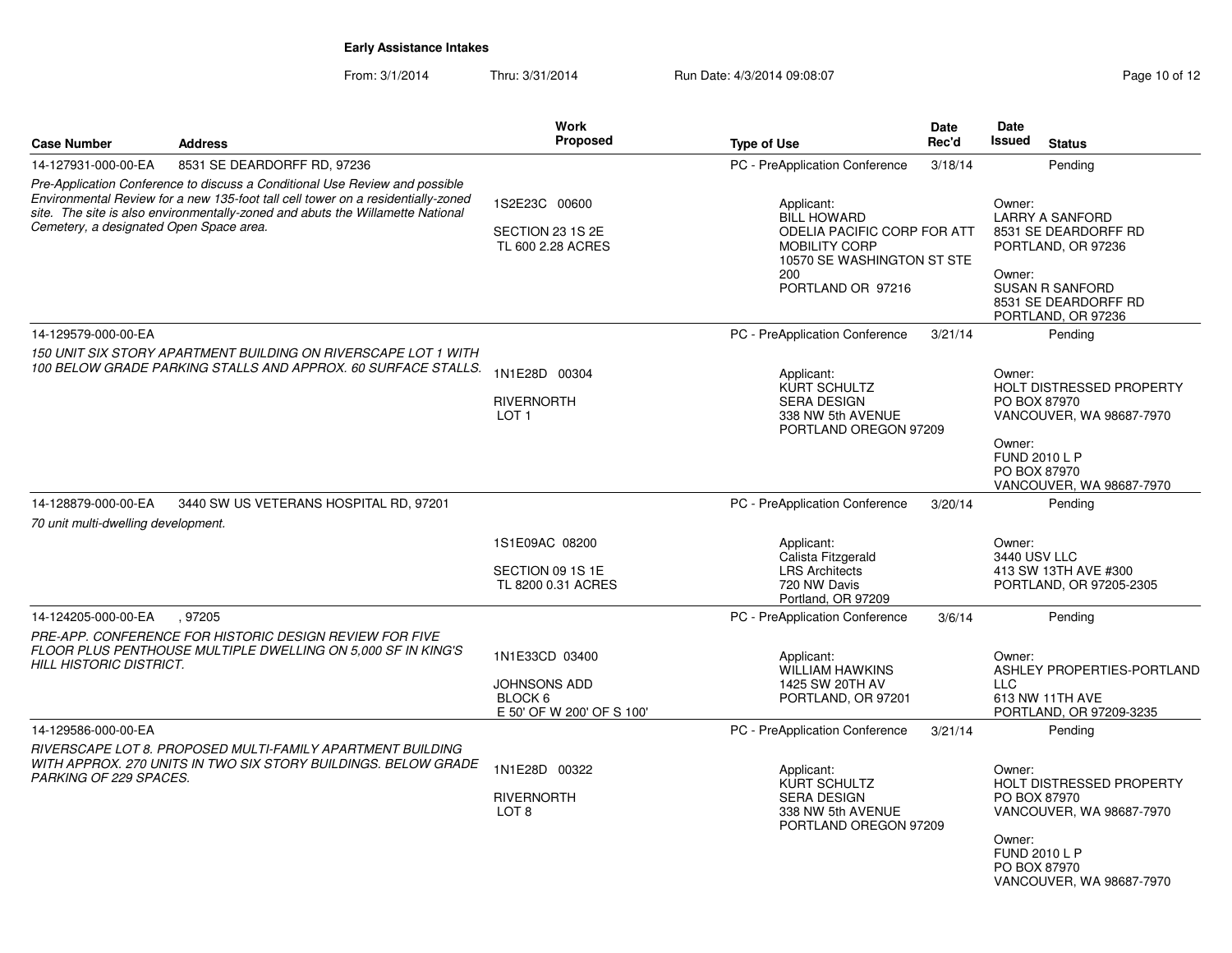From: 3/1/2014Thru: 3/31/2014 Run Date: 4/3/2014 09:08:07 Research 2010 12

| <b>Case Number</b>             | <b>Address</b>                                                                                                                                          | <b>Work</b><br><b>Proposed</b>                                                                         | <b>Type of Use</b>                                                                         | <b>Date</b><br>Rec'd     | Date<br><b>Issued</b>                  | <b>Status</b>                                                                                              |  |  |
|--------------------------------|---------------------------------------------------------------------------------------------------------------------------------------------------------|--------------------------------------------------------------------------------------------------------|--------------------------------------------------------------------------------------------|--------------------------|----------------------------------------|------------------------------------------------------------------------------------------------------------|--|--|
| 14-126420-000-00-EA            | 2818 SE 15TH AVE, 97202                                                                                                                                 |                                                                                                        | PC - PreApplication Conference                                                             | 3/12/14                  |                                        | Pending                                                                                                    |  |  |
|                                | Pre-Application Conference for Conditional Use Review for Household Living                                                                              |                                                                                                        |                                                                                            |                          |                                        |                                                                                                            |  |  |
| (Residential) Use in EG1 zone. |                                                                                                                                                         | 1S1E11AB 17000<br><b>TIBBETTS ADD</b><br>BLOCK <sub>25</sub><br>N 33.32' OF LOT 2<br>S 33.34' OF LOT 3 | Applicant:<br>Judson Moore<br><b>FARM</b><br>1646 N WEBSTER, STUDIO A<br>PORTLAND OR 97217 |                          | Owner:<br>Owner:<br><b>GREG HENNES</b> | <b>JUSTIN D LEACH</b><br>2818 SE 15TH AVE<br>PORTLAND, OR 97202<br>2818 SE 15TH AVE<br>PORTLAND, OR. 97202 |  |  |
| 14-124394-000-00-EA            | .97201                                                                                                                                                  |                                                                                                        | PC - PreApplication Conference                                                             | 3/7/14                   |                                        | Pending                                                                                                    |  |  |
| residential building.          | Pre-App. Conference for Type III Design Review for proposed new 6 story                                                                                 | 1S1E04AD 05100<br><b>PORTLAND</b><br>BLOCK 266<br>LOT 3&4                                              | Applicant:<br>KURT SCHULTZ<br>SERA DESIGN LLC<br>338 NW 5TH AVE<br>PORTLAND OR 97209       |                          | Owner:                                 | WILLAMETTE VALLEY COMPANY<br>1075 ARROWSMITH ST<br>EUGENE, OR 97402-9121                                   |  |  |
| 14-122488-000-00-EA            | 7035 SW 49TH AVE, 97219                                                                                                                                 |                                                                                                        | Public Works Inquiry                                                                       | 3/3/14                   |                                        | Completed                                                                                                  |  |  |
|                                | Public Works Inquiry - Basic Guidance. Construction of new SFR. Questions on<br>sewer / stormwater management, improvement requirements & dedications.  | 1S1E19AA 06700<br><b>LONG MEADOW</b><br>LOT 10 EXC S 1/2                                               | Applicant:<br><b>DALE MARX</b><br><b>PO BOX 565</b><br>GRESHAM OR 97030                    |                          | Owner:<br>PETRU FORA                   | 9951 SE EASTVIEW DR<br>HAPPY VALLEY, OR 97086-6910                                                         |  |  |
| 14-125797-000-00-EA            | 7230 N OLIN AVE, 97203                                                                                                                                  |                                                                                                        | Public Works Inquiry                                                                       | 3/11/14                  |                                        | Completed                                                                                                  |  |  |
|                                | Public Works Inquiry - Basic Guidance. Construction of new NSFR. Questions on<br>sewer / stormwater management, improvement requirements & dedications. | 1N1E08CD 11400<br>UNIVERSITY PK<br>BLOCK 86<br>SE 25' OF LOT 3                                         | Applicant:<br><b>DOUGLAS MACLEOD</b><br>2251 SE CARUTHERS ST #5<br>PORTLAND, OR 97214      |                          | Owner:                                 | <b>MARILYN GRUIS</b><br>534 N FARRAGUT ST<br>PORTLAND, OR 97217-1439                                       |  |  |
| 14-125910-000-00-EA            | .97201                                                                                                                                                  |                                                                                                        | Public Works Inquiry                                                                       | 3/11/14                  |                                        | Completed                                                                                                  |  |  |
|                                | Public Works Inquiry - Basic Guidance. Construction of new SFR. Questions on<br>sewer / stormwater management, improvement requirements & dedications.  | 1S1E05DD 07500<br>SMITHS ADD TO P<br><b>BLOCK D</b><br>S 10' OF LOT 4<br>LOT <sub>5</sub>              | Applicant:<br>MIKE COYLE<br><b>FASTER PERMITS</b><br>PORTLAND, OR 97229                    | 14334 NW EAGLERIDGE LANE |                                        | Owner:<br>DANIEL L ROGERS<br>2730 SW OLD ORCHARD RD<br>PORTLAND, OR 97201-1637                             |  |  |
| 14-127155-000-00-EA            | .97218                                                                                                                                                  |                                                                                                        | Public Works Inquiry                                                                       | 3/14/14                  |                                        | Pending                                                                                                    |  |  |
| dedications.                   | Public Works Inquiry - Basic Guidance. Construction of new SFR on vacant lot.<br>Questions on sewer / stormwater management, improvement requirements & | 1N2E18DD 06500<br>KILLINGSWORTH GARDENS<br>BLOCK 6<br>N 33' OF S 103' OF LOT 8 EXC PT IN ST            | Applicant:<br><b>JOSH PATRICK</b><br>211 NE WEILDER<br>PORTLAND, OR 97236                  |                          | Owner:<br>PO BOX 10426                 | <b>HOME FEDERAL BANK</b><br>EUGENE, OR 97440-2426                                                          |  |  |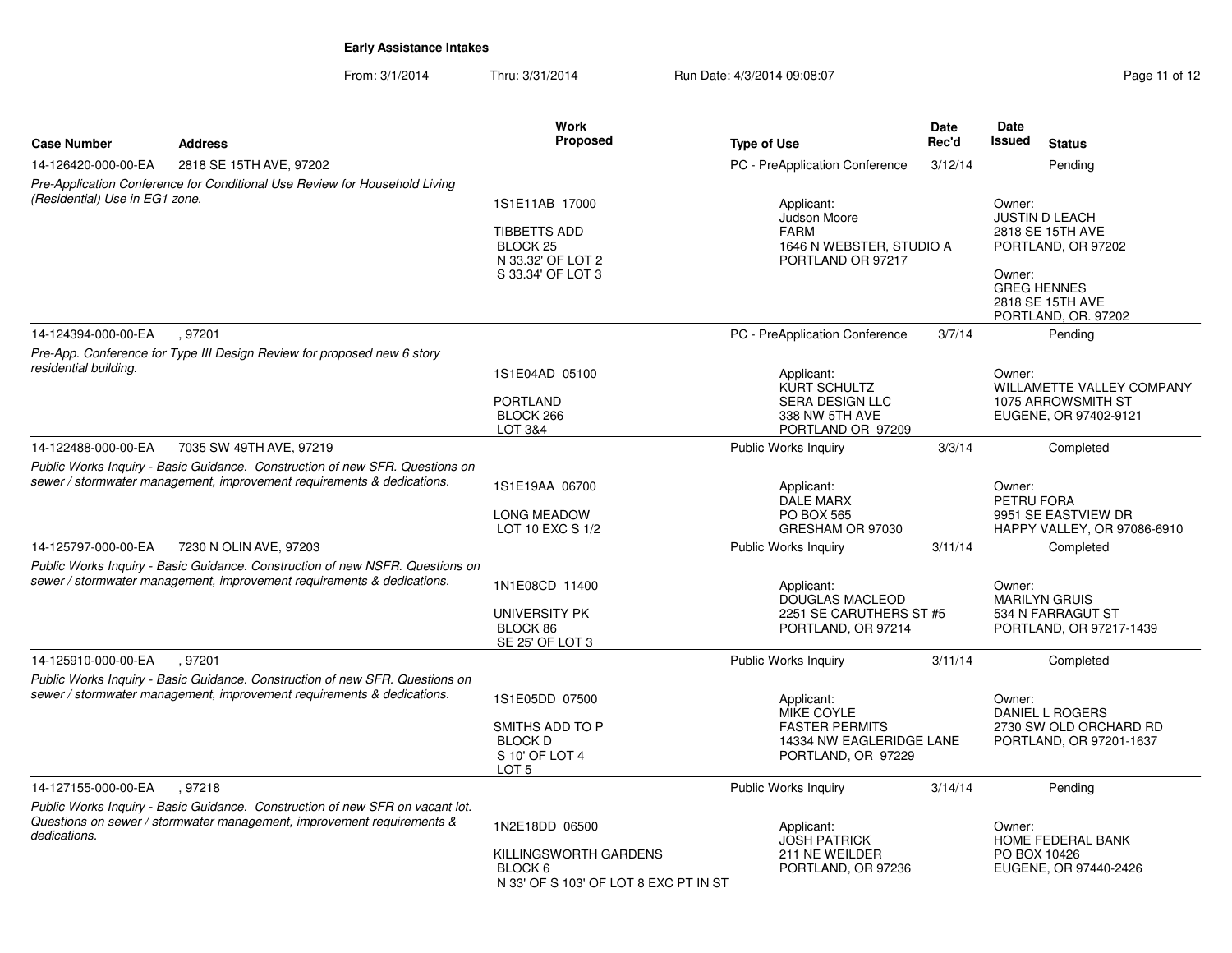From: 3/1/2014Thru: 3/31/2014 Run Date: 4/3/2014 09:08:07 Rege 12 of 12

| <b>Case Number</b>  | <b>Address</b>                                                                                                                                                                                                                            | Work<br>Proposed                                                       | <b>Type of Use</b>                                                                                         | <b>Date</b><br>Rec'd | Date<br><b>Issued</b><br><b>Status</b>                                                                                                                      |  |  |
|---------------------|-------------------------------------------------------------------------------------------------------------------------------------------------------------------------------------------------------------------------------------------|------------------------------------------------------------------------|------------------------------------------------------------------------------------------------------------|----------------------|-------------------------------------------------------------------------------------------------------------------------------------------------------------|--|--|
| 14-128536-000-00-EA |                                                                                                                                                                                                                                           |                                                                        | Public Works Inquiry                                                                                       | 3/19/14              | Completed                                                                                                                                                   |  |  |
|                     | R7h, public works inquiry for new vacant lot, as confirmed through 13-175016 PR<br>Public Works Inquiry - Basic Guidance. Construction of new SFR. Questions on<br>sewer / stormwater management, improvement requirements & dedications. |                                                                        | Applicant:<br>KIMBERLEE JAYNES<br>13110 NW MARINA WY<br>PORTLAND, OR 97231                                 |                      | Owner:<br><b>BETTY JEAN GRAHAM</b><br>4327 NE 56TH AVE<br>PORTLAND OR                                                                                       |  |  |
| 14-129624-000-00-EA |                                                                                                                                                                                                                                           |                                                                        | <b>Public Works Inquiry</b>                                                                                | 3/21/14              | Pending                                                                                                                                                     |  |  |
|                     | Public Works Inquiry - Basic Guidance. Questions on sewer / stormwater<br>management, improvement requirements & dedications.                                                                                                             | 1S1E34AC 03502                                                         | Applicant:<br><b>MAELING PAN</b>                                                                           |                      | Owner:<br>PATRICIA B SETON                                                                                                                                  |  |  |
|                     |                                                                                                                                                                                                                                           | PARTITION PLAT 2004-35<br>LOT <sub>2</sub>                             | 1228 SW FALCON ST<br>PORTLAND OR 97219                                                                     |                      | PO BOX 2839<br>GEARHART, OR 97138-2839                                                                                                                      |  |  |
| 14-131299-000-00-EA | 4748 NE 23RD AVE, 97211                                                                                                                                                                                                                   |                                                                        | <b>Public Works Inquiry</b>                                                                                | 3/26/14              | Pending                                                                                                                                                     |  |  |
| dedications.        | Public Works Inquiry - Basic Guidance. Construction of 1-2 new SFRs.<br>Questions on sewer / stormwater management, improvement requirements &                                                                                            | 1N1E23AD 16500<br><b>VERNON</b><br><b>BLOCK 55</b><br>W 1/2 OF LOT 1&2 | Applicant:<br><b>ANDREW TULL</b><br>3J CONSULTING INC<br>5075 SW GRIFFTH DR, STE 150<br>BEAVERTON OR 97005 |                      | Owner:<br><b>CHRIS DAWKINS</b><br>3305 NE GLISAN ST<br>PORTLAND, OR 97232                                                                                   |  |  |
| 14-132198-000-00-EA | .97210                                                                                                                                                                                                                                    |                                                                        | Public Works Inquiry                                                                                       | 3/27/14              | Pending                                                                                                                                                     |  |  |
| dedications.        | Public Works Inquiry - Basic Guidance. Proposed construction of new SFR.<br>Questions on sewer / stormwater management, improvement requirements &                                                                                        | 1N1E29BC 01804<br><b>BLYTHSWOOD</b><br>LOT <sub>86</sub>               | Applicant:<br><b>KLARA JOLESZ</b><br>601 SE 20TH AVE<br>PORTLAND, OR 97214                                 |                      | Owner:<br><b>RICHARD L II NEVIS</b><br>1194 HIGHBLUFF AVE<br>SAN MARCOS, CA 92078<br>Owner:<br>CHERYL F NEVIS<br>1194 HIGHBLUFF AVE<br>SAN MARCOS, CA 92078 |  |  |

**Total # of Early Assistance intakes: 56**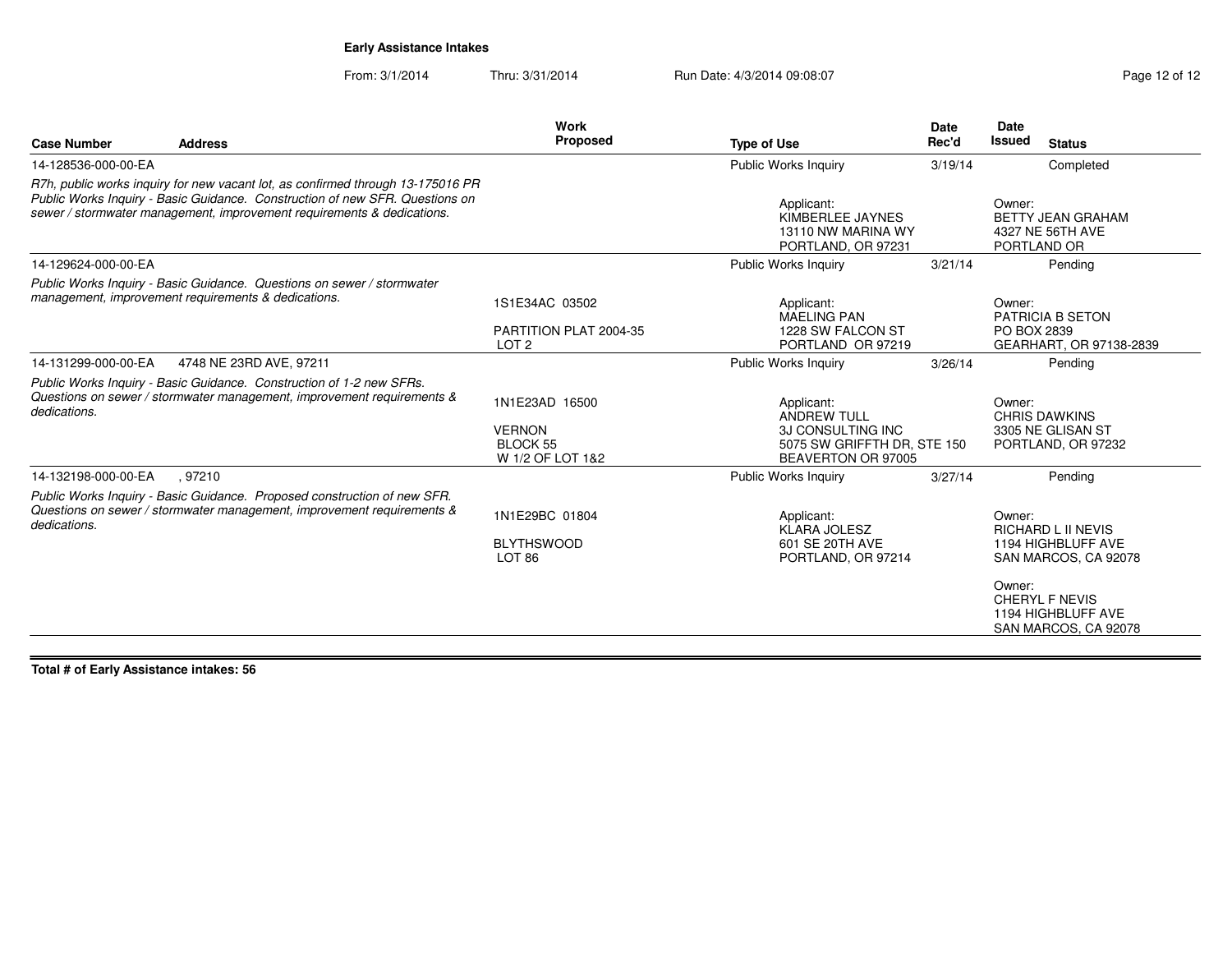**Final Plat Intakes**

From: 3/1/2014Thru: 3/31/2014 Run Date: 4/3/2014 09:08:07 Page 1 of 12

| <b>Case Number</b>                                                                                               | <b>Address</b>                                                                                                                                                                                                                                                                                                                                                                                                                                                                                                                                                                                                                                              | <b>Work</b><br>Proposed                | <b>Type of Use</b>                                    | Date<br>Rec'd | Date<br>Issued   | <b>Status</b>                                                                                                                                                                    |
|------------------------------------------------------------------------------------------------------------------|-------------------------------------------------------------------------------------------------------------------------------------------------------------------------------------------------------------------------------------------------------------------------------------------------------------------------------------------------------------------------------------------------------------------------------------------------------------------------------------------------------------------------------------------------------------------------------------------------------------------------------------------------------------|----------------------------------------|-------------------------------------------------------|---------------|------------------|----------------------------------------------------------------------------------------------------------------------------------------------------------------------------------|
| 13-214934-000-00-FP                                                                                              | 4224 SE 101ST AVE, 97266                                                                                                                                                                                                                                                                                                                                                                                                                                                                                                                                                                                                                                    | FP - Final Plat Review                 |                                                       | 3/5/14        |                  | Application                                                                                                                                                                      |
| following conditions:                                                                                            | Approval of a Preliminary Plan for a 7-lot subdivision, that will result in six<br>standard lots and one narrow lot as illustrated with Exhibit C-1, subject to the                                                                                                                                                                                                                                                                                                                                                                                                                                                                                         | 1S2E09DD 03000                         | Applicant:<br><b>KEVIN PARTAIN</b>                    |               | Owner:           | <b>JOYCE E CRAUN</b>                                                                                                                                                             |
| application;<br>final plat application;<br>facilities for each of the vacant lots.<br>"The fire apparatus access | A.Supplemental Plan. Three copies of an additional supplemental plan shall be<br>submitted with the final plat survey for review and approval. That plan must<br>portray how the conditions of approval listed below are met. In addition, the<br>supplemental plan must show the surveyed location of the following:<br>"Any buildings or accessory structures on the site at the time of the final plat<br>"Any driveways and off-street vehicle parking areas on the site at the time of the<br>"The proposed general location of future building footprints and stormwater<br>"Any other information specifically noted in the conditions listed below. | SECTION 09 1S 2E<br>TL 3000 0.79 ACRES | URBAN VISIONS<br>223 NE 56TH AVE<br>PORTLAND OR 97213 |               | Owner:<br>Owner: | 1215 SE CLATSOP ST<br>PORTLAND, OR 97202<br><b>JANICE L CRAUN-JUDAY</b><br>1215 SE CLATSOP ST<br>PORTLAND, OR 97202<br>SANDRA L KIDD<br>1215 SE CLATSOP ST<br>PORTLAND, OR 97202 |
| B. The final plat must show the following:                                                                       |                                                                                                                                                                                                                                                                                                                                                                                                                                                                                                                                                                                                                                                             |                                        |                                                       |               |                  |                                                                                                                                                                                  |
| shown on the final plat.<br>Multnomah County Deed Records."                                                      | 1. The applicant shall meet the street dedication requirements of the City<br>Engineer for SE 101st Avenue. The required right-of-way dedication must be<br>2.A recording block for each of the legal documents such as maintenance<br>agreement(s), acknowledgement of special land use conditions, or Declarations<br>of Covenants, Conditions, and Restrictions (CC&Rs) as required by Condition C.7<br>and C.8 below. The recording block(s) shall, at a minimum, include language<br>substantially similar to the following example: "A Declaration of Acknowledgement<br>of (name of feature) has been recorded as document no. _                     |                                        |                                                       |               |                  |                                                                                                                                                                                  |
|                                                                                                                  | C. The following must occur prior to Final Plat approval:                                                                                                                                                                                                                                                                                                                                                                                                                                                                                                                                                                                                   |                                        |                                                       |               |                  |                                                                                                                                                                                  |
| Streets                                                                                                          |                                                                                                                                                                                                                                                                                                                                                                                                                                                                                                                                                                                                                                                             |                                        |                                                       |               |                  |                                                                                                                                                                                  |
|                                                                                                                  | 1. The applicant shall meet the requirements of the City Engineer for right of way<br>improvements along the site's street frontage. The applicant must obtain an<br>approved Right Of Way permit from the Portland Bureau of Transportation to<br>install the required sidewalk corridor along the frontage of Lot 6, where the<br>existing house will be retained, it must be constructed prior to final plat approval.                                                                                                                                                                                                                                   |                                        |                                                       |               |                  |                                                                                                                                                                                  |
| Utilities                                                                                                        |                                                                                                                                                                                                                                                                                                                                                                                                                                                                                                                                                                                                                                                             |                                        |                                                       |               |                  |                                                                                                                                                                                  |
| sanitary sewer system on the site.                                                                               | 2. The applicant shall meet the requirements of the Site Development Section of<br>the Bureau of Development Services for the decommissioning of the existing                                                                                                                                                                                                                                                                                                                                                                                                                                                                                               |                                        |                                                       |               |                  |                                                                                                                                                                                  |
|                                                                                                                  | 3.The applicant shall provide information to the satisfaction of the Fire Bureau                                                                                                                                                                                                                                                                                                                                                                                                                                                                                                                                                                            |                                        |                                                       |               |                  |                                                                                                                                                                                  |

3.The applicant shall provide information to the satisfaction of the Fire Bureau<br>that Fire Hydrant spacing is adequate. If necessary, the applicant shall meet the<br>requirements of the Fire Bureau for installing a new fire h *installation of fire hydrants. The applicant must purchase the hydrant and provide*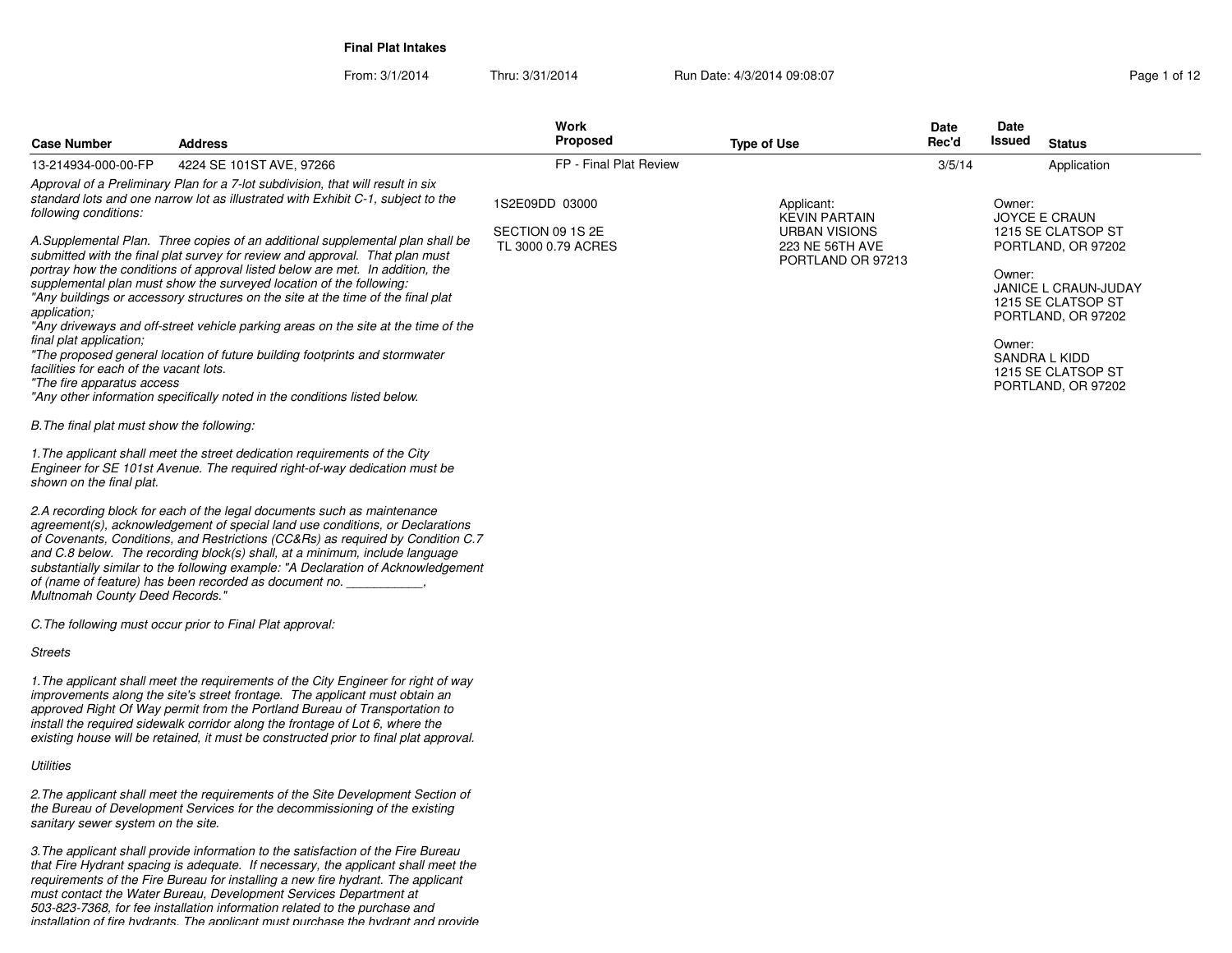*installation of fire hydrants. The applicant must purchase the hydrant and provide verification to the Fire Bureau that the Water Bureau will be installing the requiredfire hydrant, with the required fire flow and pressure.*

*4.The applicant shall meet the requirements of the Fire Bureau for ensuring adequate hydrant flow from the nearest hydrant. The applicant must provideverification to the Fire Bureau that Appendix B of the Fire Code is met, the exception is used, or provide an approved Fire Code Appeal prior final platapproval.*

*5.The applicant must meet the requirements of the Fire Bureau for providing anadequate fire access way as required in Chapter 5 of the Oregon Fire Code. Alternately, the applicant will be required to install residential sprinklers in the newhouse on Lots 1-5 and 7, if applying the exception. An Acknowledgement of Special Land Use Conditions describing the sprinkler requirement must be*

| 13-200769-000-00-FP                | 1302 SE MARION ST        | FP - Final Plat Review                                             | 3/11/14                                                                                                         | <b>Under Review</b>                                                                            |
|------------------------------------|--------------------------|--------------------------------------------------------------------|-----------------------------------------------------------------------------------------------------------------|------------------------------------------------------------------------------------------------|
| Final Plat to create two lots.     |                          |                                                                    |                                                                                                                 |                                                                                                |
|                                    |                          | 1S1E26BA 04700<br><b>SELLWOOD</b><br>BLOCK 62<br>LOT <sub>13</sub> | Applicant:<br><b>ROB HUMPHREY</b><br><b>FASTER PERMITS</b><br>14334 NW EAGLERIDGE LANE<br>PORTLAND, OR 97229    | Owner:<br>PETER LANDRY<br>8885 SW HILLVIEW TER<br>PORTLAND, OR 97225-1345                      |
| 13-201698-000-00-FP                | 5830 SE TAYLOR ST, 97215 | FP - Final Plat Review                                             | 3/11/14                                                                                                         | <b>Under Review</b>                                                                            |
| Final Plat to create two lots.     |                          |                                                                    |                                                                                                                 |                                                                                                |
|                                    |                          | 1S2E06AD 03300<br><b>EDGEWOOD</b><br>LOT <sub>6</sub>              | Applicant:<br><b>ROB HUMPHREY</b><br><b>FASTER PERMITS</b><br>14334 NW EAGLERIDGE LANE<br>PORTLAND, OR 97229    | Owner:<br><b>EVERETT CUSTOM HOMES INC</b><br>735 SW 158TH AVE #180<br>BEAVERTON, OR 97006-4952 |
| 13-220901-000-00-FP                | 4800 SE 61ST AVE, 97206  | FP - Final Plat Review                                             | 3/13/14                                                                                                         | <b>Under Review</b>                                                                            |
| <b>FINAL PLAT TO CREATE 2 LOTS</b> |                          |                                                                    |                                                                                                                 |                                                                                                |
|                                    |                          | 1S2E18AA 04100<br>SECTION 18 1S 2E<br>TL 4100 0.21 ACRES           | Applicant:<br><b>KYM NGUYEN</b><br>CONCEPT DESIGN & ASSOCIATES DK HOMES LLC<br>PO BOX 8464<br>PORTLAND OR 97207 | Owner:<br><b>DAMIR KARIN</b><br>PO BOX 90277<br>PORTLAND, OR 97290                             |
|                                    |                          |                                                                    |                                                                                                                 | Owner:<br><b>EDWARD S SR FEASLER</b><br>15162 SE 125TH AVE<br>CLACKAMAS, OR 97015-8274         |
| 12-166386-000-00-FP                | 5020 SE 26TH AVE, 97202  | FP - Final Plat Review                                             | 3/18/14                                                                                                         | <b>Under Review</b>                                                                            |
| <b>FINAL PLAT TO CREATE 2 LOTS</b> |                          |                                                                    |                                                                                                                 |                                                                                                |
|                                    |                          | 1S1E13BC 05000                                                     | Applicant:<br>PETER FRY                                                                                         | Owner:<br>CASTLLC                                                                              |
|                                    |                          | SECTION 13 1S 1E<br>TL 5000 1.15 ACRES                             | PETER FINLEY FRY AICP<br>2153 SW MAIN ST #105<br>PORTLAND OR 97205                                              | 11215 SE LEXINGTON ST<br>PORTLAND, OR 97266                                                    |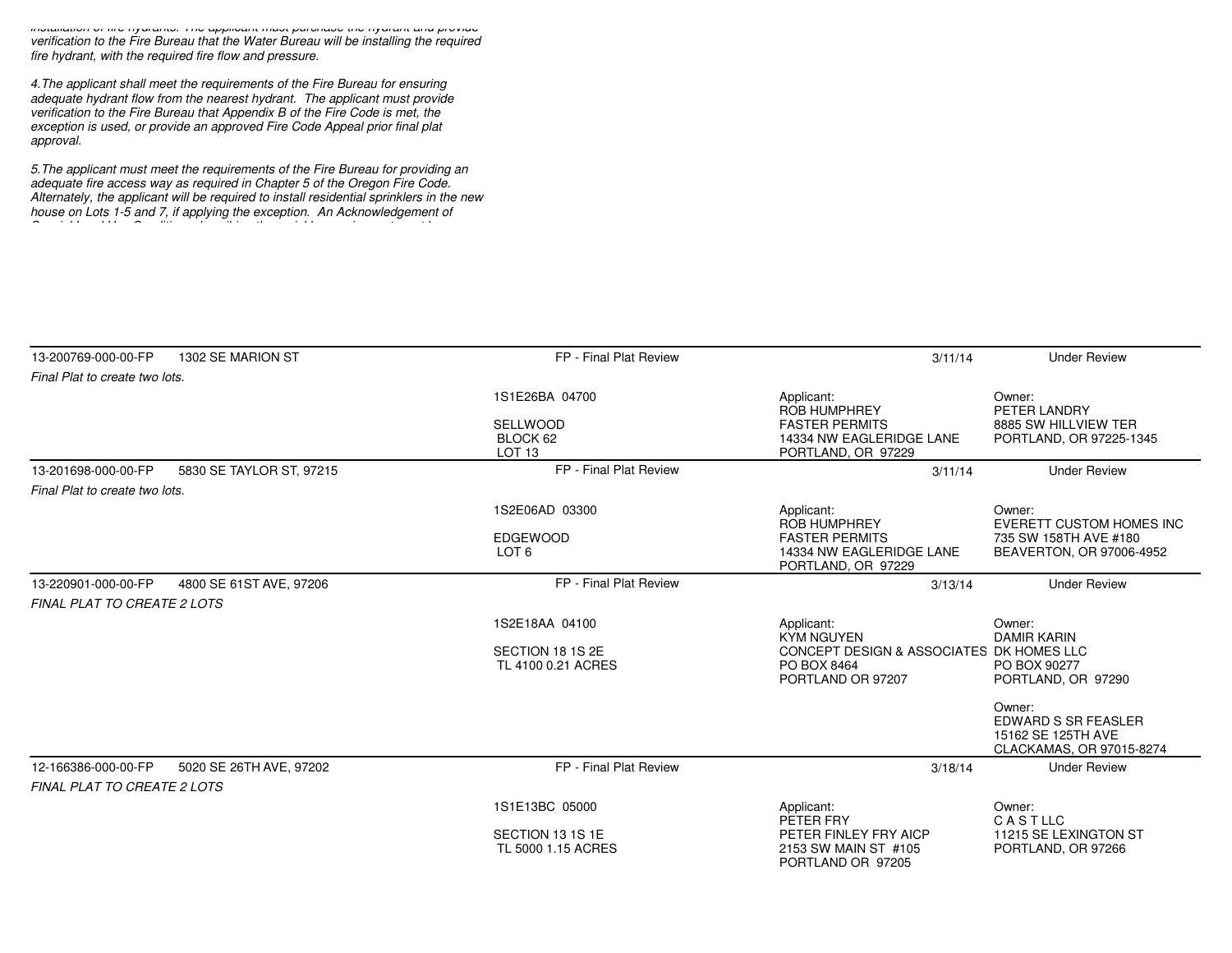From: 3/1/2014**Final Plat Intakes**

Thru: 3/31/2014 Run Date: 4/3/2014 09:08:07 Rege 3 of 12

| 3905 SE 28TH AVE, 97202<br>Approval of a Preliminary Plan for a 2-parcel partition, that will result in two<br>standard lots as illustrated with Exhibit C.1, subject to the following conditions:<br>A. The following must occur prior to Final Plat approval:                                                           | FP - Final Plat Review<br>1S1E12CB 04200<br><b>KENILWORTH</b><br>BLOCK <sub>2</sub><br>LOT <sub>18</sub> | Applicant:<br><b>KEVIN PARTAIN</b><br><b>URBAN VISIONS</b> | 3/28/14 | Owner:      | Application                                        |
|---------------------------------------------------------------------------------------------------------------------------------------------------------------------------------------------------------------------------------------------------------------------------------------------------------------------------|----------------------------------------------------------------------------------------------------------|------------------------------------------------------------|---------|-------------|----------------------------------------------------|
|                                                                                                                                                                                                                                                                                                                           |                                                                                                          |                                                            |         |             |                                                    |
|                                                                                                                                                                                                                                                                                                                           |                                                                                                          |                                                            |         |             |                                                    |
|                                                                                                                                                                                                                                                                                                                           |                                                                                                          | 223 NE 56TH AVE<br>PORTLAND OR 97213                       |         | PO BOX 3091 | ROYAL CUSTOM HOMES INC<br>CLACKAMAS, OR 97015-3091 |
| 1. The applicant shall meet the requirements of the Fire Bureau for ensuring<br>adequate hydrant flow from the nearest hydrant. The applicant must provide<br>verification to the Fire Bureau that Appendix B of the Fire Code is met, the<br>exception is used, or provide an approved Fire Code Appeal prior final plat |                                                                                                          |                                                            |         |             |                                                    |
|                                                                                                                                                                                                                                                                                                                           |                                                                                                          |                                                            |         |             |                                                    |
| 2.A finalized permit must be obtained for demolition of the existing residence on<br>the site and capping the existing sanitary sewer connection. Note that Title 24<br>requires a 35-day demolition delay period for most residential structures.                                                                        |                                                                                                          |                                                            |         |             |                                                    |
|                                                                                                                                                                                                                                                                                                                           |                                                                                                          |                                                            |         |             |                                                    |
| 3. The applicant must pay into the City Tree Fund the amount equivalent to 12<br>inches of trees. Payment must be made to the Bureau of Development Services,<br>who administer the fund for the Parks Bureau.                                                                                                            |                                                                                                          |                                                            |         |             |                                                    |
| B. The following conditions are applicable to site preparation and the<br>development of individual lots:                                                                                                                                                                                                                 |                                                                                                          |                                                            |         |             |                                                    |
| 1. The applicant must meet the addressing requirements of the Fire Bureau for<br>Parcels 1 and 2. The location of the address numbers must be shown on the                                                                                                                                                                |                                                                                                          |                                                            |         |             |                                                    |
| 2.If required, the applicant must meet any conditions identified through a Fire<br>Code Appeal. This may include installation of residential sprinklers in the new<br>dwelling units. Please refer to the final plat approval report for details on whether<br>or not this requirement applies.                           |                                                                                                          |                                                            |         |             |                                                    |
| 3. The applicant must provide a fire access way that meets the Fire Bureau<br>requirements related to aerial fire department access. Aerial access applies to<br>buildings that exceed 30 feet in height as measure to the bottom of the eave of<br>the structure or the top of the parapet for a flat roof.              |                                                                                                          |                                                            |         |             |                                                    |
|                                                                                                                                                                                                                                                                                                                           |                                                                                                          |                                                            |         |             |                                                    |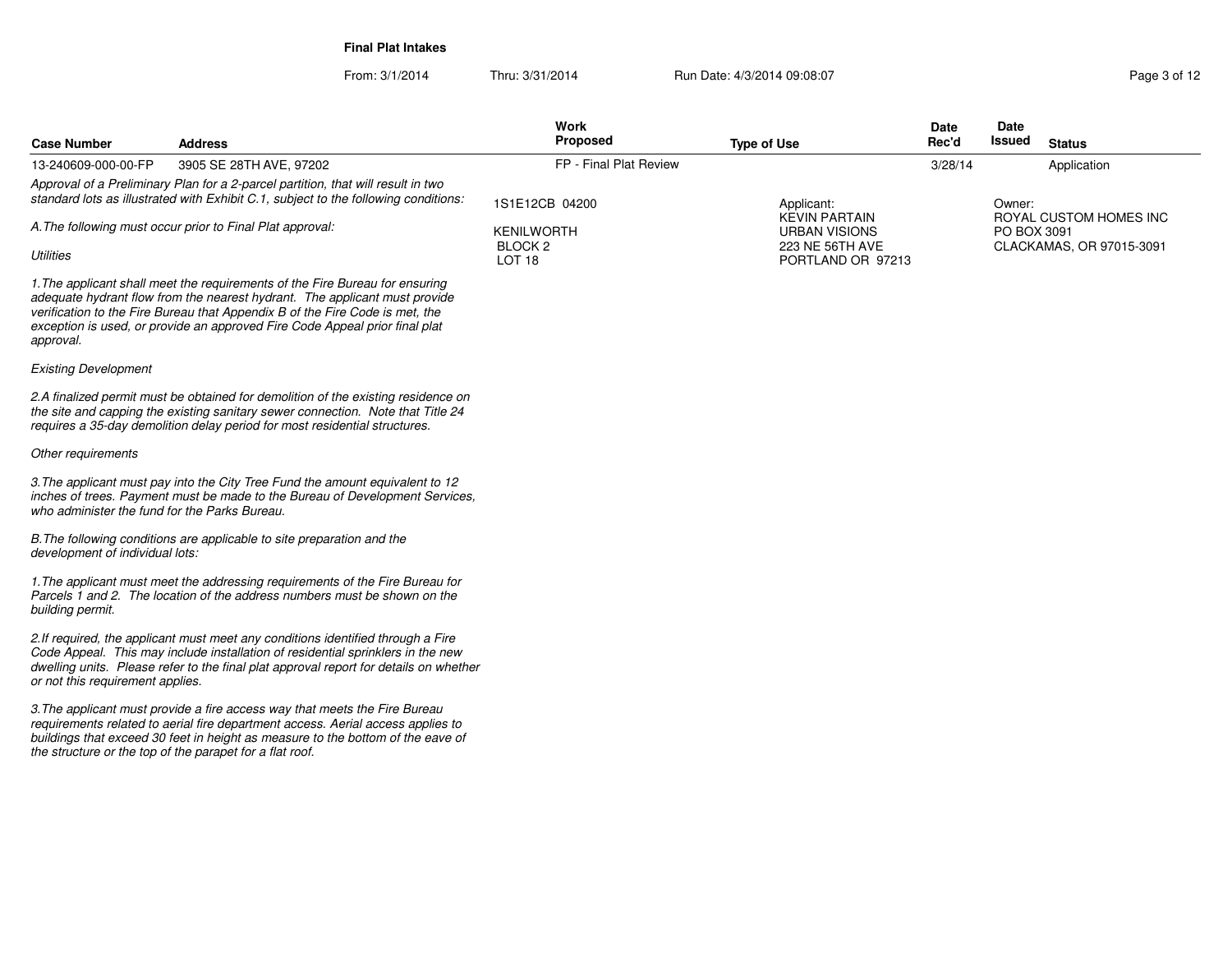**Final Plat Intakes**

From: 3/1/2014Thru: 3/31/2014 Run Date: 4/3/2014 09:08:07 Research 2010 12

| <b>Case Number</b>                                                          | <b>Address</b>                                                                                                                                                                                                                                                                                                                                                                                                                                                                                                                                                                                                                                                                                                                                                                                                                                                                                                                                                                                              | Work<br><b>Proposed</b>                       | <b>Type of Use</b>                                                                    | Date<br>Rec'd | Date<br>Issued<br><b>Status</b>                                                                                                                                        |
|-----------------------------------------------------------------------------|-------------------------------------------------------------------------------------------------------------------------------------------------------------------------------------------------------------------------------------------------------------------------------------------------------------------------------------------------------------------------------------------------------------------------------------------------------------------------------------------------------------------------------------------------------------------------------------------------------------------------------------------------------------------------------------------------------------------------------------------------------------------------------------------------------------------------------------------------------------------------------------------------------------------------------------------------------------------------------------------------------------|-----------------------------------------------|---------------------------------------------------------------------------------------|---------------|------------------------------------------------------------------------------------------------------------------------------------------------------------------------|
| 13-214734-000-00-FP                                                         | 4150 SE CRYSTAL SPRINGS BLVD                                                                                                                                                                                                                                                                                                                                                                                                                                                                                                                                                                                                                                                                                                                                                                                                                                                                                                                                                                                | FP - Final Plat Review                        |                                                                                       | 3/27/14       | Application                                                                                                                                                            |
|                                                                             | Approval of a Preliminary Plan for a 2-parcel partition, that will result in two<br>standard lots as illustrated with Exhibit C.3, subject to the following conditions:                                                                                                                                                                                                                                                                                                                                                                                                                                                                                                                                                                                                                                                                                                                                                                                                                                     | 1S2E19CC 08801                                | Applicant:                                                                            |               | Owner:                                                                                                                                                                 |
| application;<br>facilities for each of the vacant lots.                     | A.Supplemental Plan. Three copies of an additional supplemental plan shall be<br>submitted with the final plat survey for Land Use approval. That plan must portray<br>how the conditions of approval listed below are met. In addition, the<br>supplemental plan must show the surveyed location of the following:<br>"Any buildings or accessory structures on the site at the time of the final plat<br>"The proposed general location of future building footprints and stormwater<br>"Any other information specifically noted in the conditions listed below.                                                                                                                                                                                                                                                                                                                                                                                                                                         | PARTITION PLAT 2009-75<br>INC PT VAC ST LOT 1 | MIKE COYLE<br><b>FASTER PERMITS</b><br>14334 NW EAGLERIDGE LANE<br>PORTLAND, OR 97229 |               | STEPHEN A COOKSON<br>4150 SE CRYSTAL SPRINGS BLVD<br>PORTLAND, OR 97202-7917<br>Owner:<br>KENNETH R II HOYT<br>4150 SE CRYSTAL SPRINGS BLVD<br>PORTLAND, OR 97202-7917 |
| <b>Utilities</b>                                                            | B. The following must occur prior to Final Plat approval:<br>1. The applicant shall meet the requirements and hydrant spacing requirements<br>of the Fire Bureau for ensuring adequate hydrant flow from the nearest hydrant,<br>and hydrant spacing requirements. The applicant must provide verification to the<br>Fire Bureau that Appendix B of the Fire Code is met for flow, the exception is<br>used, or provide an approved Fire Code Appeal prior final plat approval; and must<br>provide verification that Appendix C is met for hydrant spacing, or provide an<br>approved Fire Code Appeal prior final plat approval.                                                                                                                                                                                                                                                                                                                                                                          |                                               |                                                                                       |               |                                                                                                                                                                        |
| <b>Required Legal Documents</b><br>County and referenced on the final plat. | 2. The applicant shall execute an Acknowledgement of Tree Preservation<br>Requirements that notes tree preservation requirements that apply to Parcel 2. A<br>copy of the approved Tree Preservation Plan must be included as an Exhibit to<br>the Acknowledgement. The acknowledgment shall be recorded with Multnomah                                                                                                                                                                                                                                                                                                                                                                                                                                                                                                                                                                                                                                                                                     |                                               |                                                                                       |               |                                                                                                                                                                        |
| development of individual lots:                                             | C. The following conditions are applicable to site preparation and the<br>1. Development on Parcel 2 shall be in conformance with the Tree Preservation<br>Plan (Exhibit C.5) and the applicant's arborist report (Exhibit A.3). Specifically,<br>tree number 1, is required to be preserved, with the root protection zones<br>indicated on Exhibit C.5. Tree protection fencing is required along the root<br>protection zone of each tree to be preserved. The fence must be 6-foot high<br>chain link and be secured to the ground with 8-foot metal posts driven into the<br>ground. Encroachment into the specified root protection zones may only occur<br>under the supervision of a certified arborist. Planning and Zoning approval of<br>development in the root protection zones is subject to receipt of a report from an<br>arborist, explaining that the arborist has approved of the specified methods of<br>construction, and that the activities will be performed under his supervision. |                                               |                                                                                       |               |                                                                                                                                                                        |
|                                                                             | 2. The applicant shall meet the addressing requirements of the Fire Bureau for<br>Parcel 2. The location of the sign shall be shown on the building permit plans.<br>3. The applicant shall provide a fire access way that meets Fire Bureau<br>requirements related to aerial fire department access. Aerial access applies to<br>buildings that exceed 30 feet in height as measured to the bottom of the eave of<br>the structure or the top of the parapet for a flat roof.<br>$\mathbf{r}$ , $\mathbf{r}$ , $\mathbf{r}$ , $\mathbf{r}$                                                                                                                                                                                                                                                                                                                                                                                                                                                                |                                               |                                                                                       |               |                                                                                                                                                                        |

 *4.The final plat shall meet minimum fire flow demand. The required fire flow andthe number of fire hydrants required is based on the square footage of the proposed structure as noted in Appendix B and C of the Fire Code. If the*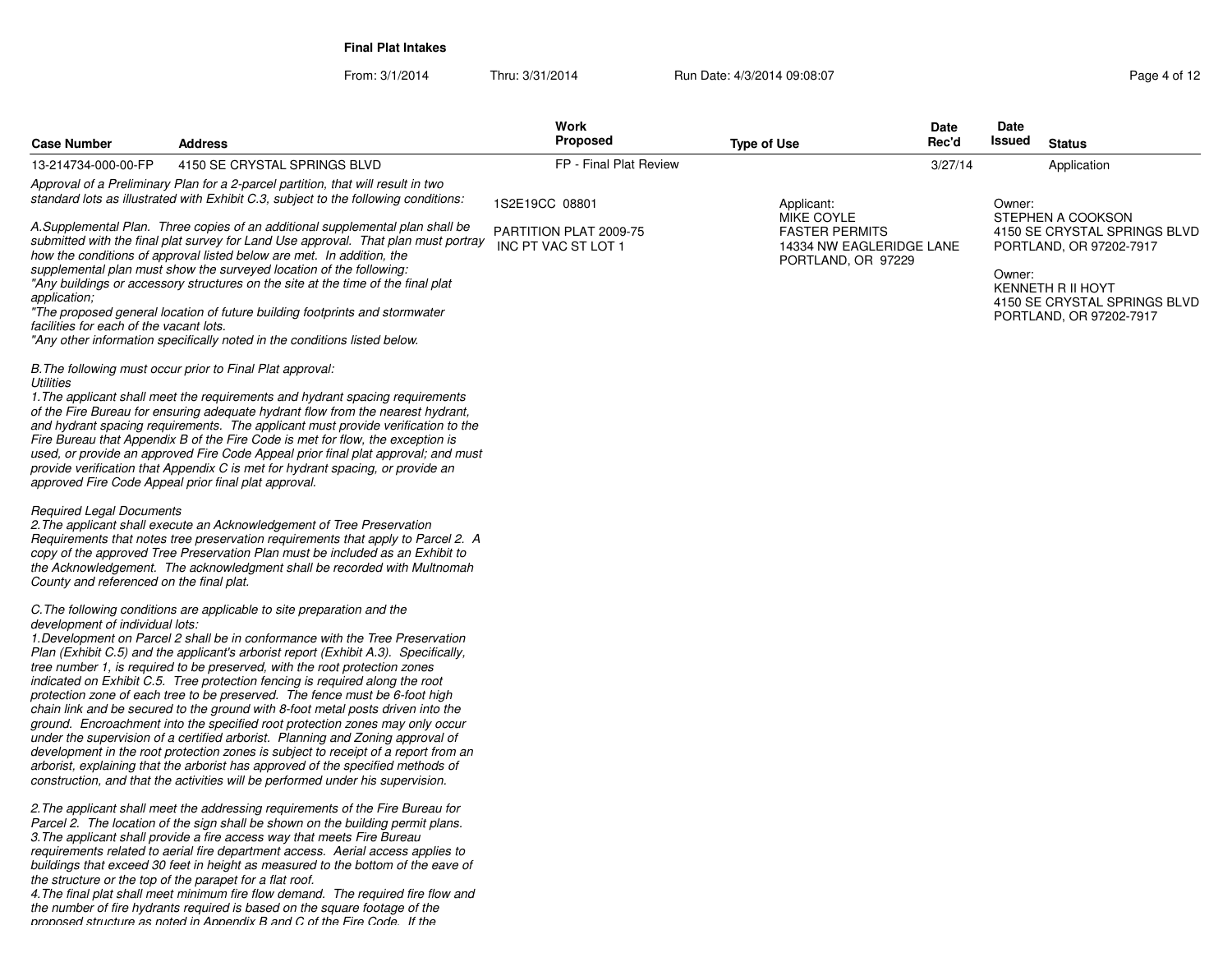*proposed structure as noted in Appendix B and C of the Fire Code. If the proposed size of development on Parcel 1 or 2 requires additional fire flow oradditional fire hydrants, it will be required at the time of development.*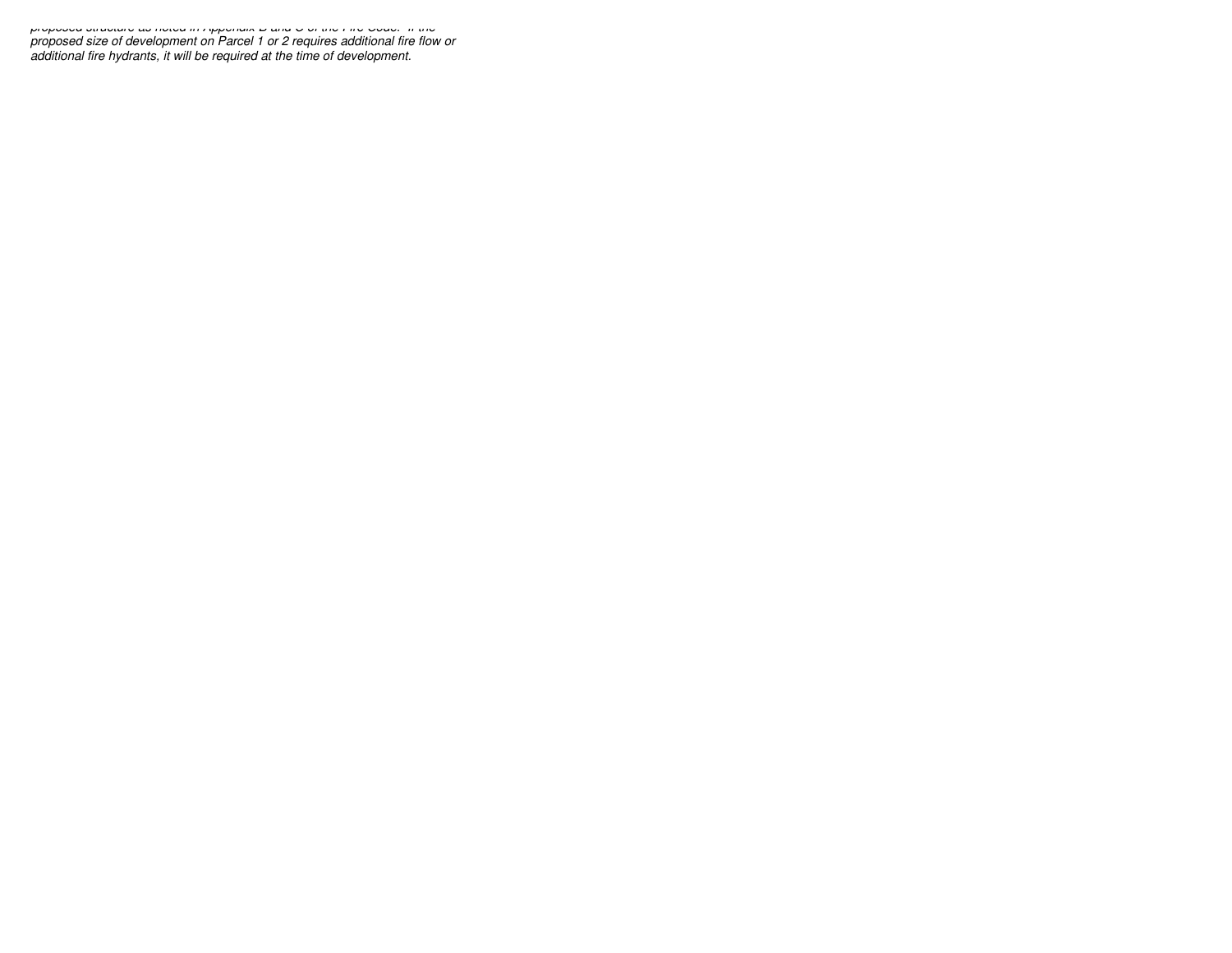**Final Plat Intakes**

From: 3/1/2014Thru: 3/31/2014 Run Date: 4/3/2014 09:08:07 Research 2010 12

| <b>Case Number</b>                                                                       | <b>Address</b>                                                                                                                                                                                                                                                                                                                                                                                                                                                                                                                                                                                                                                                              | Work<br><b>Proposed</b>                                            | <b>Type of Use</b>                                                      | Date<br>Rec'd | Date<br>Issued | <b>Status</b>                                    |
|------------------------------------------------------------------------------------------|-----------------------------------------------------------------------------------------------------------------------------------------------------------------------------------------------------------------------------------------------------------------------------------------------------------------------------------------------------------------------------------------------------------------------------------------------------------------------------------------------------------------------------------------------------------------------------------------------------------------------------------------------------------------------------|--------------------------------------------------------------------|-------------------------------------------------------------------------|---------------|----------------|--------------------------------------------------|
| 13-198539-000-00-FP                                                                      | 2621 SE YAMHILL ST, 97214                                                                                                                                                                                                                                                                                                                                                                                                                                                                                                                                                                                                                                                   | FP - Final Plat Review                                             |                                                                         | 3/28/14       |                | Application                                      |
|                                                                                          | Approval of a Preliminary Plan for a 3-parcel partition, that will result in one<br>standard lot for detached housing and two lots for attached housing on a corner,<br>as illustrated with Exhibits C.3 and C.4, subject to the following conditions:                                                                                                                                                                                                                                                                                                                                                                                                                      | 1S1E01BB 12200                                                     | Applicant:<br><b>ROB HUMPHREY</b>                                       |               | Owner:         | <b>EVERETT CUSTOM HOMES</b>                      |
| the following:<br>application;<br>final plat application;<br>33.110.235;<br>on Parcel 1: | A.Supplemental Plan. Three copies of an additional supplemental plan shall be<br>submitted with the final plat survey for Land Use Review, BES, and Fire review<br>and approval. That plan must portray how the conditions of approval listed below<br>are met. In addition, the supplemental plan must show the surveyed location of<br>"Any buildings or accessory structures on the site at the time of the final plat<br>"Any driveways and off-street vehicle parking areas on the site at the time of the<br>"An area that meets the minimum outdoor area requirement in Section<br>"The location of any existing stormwater facilities for the development to remain | HANSONS ADD & 2ND<br>BLOCK 10<br>LOT <sub>5</sub><br>S 5' OF LOT 6 | <b>FASTER PERMITS</b><br>14334 NW EAGLERIDGE LANE<br>PORTLAND, OR 97229 |               |                | 735 SW 158TH AVE, STE 180<br>BEAVERTON, OR 97006 |
| "The nearest residential fire hydrant; and                                               | "Fire apparatus access routes to the satisfaction of the Fire Bureau;                                                                                                                                                                                                                                                                                                                                                                                                                                                                                                                                                                                                       |                                                                    |                                                                         |               |                |                                                  |
|                                                                                          | "Any other information specifically noted in the conditions listed below.                                                                                                                                                                                                                                                                                                                                                                                                                                                                                                                                                                                                   |                                                                    |                                                                         |               |                |                                                  |
|                                                                                          | B. The following must occur prior to Final Plat approval:                                                                                                                                                                                                                                                                                                                                                                                                                                                                                                                                                                                                                   |                                                                    |                                                                         |               |                |                                                  |
| Utilities                                                                                |                                                                                                                                                                                                                                                                                                                                                                                                                                                                                                                                                                                                                                                                             |                                                                    |                                                                         |               |                |                                                  |
| be obtained and finaled prior to plat approval.                                          | 1. The applicant must demonstrate that the service branch for the existing<br>structure is located on proposed Parcel 1, or cap the existing service branch for<br>the future use of proposed Parcel 3 and establish a new service branch for the<br>existing structure, to the satisfaction of BES. Permits for all required work must                                                                                                                                                                                                                                                                                                                                     |                                                                    |                                                                         |               |                |                                                  |
| prior final plat approval.                                                               | 2. The applicant shall meet the requirements of the Fire Bureau for residential<br>hydrant spacing. The applicant must provide verification to the Fire Bureau that<br>Appendix C of the Fire Code is met or provide an approved Fire Code Appeal                                                                                                                                                                                                                                                                                                                                                                                                                           |                                                                    |                                                                         |               |                |                                                  |
| approval.                                                                                | 3. The applicant shall meet the requirements of the Fire Bureau for ensuring<br>adequate hydrant flow from the nearest hydrant. The applicant must provide<br>verification to the Fire Bureau that Appendix B of the Fire Code is met, the<br>exception is used, or provide an approved Fire Code Appeal prior final plat                                                                                                                                                                                                                                                                                                                                                   |                                                                    |                                                                         |               |                |                                                  |
|                                                                                          | 4. The applicant must meet the requirements of the Fire Bureau for providing an<br>adequate fire access way for Parcels 2 and 3, as required in Chapter 5 of the<br>Oregon Fire Code. Alternately, the applicant will be required to install residential<br>sprinklers in the new house on Parcels 2 and 3, if applying the exception. An<br>Acknowledgement of Special Land Use Conditions describing the sprinkler<br>requirement must be referenced on and recorded with the final plat.                                                                                                                                                                                 |                                                                    |                                                                         |               |                |                                                  |
| <b>Existing Development</b>                                                              |                                                                                                                                                                                                                                                                                                                                                                                                                                                                                                                                                                                                                                                                             |                                                                    |                                                                         |               |                |                                                  |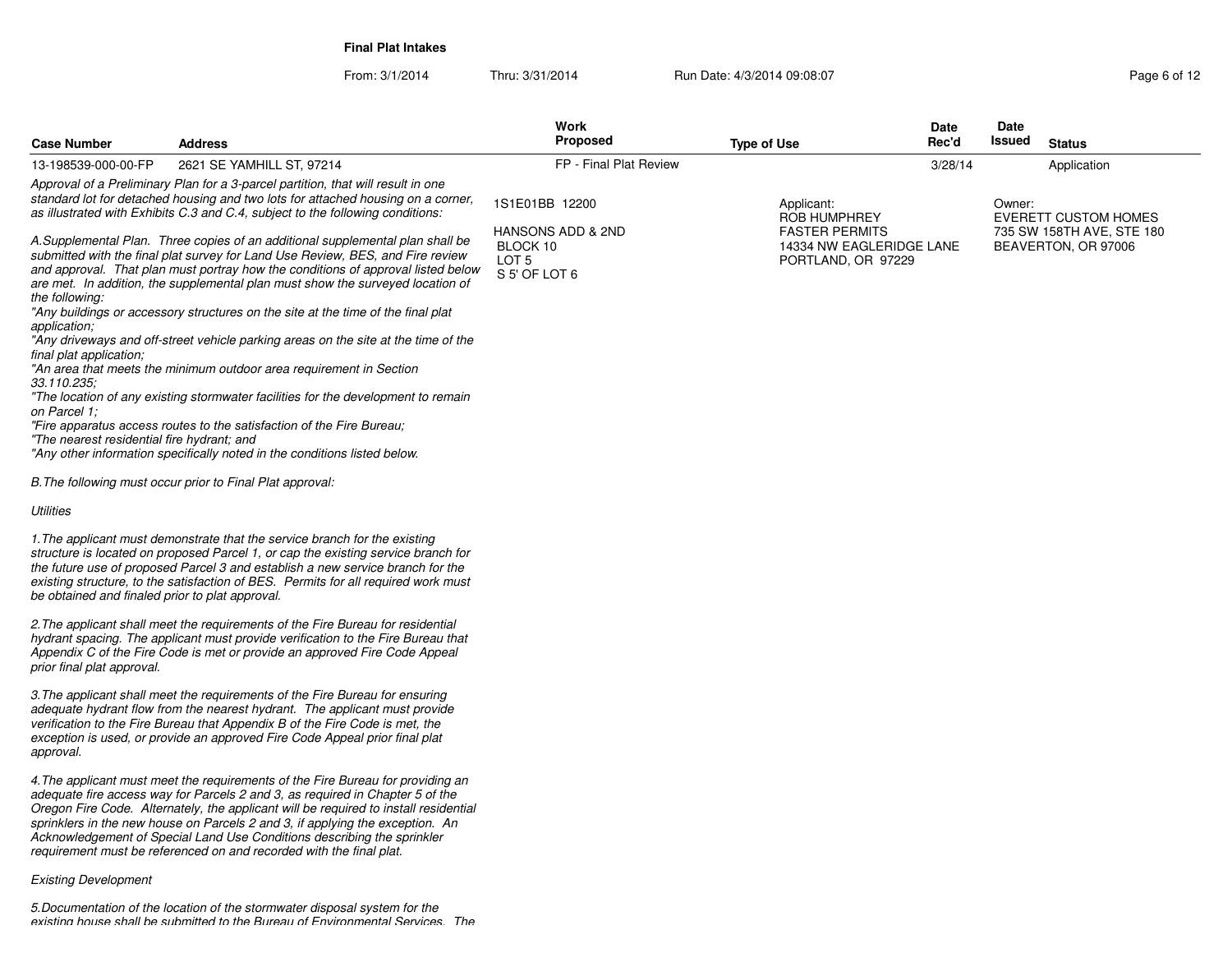*existing house shall be submitted to the Bureau of Environmental Services. The location of any existing or required stormwater systems serving the existing home must be shown on the Supplemental Plan. If, as a result of final plat approval, thestormwater system for the existing home will extend beyond the boundaries of Parcel 1 (the lot with the existing home), then the applicant must meet one of thefollowing:*

*"Provide private stormwater easements on the final plat as necessary to ensureoperation and maintenance of those systems, and record a maintenanceagreement for the easement area; or*

 *"Provide finalized plumbing permits for modifications to the stormwater systemthat result in a system that meets City requirements.*

*6.The applicant must plant 1 street tree in the planter strip on SE Yamhill Street adjacent to Parcel 1. Street trees will be chosen from the City's approved street tree list for the 4- foot planting strip. Tree size requirements for residential sitesare to be 2-inch caliper. The applicant must contact Urban Forestry at 503-823-4018 prior to selecting trees to discuss the species of trees that are permitted and to obtain the planting permit. Urban Forestry must inspect andapprove the n*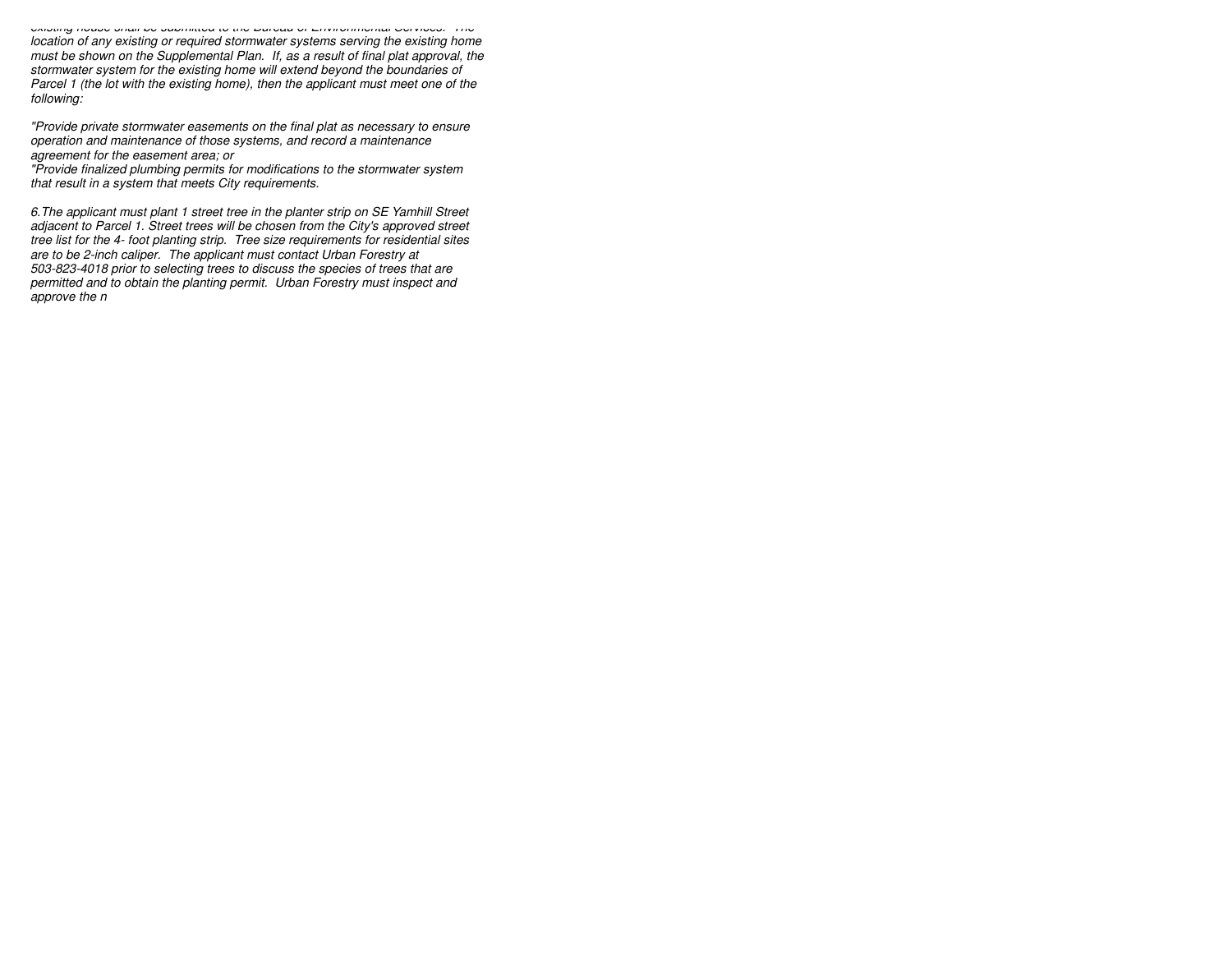**Final Plat Intakes**

| Page 8 of 12 |  |  |
|--------------|--|--|
|              |  |  |

| <b>Case Number</b>                                                                                                                                  | <b>Address</b>                                                                                                                                                                                                                                                                                                                                                                                                                                                                                                                                                                                                                                                                | <b>Work</b><br>Proposed                | <b>Type of Use</b>                                                    | Date<br>Rec'd | Date<br>Issued         | <b>Status</b>      |
|-----------------------------------------------------------------------------------------------------------------------------------------------------|-------------------------------------------------------------------------------------------------------------------------------------------------------------------------------------------------------------------------------------------------------------------------------------------------------------------------------------------------------------------------------------------------------------------------------------------------------------------------------------------------------------------------------------------------------------------------------------------------------------------------------------------------------------------------------|----------------------------------------|-----------------------------------------------------------------------|---------------|------------------------|--------------------|
| 12-207261-000-00-FP                                                                                                                                 | 2301 SE 77TH AVE, 97215                                                                                                                                                                                                                                                                                                                                                                                                                                                                                                                                                                                                                                                       | FP - Final Plat Review                 |                                                                       | 3/28/14       |                        | Application        |
| following conditions:                                                                                                                               | FEES DUE: Final plat review for a 6-lot subdivision, that will result in 6 single<br>dwelling lots and 1 shared court tract, as illustrated with Exhibit C.1, subject to the                                                                                                                                                                                                                                                                                                                                                                                                                                                                                                  | 1S2E05DC 02000                         | Applicant:<br><b>JAMES FUGATE</b>                                     |               | Owner:<br>TABOR 77 LLC |                    |
| supplemental plan must show the following:<br>application;<br>final plat application;<br>be used: and<br>B. The final plat must show the following: | A.Supplemental Plan. Two copies of an additional supplemental plan shall be<br>submitted with the final plat survey for review and approval. That plan must<br>portray how the conditions of approval listed below are met. In addition, the<br>"Any buildings or accessory structures on the site at the time of the final plat<br>"Any driveways and off-street vehicle parking areas on the site at the time of the<br>"The proposed general location of future building footprints and stormwater<br>facilities for each of the parcels, if the provision for reduced internal setbacks will<br>"Any other information specifically noted in the conditions listed below. | SECTION 05 1S 2E<br>TL 2000 0.32 ACRES | <b>FIDELITY NATIONAL TITLE</b><br>900 SW 5TH AVE<br>PORTLAND OR 97204 |               | PO BOX 82697           | PORTLAND, OR 97282 |
|                                                                                                                                                     | 1.A public sanitary sewer easement, granted to the City of Portland, shall be<br>shown over the relevant portions of the private street/shared court, to the<br>satisfaction of the Bureau of Environmental Services. The easement must be<br>labeled as "Public Sewer Easement to City of Portland".                                                                                                                                                                                                                                                                                                                                                                         |                                        |                                                                       |               |                        |                    |
| street".                                                                                                                                            | 2. The private street/shared court tract shall be named, with approval from the<br>City Engineer, and noted on the plat as "Tract A: Private Shared Court name of                                                                                                                                                                                                                                                                                                                                                                                                                                                                                                             |                                        |                                                                       |               |                        |                    |
| street/shared court tract.                                                                                                                          | 3.A Public Access Easement must be shown over the entirety of the private                                                                                                                                                                                                                                                                                                                                                                                                                                                                                                                                                                                                     |                                        |                                                                       |               |                        |                    |
|                                                                                                                                                     | 4.A recording block for each of the legal documents such as maintenance<br>agreement(s), acknowledgement of special land use conditions, or Declarations<br>of Covenants, Conditions, and Restrictions (CC&Rs) as required by Condition<br>C.12, below. The recording block(s) shall, at a minimum, include language<br>substantially similar to the following example: "A Declaration of Maintenance<br>Agreement for (name of feature) has been recorded as document no.<br>, Multnomah County Deed Records."                                                                                                                                                               |                                        |                                                                       |               |                        |                    |
|                                                                                                                                                     | C. The following must occur prior to Final Plat approval:                                                                                                                                                                                                                                                                                                                                                                                                                                                                                                                                                                                                                     |                                        |                                                                       |               |                        |                    |
| <b>Streets</b>                                                                                                                                      |                                                                                                                                                                                                                                                                                                                                                                                                                                                                                                                                                                                                                                                                               |                                        |                                                                       |               |                        |                    |
|                                                                                                                                                     | 1. The applicant shall meet the requirements of the City Engineer for right-of-way<br>improvements along the site's street frontage on SE 77th Avenue. The applicant<br>must submit engineered plans, a financial guarantee, and fees for a public works<br>permit to the satisfaction of Portland Transportation and Environmental Services.<br>The public works plans must include four street trees to the satisfaction of Urban<br>Forestry and Environmental Services, or otherwise address stormwater                                                                                                                                                                   |                                        |                                                                       |               |                        |                    |

*management for the right-of-way improvements to the satisfaction of Environmental Services.*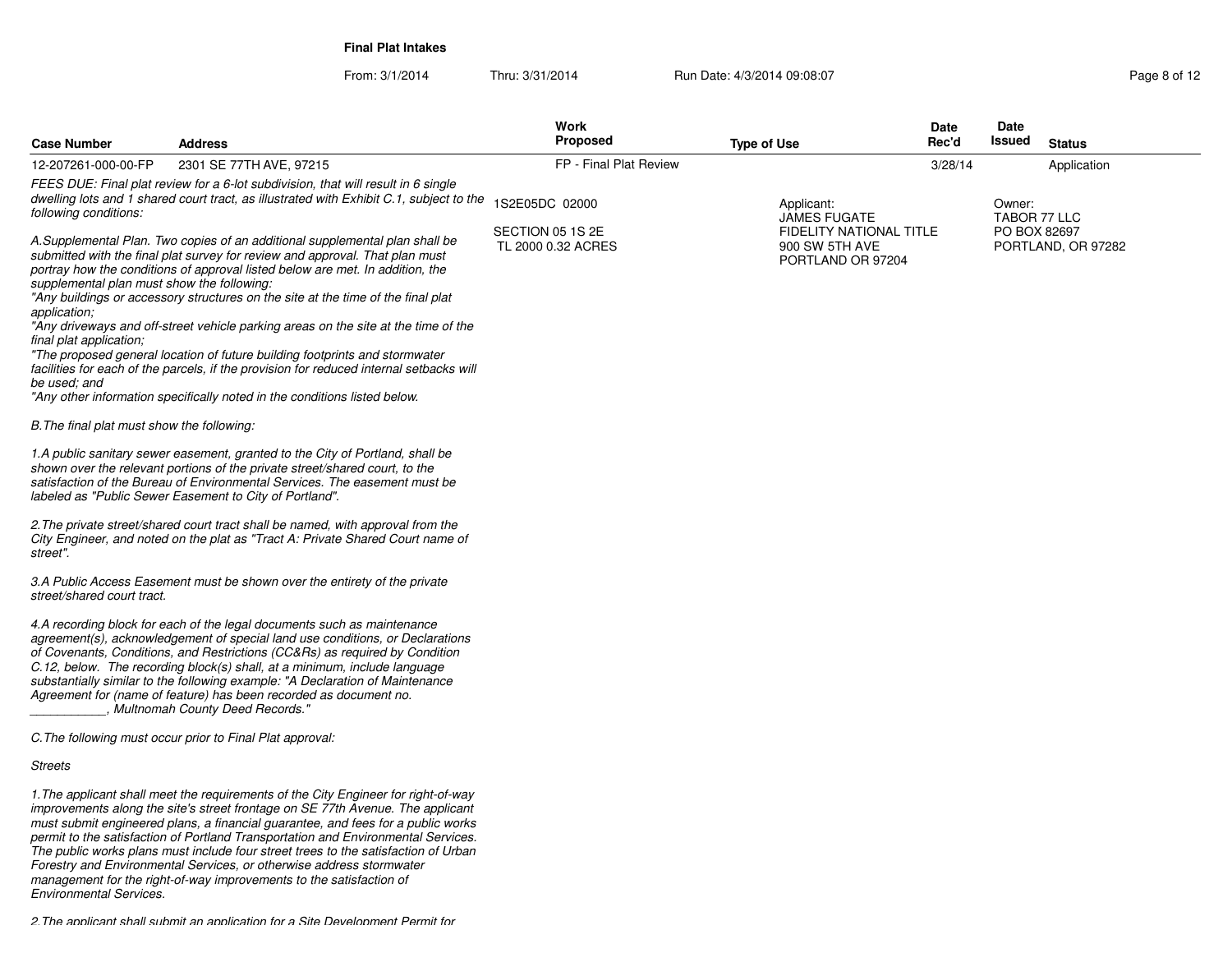*2.The applicant shall submit an application for a Site Development Permit forconstruction of the private street/shared court and related site development improvements. Street design plans must be prepared by, or under the directionof, an Oregon licensed civil engineer. The plans must be in substantial conformance with Exhibit C.5 and the Private Street Administrative Rule. Inaddition the street shall include the following: "6 parking spaces, grass/play area (with at least 400 square feet of unimpededopen space), 2 tree planters, and a stormwater planter.*

*3.The applicant shall furnish a financial guarantee of performance, as approvedby the Bureau of Development Services, for 125 percent of the estimated construction cost for the private street/shared court and all required site development improvements. The applicant shall provide an engineer's estimate ofthe costs of performance including the costs for temporary erosion control measures required during construction. The financial guarantee of performanceshall be accompanied by a performance agreement with the Bureau ofDevelopment Services to complete the required improvements.*

*4.The applicant shall provide a clearing and grading plan with the SiteDevelopment permit required for the private street/shared court descr*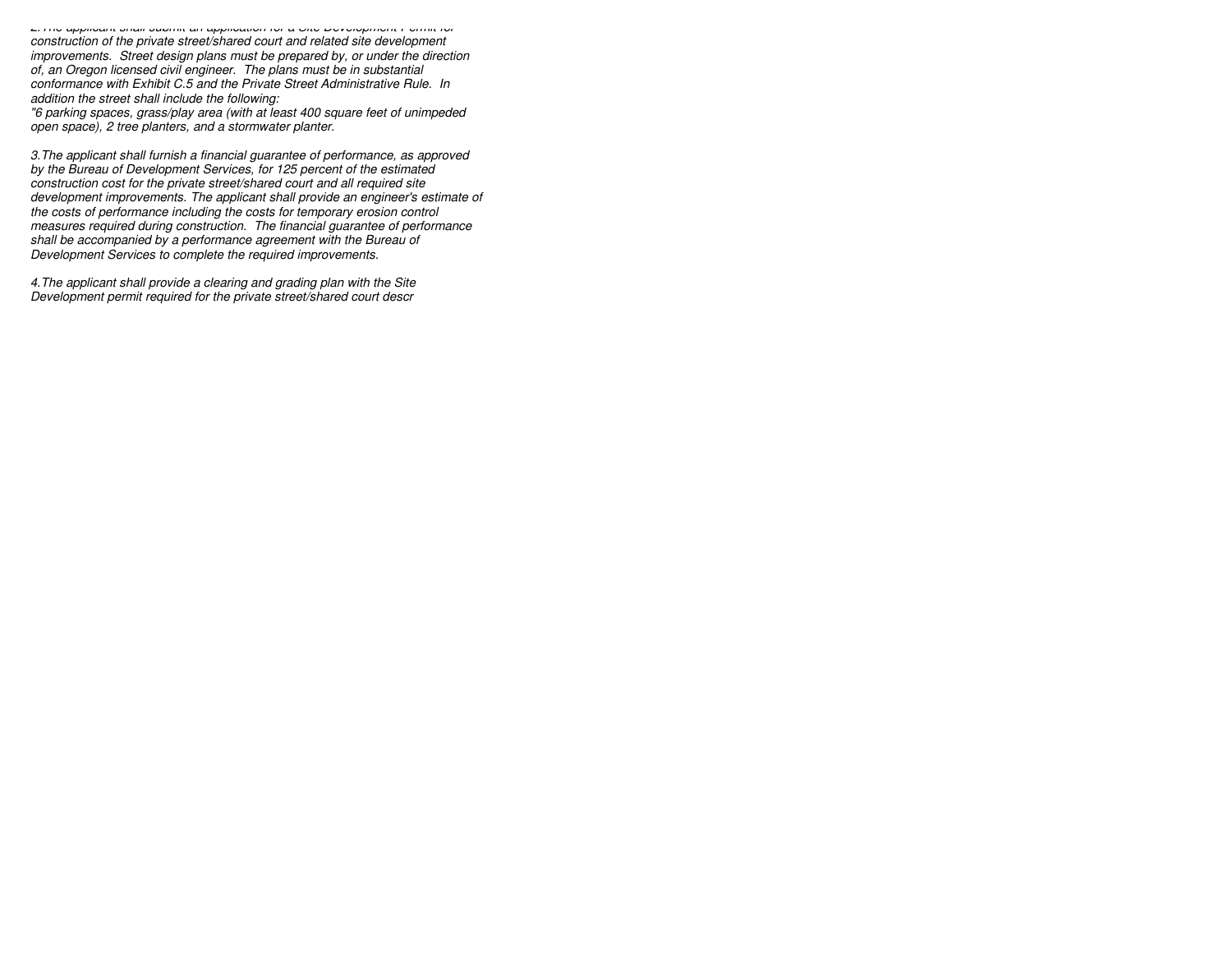**Final Plat Intakes**

From: 3/1/2014

Thru: 3/31/2014 Run Date: 4/3/2014 09:08:07 Run Date: 4/3/2014 09:08:07

| <b>Case Number</b>                                                                                  | Address                                                                                                                                                                                                                                                                                                                                                                                                                                                                                                                                                                                                                                                                                                                         | Work<br><b>Proposed</b>                | <b>Type of Use</b>                                            | Date<br>Rec'd | Date<br>Issued | <b>Status</b>                          |
|-----------------------------------------------------------------------------------------------------|---------------------------------------------------------------------------------------------------------------------------------------------------------------------------------------------------------------------------------------------------------------------------------------------------------------------------------------------------------------------------------------------------------------------------------------------------------------------------------------------------------------------------------------------------------------------------------------------------------------------------------------------------------------------------------------------------------------------------------|----------------------------------------|---------------------------------------------------------------|---------------|----------------|----------------------------------------|
| 13-168165-000-00-FP                                                                                 | 5843 SE BELMONT ST, 97215                                                                                                                                                                                                                                                                                                                                                                                                                                                                                                                                                                                                                                                                                                       | FP - Final Plat Review                 |                                                               | 3/28/14       |                | Application                            |
| Exhibits C.1-4, subject to the following conditions:                                                | Approval of a Preliminary Plan for a 5-lot subdivision, that will result in 3 single<br>dwelling lots, 2 multi-dwelling lots, and a private street tract as illustrated with                                                                                                                                                                                                                                                                                                                                                                                                                                                                                                                                                    | 1S2E06AA 07900                         | Applicant:<br>KEVIN PARTAIN                                   |               | Owner:         | <b>CHARLES K STALSBERG</b>             |
| following:<br>application;<br>final plat application;<br>"The location of the nearest fire hydrant; | A.Supplemental Plan. Three copies of an additional supplemental plan shall be<br>submitted with the final plat survey for Land Use Review and Fire - review and<br>approval. That plan must portray how the conditions of approval listed below are<br>met. In addition, the supplemental plan must show the surveyed location of the<br>"Any buildings or accessory structures on the site at the time of the final plat<br>"Any driveways and off-street vehicle parking areas on the site at the time of the<br>"The fire access lane with a turning radius of 28 feet inside, 48 feet outside; and                                                                                                                          | SECTION 06 1S 2E<br>TL 7900 0.41 ACRES | <b>URBAN VISIONS</b><br>223 NE 56TH AVE<br>PORTLAND, OR 97213 |               |                | 1441 SE 58TH AVE<br>PORTLAND, OR 97215 |
|                                                                                                     | "Any other information specifically noted in the conditions listed below.                                                                                                                                                                                                                                                                                                                                                                                                                                                                                                                                                                                                                                                       |                                        |                                                               |               |                |                                        |
| B. The final plat must show the following:                                                          |                                                                                                                                                                                                                                                                                                                                                                                                                                                                                                                                                                                                                                                                                                                                 |                                        |                                                               |               |                |                                        |
|                                                                                                     | 1. The private street tract shall be named, with approval from the City Engineer,<br>and noted on the plat as "Tract A: Private Street name of street".                                                                                                                                                                                                                                                                                                                                                                                                                                                                                                                                                                         |                                        |                                                               |               |                |                                        |
| the Fire Bureau.                                                                                    | 2.An Emergency Vehicle Access Easement, granted to the City of Portland,<br>shall be shown over the relevant portions of the private street to the satisfaction of                                                                                                                                                                                                                                                                                                                                                                                                                                                                                                                                                              |                                        |                                                               |               |                |                                        |
| street tract.                                                                                       | 3.A Public Access Easement must be shown over the sidewalk portion(s) of the                                                                                                                                                                                                                                                                                                                                                                                                                                                                                                                                                                                                                                                    |                                        |                                                               |               |                |                                        |
| document no.                                                                                        | 4.A recording block for each of the legal documents such as maintenance<br>agreement(s), acknowledgement of special land use conditions, or Declarations<br>of Covenants, Conditions, and Restrictions (CC&Rs) as required by Conditions<br>C.8-9 below. The recording block(s) shall, at a minimum, include language<br>substantially similar to the following example: "A Declaration of Maintenance<br>Agreement for (name of feature must match name on plat) has been recorded as<br>, Multnomah County Deed Records.'                                                                                                                                                                                                     |                                        |                                                               |               |                |                                        |
|                                                                                                     | C. The following must occur prior to Final Plat approval:                                                                                                                                                                                                                                                                                                                                                                                                                                                                                                                                                                                                                                                                       |                                        |                                                               |               |                |                                        |
| Streets                                                                                             |                                                                                                                                                                                                                                                                                                                                                                                                                                                                                                                                                                                                                                                                                                                                 |                                        |                                                               |               |                |                                        |
|                                                                                                     | 1. The applicant shall submit an application for a Site Development Permit for<br>construction of the private street, mass grading, and related site development<br>improvements. Street design plans must be prepared by, or under the direction<br>of, an Oregon licensed civil engineer. The plans must be in substantial<br>conformance with Exhibit C.1 and the Private Street Administrative Rule. In<br>addition the street plans shall include the following:<br>"The private street is required to be designated as a fire department access lane<br>with an emergency vehicle access easement. Fire apparatus access roads shall<br>have an unobstructed width of not less than 20 feet and vertical clearance of not |                                        |                                                               |               |                |                                        |

have an unobstructed width of not less than 20 feet and vertical clearance of not<br>less than 13 feet 6 inches for buildings or portions of building that do not exceed<br>30 feet in height above the lowest level of fire departm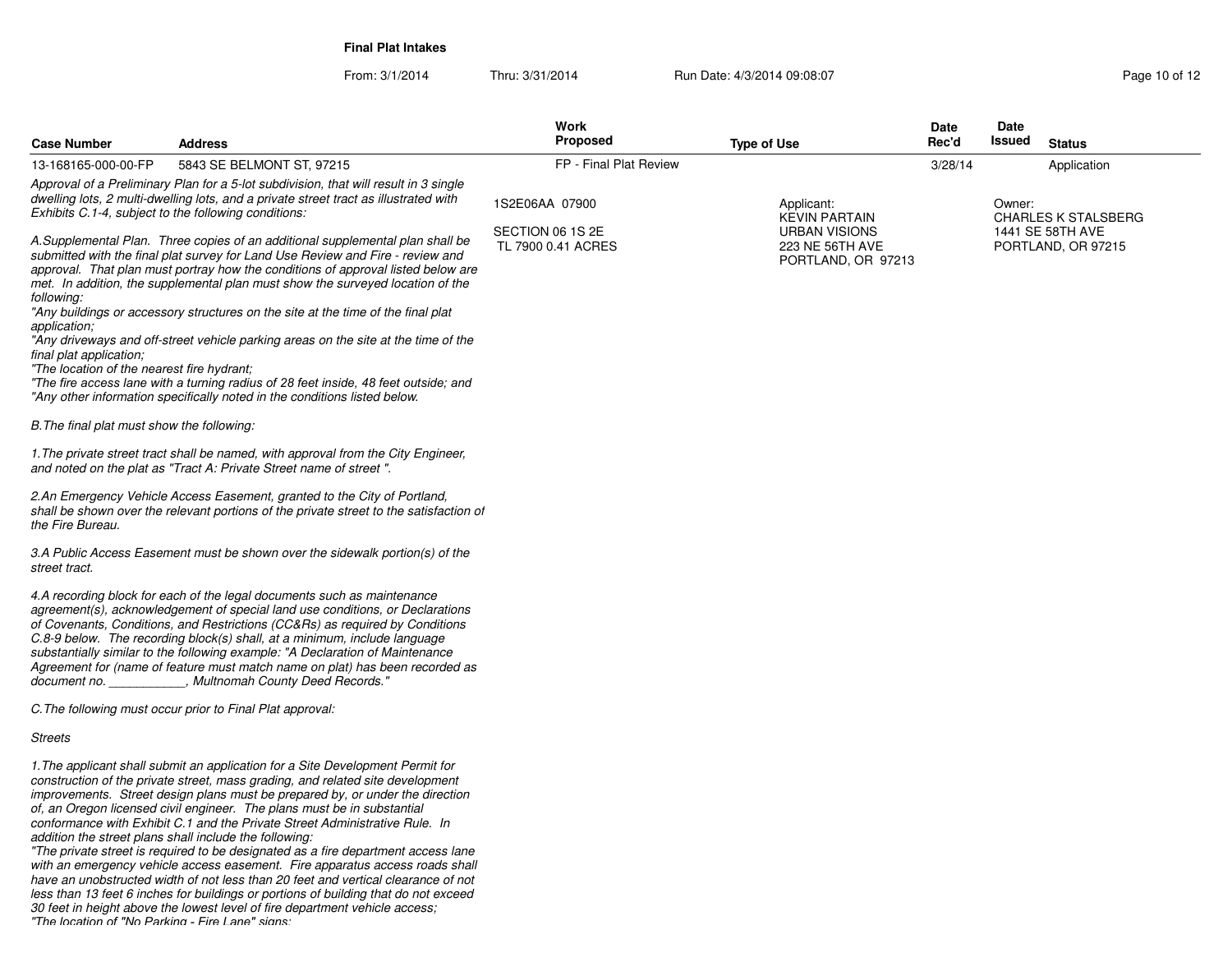*"The location of "No Parking Fire Lane" signs; "Grade for the private street, including the transition at the driveway approach;"A pervious pavement protection plan;*

 *"The location of utility laterals serving Lots 1 3; "A minimum of one parking space and up to two spaces at the west end of theprivate street tract; "A driveway approach and curb cut to serve Lot 5 to the new private street andelimination of the public curb cut; and*

*"The location of trees planted on Lots 4 and 5 in lieu of street trees.*

*2.The applicant shall furnish a financial guarantee of performance, as approvedby the Bureau of Development Services, for 125 percent of the estimated construction cost for the private street and all required site development improvements. The applicant shall provide an engineer's estimate of the costs of performance including the costs for temporary erosion control measures requiredduring construction. The financial guarantee of performance shall be accompanied by a performance agreement with the Bureau of DevelopmentServices to complete the required improvements.*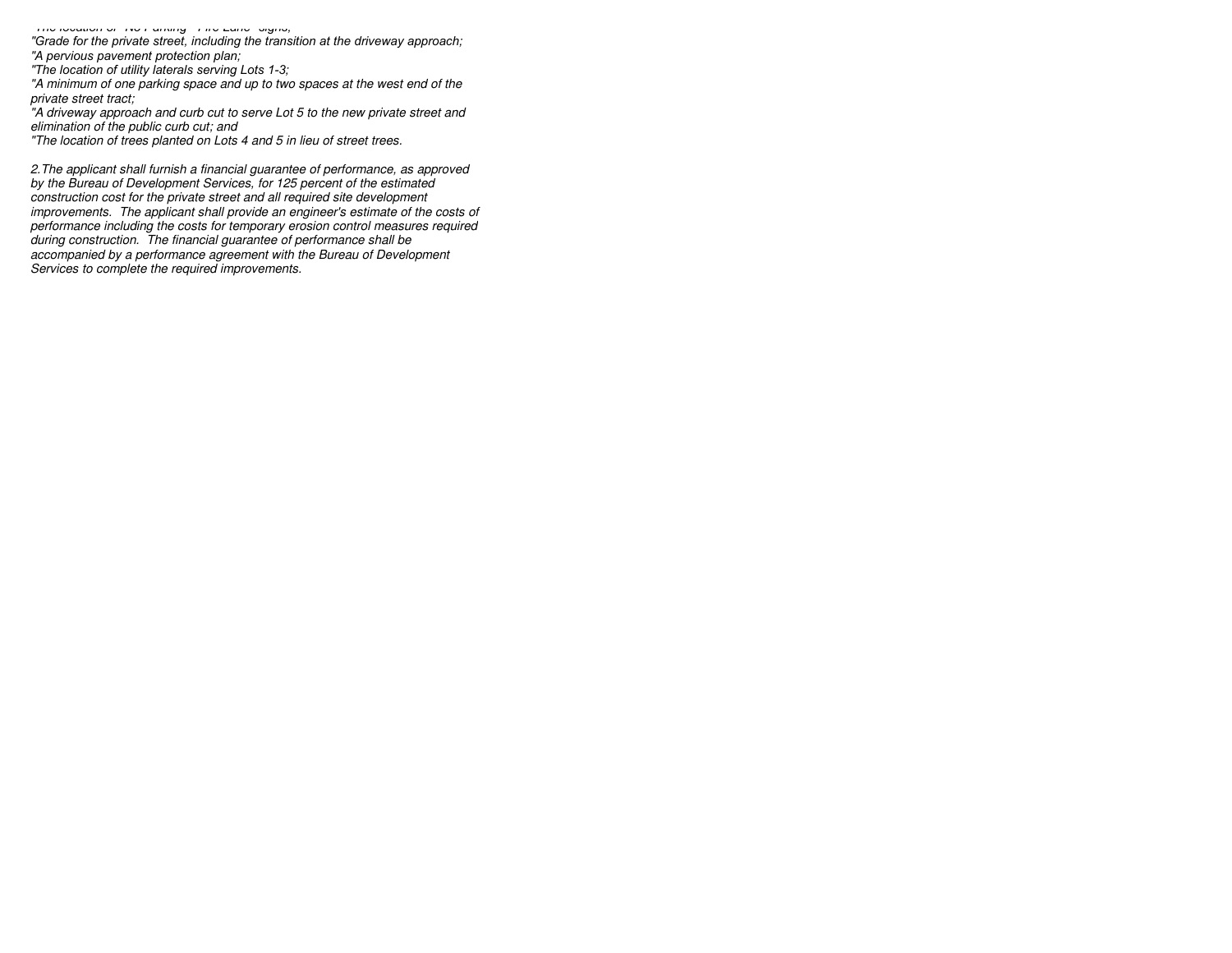**Final Plat Intakes**

From: 3/1/2014

Thru: 3/31/2014 Run Date: 4/3/2014 09:08:07 Research 2008:07 Rage 12 of 12

| <b>Case Number</b>                              | <b>Address</b>                                                                                                                                                                                                                                                                                                      | Work<br><b>Proposed</b> | <b>Type of Use</b>                                              | <b>Date</b><br>Rec'd | Date<br>Issued | <b>Status</b>                                                       |
|-------------------------------------------------|---------------------------------------------------------------------------------------------------------------------------------------------------------------------------------------------------------------------------------------------------------------------------------------------------------------------|-------------------------|-----------------------------------------------------------------|----------------------|----------------|---------------------------------------------------------------------|
| 13-139274-000-00-FP                             | 4224 NE 15TH AVE, 97211                                                                                                                                                                                                                                                                                             | FP - Final Plat Review  |                                                                 | 3/25/14              |                | <b>Under Review</b>                                                 |
|                                                 | Approval of a Preliminary Plan for a 2-parcel partition for attached houses, as<br>illustrated with Exhibit C.1, subject to the following conditions:                                                                                                                                                               | 1N1E23DB 08000          | Applicant:                                                      |                      | Owner:         |                                                                     |
|                                                 | A. The following must occur prior to Final Plat approval:                                                                                                                                                                                                                                                           |                         | MIKE COYLE<br><b>FASTER PERMITS</b><br>14334 NW EAGLERIDGE LANE |                      |                | BENVENUTO BORTOLAZZO<br>4812 SE 43RD AVE<br>PORTLAND, OR 97206-5010 |
| <b>Utilities</b>                                |                                                                                                                                                                                                                                                                                                                     |                         | PORTLAND, OR 97229                                              |                      |                |                                                                     |
|                                                 | 1. The applicant shall meet the following requirements of the Water Bureau<br>regarding the water service connections to the site:                                                                                                                                                                                  |                         |                                                                 |                      | Owner:         | KATIE ANN-ANGELO BORTOLAZZO<br>4812 SE 43RD AVE                     |
| satisfaction of the Water Bureau.               | "A new water service must be paid for in full and installed within the frontage of<br>and connected to the existing house at 1516 NE Skidmore Street to the                                                                                                                                                         |                         |                                                                 |                      |                | PORTLAND, OR 97206-5010                                             |
| to the Water Bureau.                            | "A signed plumbers report stating that the existing service has been<br>disconnected from the property for 1516 NE Skidmore Street must be presented                                                                                                                                                                |                         |                                                                 |                      |                |                                                                     |
| Water Bureau.                                   | "The existing water service fronting proposed Parcel 1 must either be retained<br>by the applicant or killed at the applicant's expense to the satisfaction of the                                                                                                                                                  |                         |                                                                 |                      |                |                                                                     |
|                                                 | 2. The applicant shall meet the requirements of the Fire Bureau for ensuring<br>adequate fire flow/water supply from the nearest hydrant. The applicant must<br>provide verification to the Fire Bureau that Appendix B of the Fire Code is met,<br>the exception is used, or provide an approved Fire Code Appeal. |                         |                                                                 |                      |                |                                                                     |
| Bureau that Appendix C of the Fire Code is met. | 3. The applicant shall meet the requirements of the Fire Bureau for ensuring<br>adequate fire hydrant spacing. The applicant must provide verification to the Fire                                                                                                                                                  |                         |                                                                 |                      |                |                                                                     |
| development of individual lots:                 | B. The following conditions are applicable to site preparation and the                                                                                                                                                                                                                                              |                         |                                                                 |                      |                |                                                                     |
| development standards of Section 33.110.240.E.  | 1. Parcels 1 and 2 may only be developed with attached houses meeting the                                                                                                                                                                                                                                           |                         |                                                                 |                      |                |                                                                     |
|                                                 | 2. The applicant must meet the addressing requirements of the Fire Bureau. The<br>location of the sign must be shown on the building permit.                                                                                                                                                                        |                         |                                                                 |                      |                |                                                                     |
|                                                 | 3. The applicant must provide a fire access way that meets the Fire Bureau<br>requirements related to aerial fire department access. Aerial access applies to<br>buildings that exceed 30 feet in height as measure to the bottom of the eave of<br>the structure or the top of the parapet for a flat roof.        |                         |                                                                 |                      |                |                                                                     |
|                                                 | Total # of FP FP - Final Plat Review permit intakes: 11                                                                                                                                                                                                                                                             |                         |                                                                 |                      |                |                                                                     |

**Total # of Final Plat intakes: 11**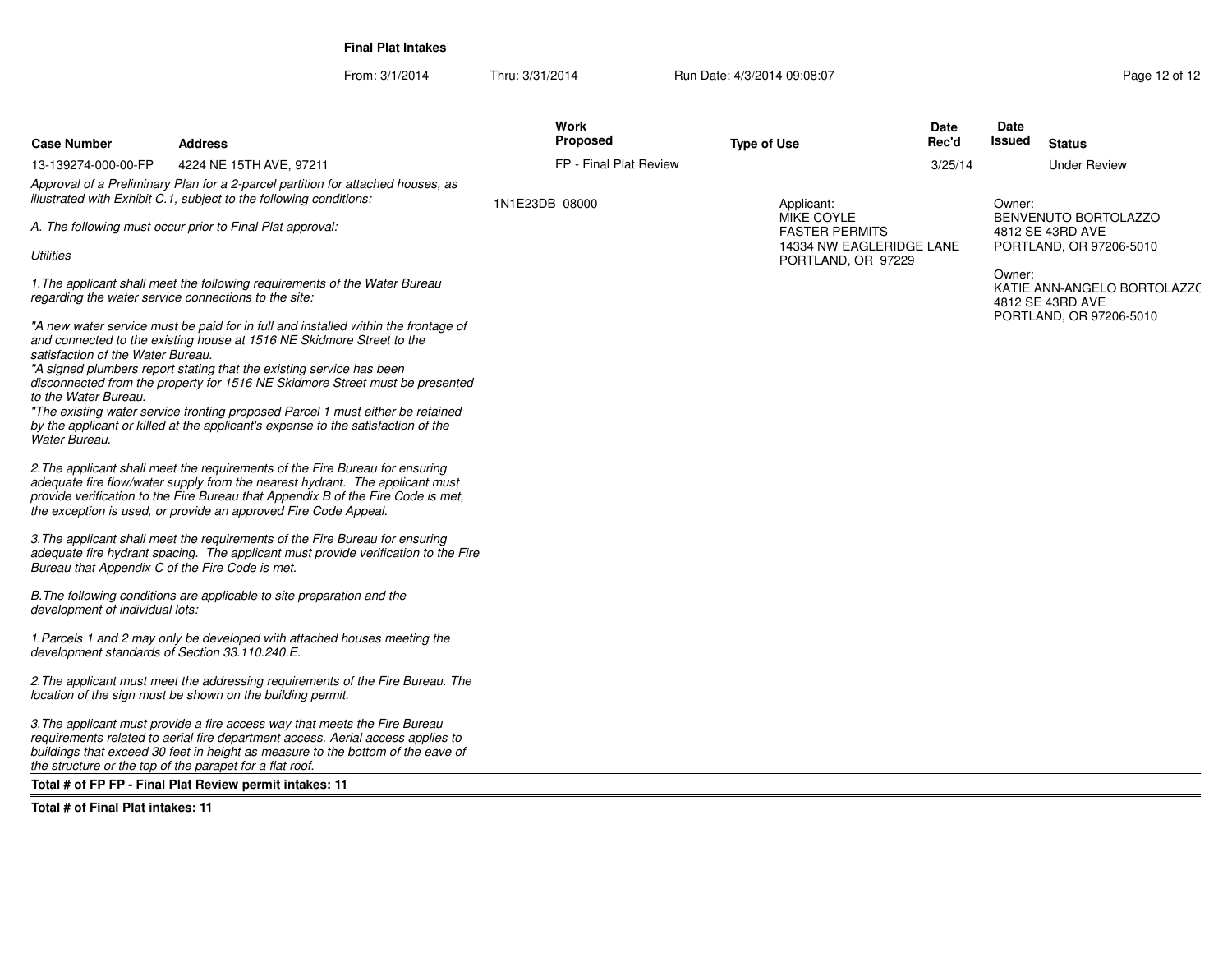From: 3/1/2014Thru: 3/31/2014 Run Date: 4/3/2014 09:08:07 Rege 1 of 14

| <b>Case Number</b>           | <b>Address</b>                                                                 | <b>Work</b><br>Proposed                                                                    | <b>Type of Use</b>                                                                                             | <b>Date</b><br>Rec'd | Date<br><b>Issued</b><br><b>Status</b>                                                                                                                                 |
|------------------------------|--------------------------------------------------------------------------------|--------------------------------------------------------------------------------------------|----------------------------------------------------------------------------------------------------------------|----------------------|------------------------------------------------------------------------------------------------------------------------------------------------------------------------|
| 14-132680-000-00-LU          | 4236 SW MCDONNELL TER, 97201                                                   | AD - Adjustment                                                                            | Type 2 procedure                                                                                               | 3/28/14              | Pending                                                                                                                                                                |
|                              | Adjustment to side setback from 10 feet to 3 feet for addition above garage    |                                                                                            |                                                                                                                |                      |                                                                                                                                                                        |
|                              |                                                                                | 1S1E09CD 00600<br><b>HEALY HTS &amp; RPLT</b><br>BLOCK 10<br>LOT 1&2 TL 600                | Applicant:<br><b>SEAN GREEN</b><br>3318 NE PEERLESS PL<br>PORTLAND, OR 97232                                   |                      | Owner:<br><b>WILLIAM PRITIKIN</b><br>4236 SW MCDONNELL TER<br>PORTLAND, OR 97239-1550                                                                                  |
| 14-132406-000-00-LU          | 4942 NE 7TH AVE, 97211                                                         | AD - Adjustment                                                                            | Type 2 procedure                                                                                               | 3/28/14              | Pendina                                                                                                                                                                |
| connection from 6 ft to 3 ft | Adjustment request to 33.130.240.B.2.a to reduce the idth of the pedestrian    | 1N1E23BC 03700<br><b>LESHS ADD</b><br>BLOCK 4<br>S 5.8' OF LOT 1<br>LOT <sub>2</sub>       | Applicant:<br><b>BAYARD MENTRUM</b><br>11860 SE MORRISON ST<br>PORTLAND OR 97216                               |                      | Owner:<br>RIVERWOOD NW PROPERTIES LL<br>11150 SW RIVERWOOD RD<br>PORTLAND, OR 97219-8444                                                                               |
| 14-122971-000-00-LU          | 3613 SE 10TH AVE, 97202                                                        | AD - Adjustment                                                                            | Type 2 procedure                                                                                               | 3/4/14               | Pending                                                                                                                                                                |
| garage to an ADU.            | Adjustment to side and rear setback from 5' to 0' for conversion of a detached | 1S1E11CA 06000<br><b>STROWBRIDGE ADD</b><br><b>BLOCK 4</b><br>LOT <sub>5</sub>             | Applicant:<br>JEREMY D ROMAGNA<br>3613 SE 10TH AVE<br>PORTLAND, OR 97202                                       |                      | Owner:<br>JEREMY D ROMAGNA<br>3613 SE 10TH AVE<br>PORTLAND, OR 97202<br>Owner:<br>MEREDITH A BUTNER<br>3613 SE 10TH AVE<br>PORTLAND, OR 97202                          |
| 14-123924-000-00-LU          | 2235 SE SALMON ST, 97214                                                       | AD - Adjustment                                                                            | Type 2 procedure                                                                                               | 3/6/14               | Incomplete                                                                                                                                                             |
| garage.                      | Adjustment to setback for addition of rooftop deck on existing nonconforming   | 1S1E02AD 07700<br><b>TILTONS ADD</b><br>BLOCK <sub>9</sub><br>LOT 2 EXC NLY 36'            | Applicant:<br>RONALD J COWAN<br>2235 SE SALMON ST<br>PORTLAND, OR 97214                                        |                      | Owner:<br><b>GAIL COWAN</b><br>2235 SE SALMON ST<br>PORTLAND, OR 97214<br>Owner:<br>RONALD J COWAN<br>2235 SE SALMON ST<br>PORTLAND, OR 97214                          |
| 14-126089-000-00-LU          | 3421 NW QUIMBY ST                                                              | AD - Adjustment                                                                            | Type 2 procedure                                                                                               | 3/12/14              | Pending                                                                                                                                                                |
| single dwelling house.       | Adjustment review to increase building coverage from 5,24 to 10,734 for a new  | 1N1E32BA 00802<br><b>WILLAMETTE HTS ADD</b><br>BLOCK <sub>22</sub><br>INC PT VAC ST LOT 18 | Applicant:<br><b>MARK NYE</b><br><b>SKYLAB ARCHITECTURE</b><br>413 SW 13TH AVE, SUITE 200<br>PORTLAND OR 97205 |                      | Owner:<br><b>RYAN FINLEY</b><br>937 NW GLISAN ST #1534<br>PORTLAND, OR 97209-3267<br>Owner:<br><b>MARY FINLEY</b><br>937 NW GLISAN ST #1534<br>PORTLAND, OR 97209-3267 |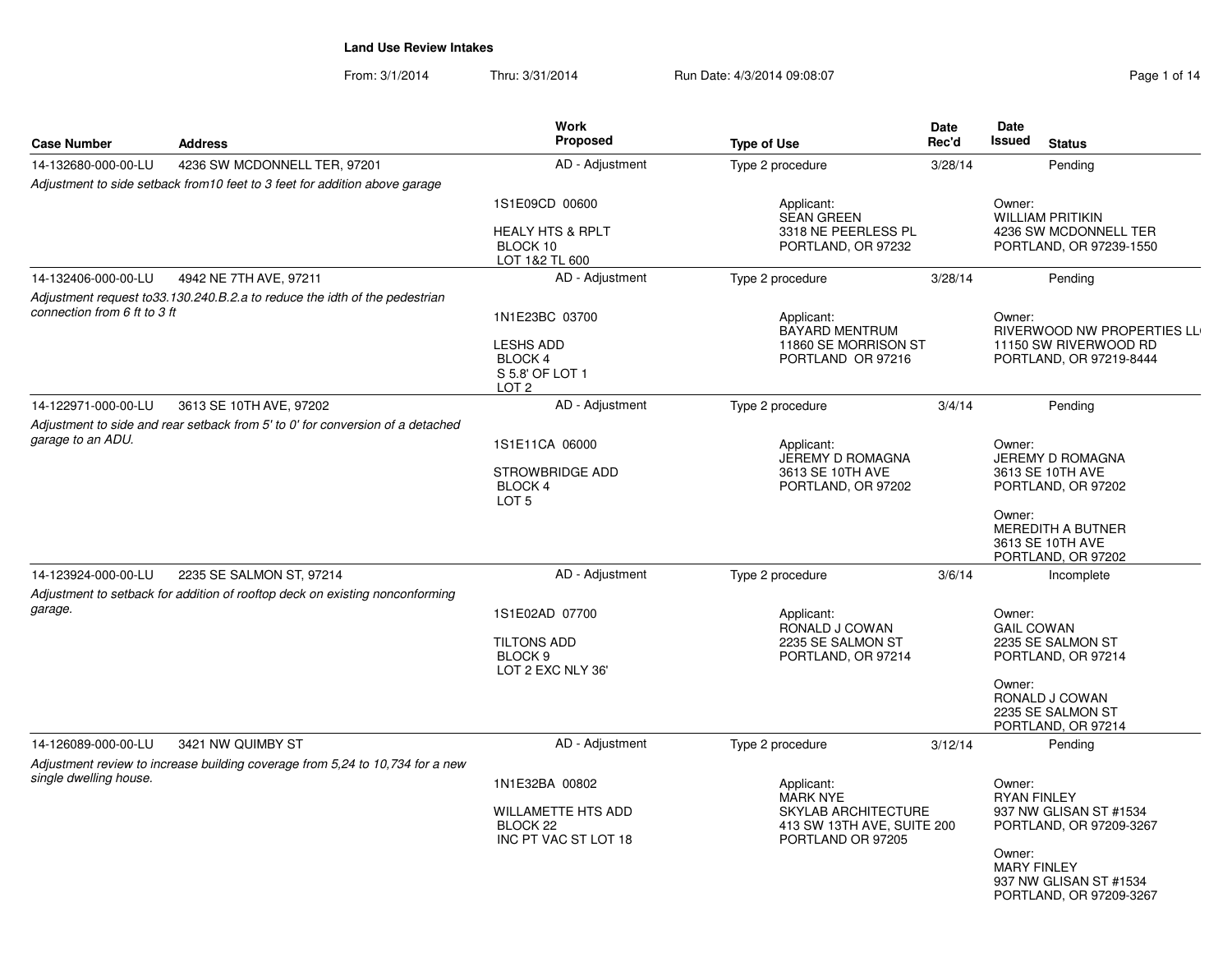From: 3/1/2014Thru: 3/31/2014 Run Date: 4/3/2014 09:08:07 Rege 2 of 14

| <b>Case Number</b>                      | <b>Address</b>                                                                                       | <b>Work</b><br>Proposed                                                     |                                                                                      | <b>Date</b><br>Rec'd                                 | Date<br>Issued | <b>Status</b>                                                         |
|-----------------------------------------|------------------------------------------------------------------------------------------------------|-----------------------------------------------------------------------------|--------------------------------------------------------------------------------------|------------------------------------------------------|----------------|-----------------------------------------------------------------------|
|                                         |                                                                                                      |                                                                             | <b>Type of Use</b>                                                                   |                                                      |                |                                                                       |
| 14-117783-000-00-LU                     | 1805 SE 33RD AVE, 97214<br>AD to front setback for conversion of existing accessory structure to ADU | AD - Adjustment                                                             | Type 2 procedure                                                                     | 3/13/14                                              |                | Incomplete                                                            |
|                                         |                                                                                                      | 1S1E01CA 18300                                                              | Applicant:                                                                           |                                                      | Owner:         |                                                                       |
|                                         |                                                                                                      | SOUTH SUNNYSIDE<br>BLOCK <sub>5</sub><br>LOT <sub>5</sub><br>N 1/2 OF LOT 6 | <b>KEVIN J KANE</b><br>3838 SE FRANKLIN ST<br>PORTLAND, OR 97202-1737                |                                                      |                | <b>KEVIN J KANE</b><br>3838 SE FRANKLIN ST<br>PORTLAND, OR 97202-1737 |
| 14-131424-000-00-LU                     |                                                                                                      | AD - Adjustment                                                             | Type 2 procedure                                                                     | 3/28/14                                              |                | Pending                                                               |
| AD to side yard setback                 |                                                                                                      |                                                                             |                                                                                      |                                                      |                |                                                                       |
|                                         |                                                                                                      | 1S1E28CC 00103                                                              |                                                                                      |                                                      | Owner:         |                                                                       |
|                                         |                                                                                                      | PARTITION PLAT 2002-122<br>LOT 3 TL 103                                     |                                                                                      |                                                      | PO BOX 91096   | MAIN STREET DEVELOPMENT INC<br>PORTLAND, OR 97291-0001                |
| 14-128222-000-00-LU                     | 6200 SE MILWAUKIE AVE, 97202                                                                         | AD - Adjustment                                                             | Type 2 procedure                                                                     | 3/18/14                                              |                | Pending                                                               |
| Adjustment to minimum building coverage |                                                                                                      |                                                                             |                                                                                      |                                                      |                |                                                                       |
|                                         |                                                                                                      | 1S1E14DC 02200                                                              | Applicant:<br><b>JULIETTE BEALE</b>                                                  |                                                      | Owner:         | MATT HICKS DMD LLC                                                    |
|                                         |                                                                                                      | WESTMORELAND<br><b>BLOCK1</b><br>LOT 7-9                                    | 935 SE ALDER ST<br>PORTLAND OR 97214                                                 | DECA ARCHITECTURE, INC.                              |                | 6200 SE MILWAUKIE AVE<br>PORTLAND, OR 97202-5417                      |
| 14-127964-000-00-LU                     | 2775 NW RALEIGH ST, 97210                                                                            | AD - Adjustment                                                             | Type 2 procedure                                                                     | 3/18/14                                              |                | Pending                                                               |
|                                         | ADJUSTMENT TO REDUCE BUILDING SETBACKS ALONG THE NORTH AND                                           |                                                                             |                                                                                      |                                                      |                |                                                                       |
| <i><b>GARAGE.</b></i>                   | WEST PROPERTY LINES FOR STUDIO THAT WILL REPLACE DETACHED                                            | 1N1E29DC 12900                                                              | Applicant:                                                                           |                                                      | Owner:         | <b>VINCENT G O'MALLEY</b>                                             |
|                                         |                                                                                                      | <b>GOLDSMITHS ADD</b><br>BLOCK 31<br><b>LOT 15</b>                          | 2775 NW RALEIGH ST                                                                   | <b>VINCENT G O'MALLEY</b><br>PORTLAND, OR 97210-2456 |                | 2775 NW RALEIGH ST<br>PORTLAND, OR 97210-2456                         |
| 14-127805-000-00-LU                     | 5111 N GIRARD ST, 97203                                                                              | AD - Adjustment                                                             | Type 2 procedure                                                                     | 3/18/14                                              |                | Pending                                                               |
|                                         | Adjustment to side and rear setback for conversion of a detached garage to an                        |                                                                             |                                                                                      |                                                      |                |                                                                       |
| ADU.                                    |                                                                                                      | 1N1E08CB 02500                                                              | Applicant:                                                                           |                                                      | Owner:         |                                                                       |
|                                         |                                                                                                      | UNIVERSITY PK<br><b>BLOCK 102 TL 2500</b>                                   | <b>HOLLY HUNTLEY</b><br><b>ENVIRONS LLC</b><br>5919 NE 10TH AVE<br>PORTLAND OR 97211 |                                                      |                | <b>FAITH K WATKINS</b><br>5111 N GIRARD ST<br>PORTLAND, OR 97203      |
|                                         |                                                                                                      |                                                                             |                                                                                      |                                                      | Owner:         | ANDREA COOPER<br>5111 N GIRARD ST<br>PORTLAND, OR 97203               |
| 14-129431-000-00-LU                     | 2110 SE 47TH AVE, 97215                                                                              | AD - Adjustment                                                             | Type 2 procedure                                                                     | 3/20/14                                              |                | Incomplete                                                            |
|                                         | Reduce off street parking requirement from one space to none                                         |                                                                             |                                                                                      |                                                      |                |                                                                       |
|                                         |                                                                                                      | 1S2E06CD 05400                                                              | Applicant:<br><b>KEVIN PARTAIN</b>                                                   |                                                      | Owner:         | <b>JACLYN EATON</b>                                                   |
|                                         |                                                                                                      | <b>TABASCO ADD</b>                                                          | <b>URBAN VISIONS</b>                                                                 |                                                      |                | 2110 SE 47TH AVE                                                      |
|                                         |                                                                                                      | <b>BLOCK 5</b><br>LOT 3-5 TL 5400                                           | 223 NE 56TH AVE<br>PORTLAND OR 97213                                                 |                                                      |                | PORTLAND, OR 97215-3804                                               |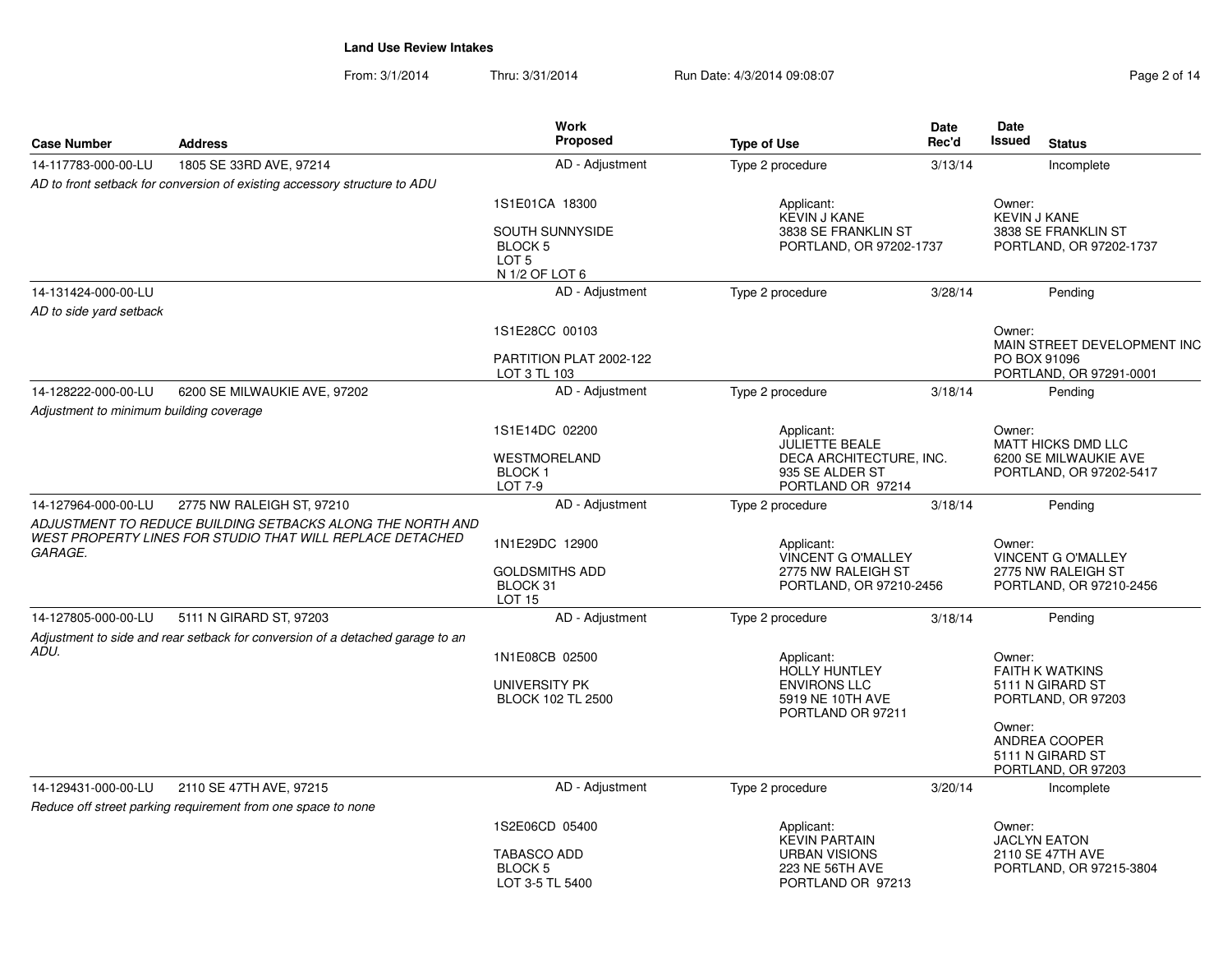From: 3/1/2014Thru: 3/31/2014 Run Date: 4/3/2014 09:08:07 Rege 3 of 14

| <b>Case Number</b>                                                                                                                                                             | <b>Address</b>                                                 | Work<br>Proposed                                                                                                | <b>Type of Use</b>                                                                                                                                                                 | Date<br>Rec'd | Date<br>Issued<br><b>Status</b>                                                                                          |  |
|--------------------------------------------------------------------------------------------------------------------------------------------------------------------------------|----------------------------------------------------------------|-----------------------------------------------------------------------------------------------------------------|------------------------------------------------------------------------------------------------------------------------------------------------------------------------------------|---------------|--------------------------------------------------------------------------------------------------------------------------|--|
| 14-129936-000-00-LU                                                                                                                                                            | 1704 SE CLINTON ST                                             | AD - Adjustment                                                                                                 | Type 2 procedure                                                                                                                                                                   | 3/21/14       | Pending                                                                                                                  |  |
|                                                                                                                                                                                | Adjustment to allow garage less than 18ft from street lot line |                                                                                                                 |                                                                                                                                                                                    |               |                                                                                                                          |  |
|                                                                                                                                                                                |                                                                | 1S1E11AB 10401                                                                                                  | Applicant:<br><b>RAMSEY J EMBICK</b>                                                                                                                                               |               | Owner:<br><b>RAMSEY J EMBICK</b>                                                                                         |  |
|                                                                                                                                                                                |                                                                | PARTITION PLAT 2013-52<br>LOT <sub>1</sub>                                                                      | 1704 SE CLINTON ST<br>PORTLAND, OR 97202-6048                                                                                                                                      |               | 1704 SE CLINTON ST<br>PORTLAND, OR 97202-6048                                                                            |  |
| 14-126828-000-00-LU                                                                                                                                                            |                                                                | AD - Adjustment                                                                                                 | Type 2 procedure                                                                                                                                                                   | 3/13/14       | Pending                                                                                                                  |  |
| BLOCK 15 IS A MIXED USE CONDOMINIUM PROJECT WITH 7,870 SF OF<br>RETAIL AND 4,700 SF OF LIVE OR WORK SPACE AT THE GROUND FLOOR.<br>179 PARKING SPACES ARE PROVIDED ABOVE GRADE. |                                                                | 1N1E34BB 02620                                                                                                  | Applicant:<br>LESLIE CLIFFE                                                                                                                                                        |               | Owner:<br>HOYT STREET PROPERTIES LLC<br>1022 NW MARSHALL ST #270<br>720 SW WASHINGTON ST., SUITE PORTLAND, OR 97209-2989 |  |
|                                                                                                                                                                                |                                                                | <b>HOYT STREET YARDS NO 2</b><br>LOT <sub>17</sub>                                                              | <b>BOORA ARCHITECTS</b><br>800<br>PORTLAND OR 97205                                                                                                                                |               |                                                                                                                          |  |
|                                                                                                                                                                                | Total # of LU AD - Adjustment permit intakes: 13               |                                                                                                                 |                                                                                                                                                                                    |               |                                                                                                                          |  |
| 14-127190-000-00-LU                                                                                                                                                            | 7020 N OSWEGO AVE, 97203                                       | <b>CU</b> - Conditional Use                                                                                     | Type 2 procedure                                                                                                                                                                   | 3/14/14       | Pending                                                                                                                  |  |
| Wireless installation on existing water tank.                                                                                                                                  |                                                                |                                                                                                                 |                                                                                                                                                                                    |               |                                                                                                                          |  |
|                                                                                                                                                                                |                                                                | 1N1W12AC 05400                                                                                                  | Applicant:                                                                                                                                                                         |               | Owner:                                                                                                                   |  |
|                                                                                                                                                                                |                                                                | <b>ADAMS ADD</b>                                                                                                | NOAH GRODZIN                                                                                                                                                                       |               | PORTLAND CITY OF<br>1120 SW 5TH AVE #600                                                                                 |  |
|                                                                                                                                                                                |                                                                | BLOCK <sub>2</sub><br>LOT 1&2&7&8                                                                               | <b>CASCADIA PM</b><br>5501 NE 109TH CT SUITE A-2<br>VANCOUVER WA 98662                                                                                                             |               | PORTLAND, OR 97204-1974                                                                                                  |  |
|                                                                                                                                                                                |                                                                |                                                                                                                 | Applicant:<br><b>HEATHER CAMPBELL</b><br>TAMMY HAMILTON, VERIZON<br><b>WIRELESS</b><br>5430 NE 122ND AVE<br>PORTLAND, OR 97230                                                     |               |                                                                                                                          |  |
| 14-129062-000-00-LU                                                                                                                                                            | 915 NE SCHUYLER ST, 97212                                      | CU - Conditional Use                                                                                            | Type 2 procedure                                                                                                                                                                   | 3/20/14       | Pending                                                                                                                  |  |
|                                                                                                                                                                                |                                                                | 1N1E26CD 06400                                                                                                  | Applicant:<br><b>ROY WILY</b>                                                                                                                                                      |               | Owner:<br><b>HOUSING AUTHORITY OF</b>                                                                                    |  |
|                                                                                                                                                                                |                                                                | <b>HOLLADAYS ADD</b><br>BLOCK 254<br>$LOT 1-8$                                                                  | ATT MOBILITY CORPORATION<br>19801 SW 72ND AVE<br>TUALATIN OR 97062                                                                                                                 |               | 135 SW ASH ST<br>PORTLAND, OR 97204-3540                                                                                 |  |
| 14-132611-000-00-LU                                                                                                                                                            | 1844 SW MORRISON ST, 97205                                     | <b>CU</b> - Conditional Use                                                                                     | Type 2 procedure                                                                                                                                                                   | 3/28/14       | Pending                                                                                                                  |  |
|                                                                                                                                                                                | CU & DZ for expansion of RF facility at Providence Park        |                                                                                                                 |                                                                                                                                                                                    |               |                                                                                                                          |  |
|                                                                                                                                                                                |                                                                | 1N1E33DC 00800                                                                                                  | Applicant:<br>Owner:<br>PAUL SLOTEMAKER<br>PORTLAND CITY OF<br>SMARTLINK LLC<br>1120 SW 5TH AVE #1204<br>621 SW ALDER ST, STE 660<br>PORTLAND, OR 97204-1912<br>PORTLAND, OR 97205 |               |                                                                                                                          |  |
|                                                                                                                                                                                |                                                                | SECTION 33 1N 1E<br><b>TL 800</b><br><b>ACRES 6.95</b><br>SEE R645766 (R941330531) FOR LEASED<br><b>ACCOUNT</b> |                                                                                                                                                                                    |               |                                                                                                                          |  |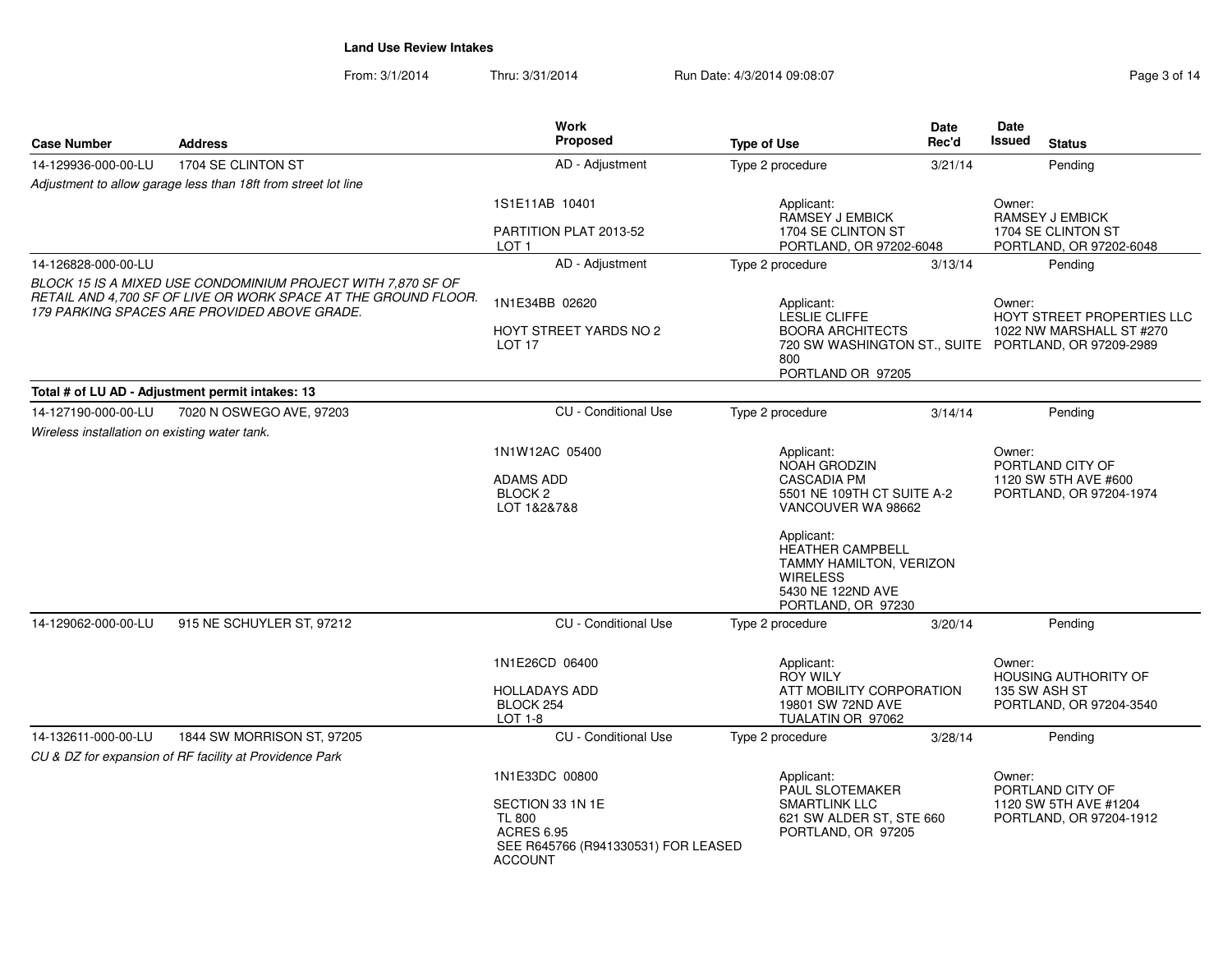From: 3/1/2014Thru: 3/31/2014 Run Date: 4/3/2014 09:08:07 Rege 4 of 14

| <b>Case Number</b>                  | <b>Address</b>                                                                                              | <b>Work</b><br><b>Proposed</b>                   | <b>Type of Use</b>                             | Date<br>Rec'd                                                          | <b>Date</b><br><b>Issued</b> | <b>Status</b>                                         |
|-------------------------------------|-------------------------------------------------------------------------------------------------------------|--------------------------------------------------|------------------------------------------------|------------------------------------------------------------------------|------------------------------|-------------------------------------------------------|
| 14-129029-000-00-LU                 | 3440 SW US VETERANS HOSPITAL RD, 97201                                                                      | <b>CU</b> - Conditional Use                      | Type 3 procedure                               | 3/20/14                                                                |                              | Incomplete                                            |
|                                     | CONDITIONAL USE REVIEW FOR SEVEN STORY, 70 UNIT MULTIFAMILY                                                 |                                                  |                                                |                                                                        |                              |                                                       |
| <b>HOUSING WITH ONSITE PARKING.</b> |                                                                                                             | 1S1E09AC 08200                                   | Applicant:<br>Calista Fitzgerald               |                                                                        | Owner:<br>3440 USV LLC       |                                                       |
|                                     |                                                                                                             | SECTION 09 1S 1E                                 | <b>LRS</b> Architects                          |                                                                        |                              | 413 SW 13TH AVE #300                                  |
|                                     |                                                                                                             | TL 8200 0.31 ACRES                               | 720 NW Davis<br>Portland, OR 97209             |                                                                        |                              | PORTLAND, OR 97205-2305                               |
| 14-125918-000-00-LU                 | 12231 SE KELLY ST, 97236                                                                                    | <b>CU</b> - Conditional Use                      | Type 3 procedure                               | 3/11/14                                                                |                              | <b>Unnecessary Review</b>                             |
|                                     | NEW TWO STORY, 18,383 SF RESIDENTIAL CARE FACILITY TO BE                                                    |                                                  |                                                |                                                                        |                              |                                                       |
|                                     | LICENSED FOR 42 RESIDENT BEDS. NEW TEN CAR PARKING AREA AND<br>TWO BICYCLE PARKING SPACES PROPOSED ON SITE. | 1S2E11BC 05100                                   | Applicant:<br>EDWARD RADULESCU                 |                                                                        | Owner:                       | ROBERT TASA                                           |
|                                     |                                                                                                             | SECTION 11 1S 2E                                 | <b>EPR DESIGN</b>                              |                                                                        |                              | 12032 SE HOLGATE BLVD                                 |
|                                     |                                                                                                             | TL 5100 0.47 ACRES                               | 825 NE 20TH AVE STE 202<br>PORTLAND OR 97232   |                                                                        |                              | PORTLAND, OR 97266-2160                               |
|                                     |                                                                                                             |                                                  |                                                |                                                                        | Owner:<br><b>SONNY ASA</b>   |                                                       |
|                                     |                                                                                                             |                                                  |                                                |                                                                        |                              | 12032 SE HOLGATE BLVD                                 |
|                                     |                                                                                                             |                                                  |                                                |                                                                        |                              | PORTLAND, OR 97266-2160                               |
| 14-128242-000-00-LU                 | 14030 NE SACRAMENTO ST. 97230                                                                               | <b>CU</b> - Conditional Use                      | Type 3 procedure                               | 3/18/14                                                                |                              | Pendina                                               |
|                                     | Conditional Use Review to change grades of students attending school                                        | 1N2E26DA 00800                                   | Applicant:                                     |                                                                        | Owner:                       |                                                       |
|                                     |                                                                                                             |                                                  | <b>MARK WHEELER</b>                            |                                                                        |                              | SCHOOL DISTRICT NO 3 M CO                             |
|                                     |                                                                                                             | SECTION 26 1N 2E<br>TL 800 10.39 ACRES           | SERVICE DISTRICT                               | MULTNOMAH EDUCATION<br>10636 NE PRESCOTT ST<br>PORTLAND, OR 97220-2648 |                              |                                                       |
|                                     |                                                                                                             |                                                  | 11611 NE AINSWORTH CIRCLE<br>PORTLAND OR 97220 |                                                                        | Owner:                       |                                                       |
|                                     |                                                                                                             |                                                  |                                                |                                                                        |                              | <b>MARY LARSON</b>                                    |
|                                     |                                                                                                             |                                                  |                                                |                                                                        |                              | PARKROSE SCHOOL DISTRICT<br>10636 NE PRESCOTT ST      |
|                                     |                                                                                                             |                                                  |                                                |                                                                        |                              | PORTLAND OR 97220                                     |
|                                     | Total # of LU CU - Conditional Use permit intakes: 6                                                        |                                                  |                                                |                                                                        |                              |                                                       |
| 14-129764-000-00-LU                 | 501 N KILLINGSWORTH ST, 97217                                                                               | DZ - Design Review                               | Type 1x procedure                              | 3/21/14                                                                |                              | Pending                                               |
|                                     | Replacing windows in Piedmont Conservation District in IMP location                                         |                                                  |                                                |                                                                        |                              |                                                       |
|                                     |                                                                                                             | 1N1E15DC 17900                                   | Applicant:<br>REBECCA OCKEN                    |                                                                        | Owner:                       | PORTLAND COMMUNITY                                    |
|                                     |                                                                                                             | <b>PIEDMONT</b>                                  | PCC BOND                                       |                                                                        | PO BOX 19000                 |                                                       |
|                                     |                                                                                                             | BLOCK 10<br>E 60' OF S 60' OF LOT 1 EXC PT IN ST | 9700 SW CAPITOL HWY<br>PORTLAND OR 97219       |                                                                        |                              | PORTLAND, OR 97280-0990                               |
| 14-128740-000-00-LU                 | 750 N FREMONT ST, 97227                                                                                     | DZ - Design Review                               | Type 2 procedure                               | 3/19/14                                                                |                              | Pending                                               |
|                                     | Verizon removing one antenna and adding 3 with associated equipment/cables.                                 |                                                  |                                                |                                                                        |                              |                                                       |
|                                     |                                                                                                             | 1N1E27BA 03800                                   | Applicant:                                     |                                                                        | Owner:                       |                                                       |
|                                     |                                                                                                             | <b>RIVERVIEW SUB</b>                             | ANNA LEE-THOMPSON<br><b>VERIZON WIRELESS</b>   |                                                                        |                              | PARADISE 39 GRAPE LLC<br>6010 NE FLANDERS ST UNIT B-1 |
|                                     |                                                                                                             | <b>BLOCK 4</b>                                   | 5430 NE 122ND AVE                              |                                                                        |                              | PORTLAND, OR 97213                                    |
|                                     |                                                                                                             | LOT 5-7 TL 3800                                  | PORTLAND, OR.97230                             |                                                                        |                              |                                                       |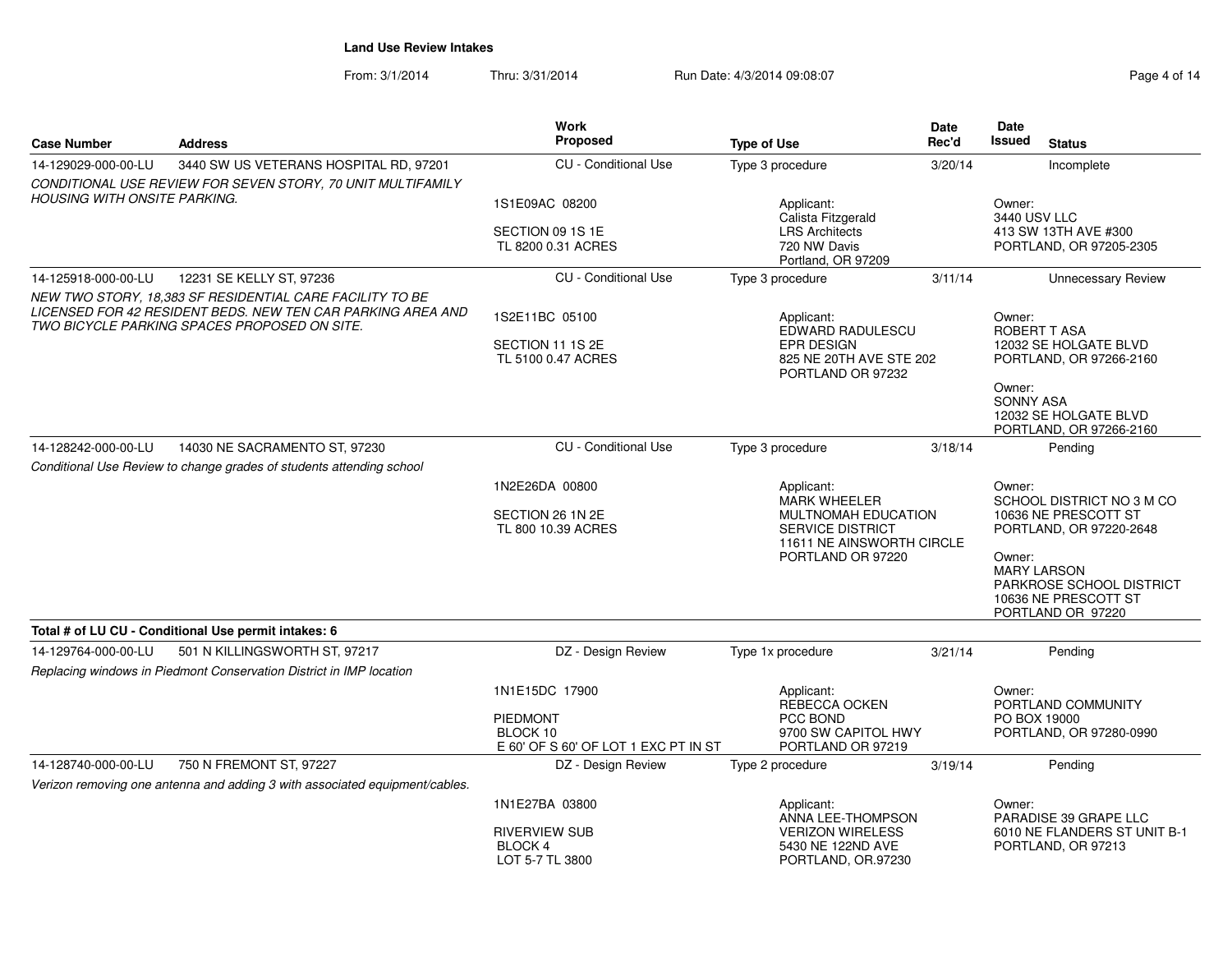From: 3/1/2014Thru: 3/31/2014 Run Date: 4/3/2014 09:08:07 Reg

| <b>Case Number</b>                    | <b>Address</b>                                                                                                                                                          | Work<br><b>Proposed</b>                                                     | <b>Type of Use</b>                                                                                                                     | <b>Date</b><br>Rec'd | Date<br><b>Issued</b>                              | <b>Status</b>                                                                |
|---------------------------------------|-------------------------------------------------------------------------------------------------------------------------------------------------------------------------|-----------------------------------------------------------------------------|----------------------------------------------------------------------------------------------------------------------------------------|----------------------|----------------------------------------------------|------------------------------------------------------------------------------|
| 14-127696-000-00-LU                   | 600 SW 5TH AVE, 97204                                                                                                                                                   | DZ - Design Review                                                          | Type 2 procedure                                                                                                                       | 3/17/14              |                                                    | Pending                                                                      |
| SEE LU 14-120374 HR.                  |                                                                                                                                                                         |                                                                             |                                                                                                                                        |                      |                                                    |                                                                              |
|                                       |                                                                                                                                                                         | 1S1E03BA 08300                                                              | Applicant:<br><b>REID STORM</b>                                                                                                        |                      | Owner:                                             | KATHERINE C TOMPROS                                                          |
|                                       |                                                                                                                                                                         | <b>PORTLAND</b><br>BLOCK 62                                                 | VANCOUVER SIGN CO<br>2600 NE ANDRESEN RD, SUITE 50 PLEASANTON, CA 94588                                                                |                      |                                                    | 4440 ROSEWOOD DR                                                             |
|                                       |                                                                                                                                                                         | LOT 1&2                                                                     | VANCOUVER, WA 98661                                                                                                                    |                      |                                                    |                                                                              |
| 14-130655-000-00-LU                   | 107 SE GRAND AVE, 97214                                                                                                                                                 | DZ - Design Review                                                          | Type 2 procedure                                                                                                                       | 3/25/14              |                                                    | Void/ Withdrawn                                                              |
| Design Review for Exterior Storefront |                                                                                                                                                                         |                                                                             |                                                                                                                                        |                      |                                                    |                                                                              |
|                                       |                                                                                                                                                                         | 1N1E35CC 03300                                                              |                                                                                                                                        |                      | Owner:                                             | WENTWORTH LAND CO                                                            |
|                                       |                                                                                                                                                                         | <b>EAST PORTLAND</b><br>BLOCK 105<br><b>LOT 1-4</b><br>LOT 5-8 EXC PT IN ST |                                                                                                                                        |                      |                                                    | 107 SE GRAND AVE<br>PORTLAND, OR 97214-1113                                  |
| 14-126411-000-00-LU                   | 2130 NW FRONT AVE                                                                                                                                                       | DZ - Design Review                                                          | Type 2 procedure                                                                                                                       | 3/12/14              |                                                    | Pending                                                                      |
|                                       |                                                                                                                                                                         |                                                                             |                                                                                                                                        |                      |                                                    |                                                                              |
|                                       | Design Review to change exterior elements and materials for previously approved<br>Design materials and elements approved under LU 12-212602 DZM GW AD                  | 1N1E28D 00323                                                               | Applicant:                                                                                                                             |                      | Owner:                                             |                                                                              |
|                                       |                                                                                                                                                                         | <b>RIVERNORTH</b><br>LOT <sub>9</sub>                                       | <b>ROBERT LEEB</b><br>ROBERT LEEB, ARCHITECTS AND 1741 VILLAGE CENTER CIR<br><b>PLANNERS</b><br>71 SW OAK ST #200<br>PORTLAND OR 97204 |                      | CRP/FPC RIVERSCAPE LLC<br>LAS VEGAS, NV 89134-6303 |                                                                              |
| 14-129802-000-00-LU                   | 40 SE 106TH AVE - Unit A, 97216                                                                                                                                         | DZ - Design Review                                                          | Type 2 procedure                                                                                                                       | 3/21/14              |                                                    | Pendina                                                                      |
|                                       | Design Review for Detached Accessory Dwelling Unit - RS PERMIT # 14-118275                                                                                              |                                                                             |                                                                                                                                        |                      |                                                    |                                                                              |
|                                       |                                                                                                                                                                         | 1N2E34CC 05300                                                              | Applicant:                                                                                                                             |                      | Owner:                                             |                                                                              |
|                                       |                                                                                                                                                                         | SECTION 34 1N 2E<br>TL 5300 0.30 ACRES                                      | <b>BILL LENZ</b><br>5556 SE HEWITT BLVD<br>PORTLAND, OR 97221                                                                          |                      |                                                    | LENZ & DYER PROPERTIES LLC<br>5556 SW HEWETT BLVD<br>PORTLAND, OR 97221-2239 |
| 14-132459-000-00-LU                   | 11050 NE HALSEY ST, 97220                                                                                                                                               | DZ - Design Review                                                          | Type 2 procedure                                                                                                                       | 3/28/14              |                                                    | Pending                                                                      |
|                                       | Design Review for storefront remodel of two existing building on this site                                                                                              |                                                                             |                                                                                                                                        |                      |                                                    |                                                                              |
|                                       |                                                                                                                                                                         | 1N2E34BA 03800                                                              | Applicant:                                                                                                                             |                      | Owner:                                             |                                                                              |
|                                       |                                                                                                                                                                         |                                                                             | Aaron Walker                                                                                                                           |                      |                                                    | OREGON CONFERENCE                                                            |
|                                       |                                                                                                                                                                         | SECTION 34 1N 2E<br>TL 3800 1.78 ACRES                                      | Generations Construction LLC<br>8601 SE Causey Ave                                                                                     |                      | <b>ADVENTIST</b>                                   | 19800 OATFIELD RD                                                            |
|                                       |                                                                                                                                                                         |                                                                             | Portland, OR 97086                                                                                                                     |                      |                                                    | GLADSTONE, OR 97027-2564                                                     |
|                                       |                                                                                                                                                                         |                                                                             |                                                                                                                                        |                      | Owner:<br><b>CHURCHES</b>                          | 19800 OATFIELD RD<br>GLADSTONE, OR 97027-2564                                |
| 14-124124-000-00-LU                   | 215 SE 9TH AVE, 97214                                                                                                                                                   | DZ - Design Review                                                          | Type 2 procedure                                                                                                                       | 3/6/14               |                                                    | Incomplete                                                                   |
|                                       | Projects includes construction of new, larger trash enclosure; installation of new<br>storefront and doors in existing arched openings; relocation and expansion of 105 | 1N1E35CC 05800                                                              | Applicant:                                                                                                                             |                      | Owner:                                             |                                                                              |
|                                       | SF of interior parking lot landscaping with two options; replacement of exit/entry                                                                                      |                                                                             | <b>KENTON WIENS</b>                                                                                                                    |                      |                                                    | PINE STREET STUDIOS LLC                                                      |
| entry.                                | gate with a new divided gate and removal of steps at the sidewalk level of this                                                                                         | <b>EAST PORTLAND</b><br>BLOCK 184<br>LOT 68788                              | 5726 SE LINCOLN ST<br>PORTLAND, OR 97215                                                                                               |                      |                                                    | 9320 SW BARBUR BLVD #300<br>PORTLAND, OR 97219                               |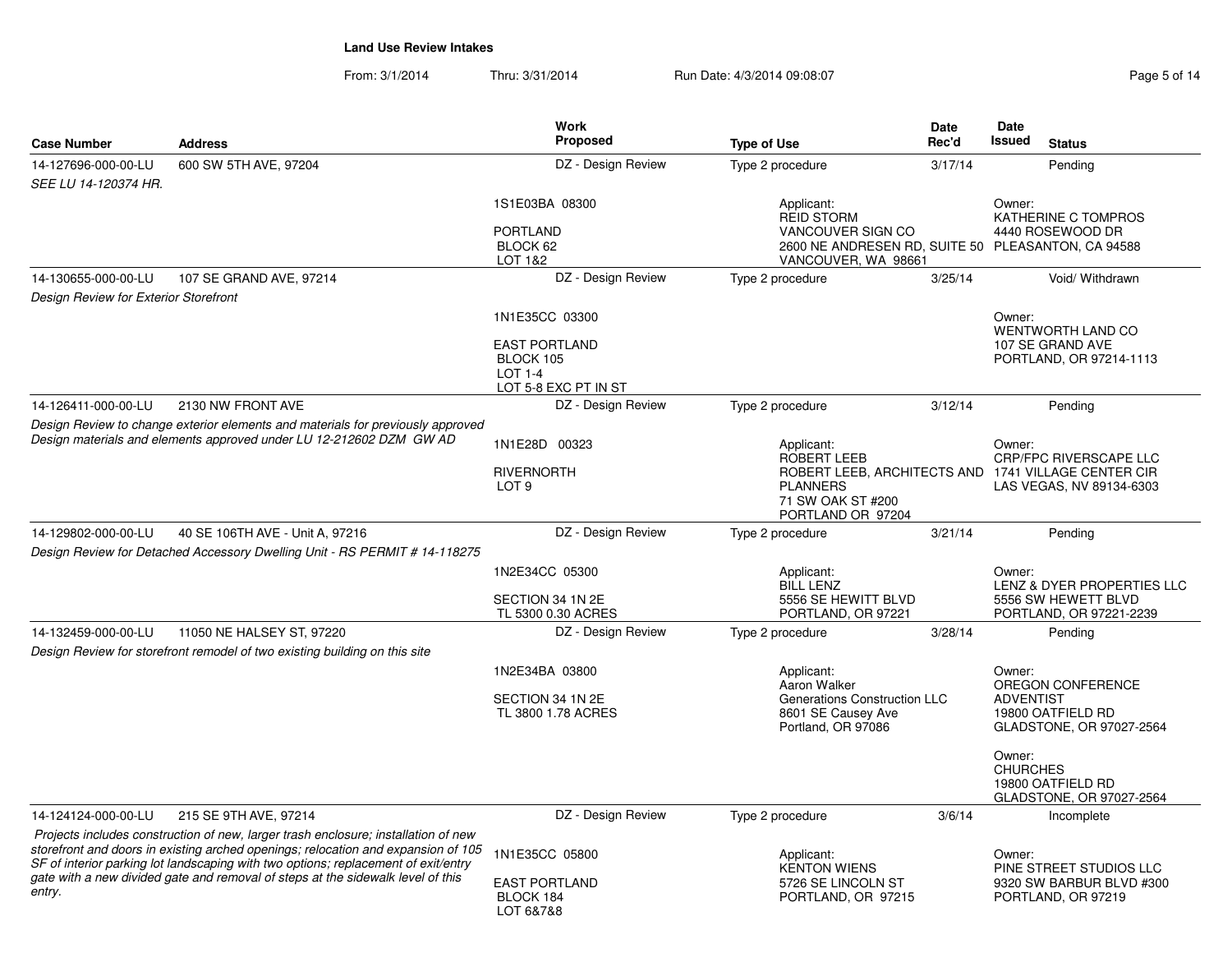From: 3/1/2014Thru: 3/31/2014 Run Date: 4/3/2014 09:08:07 Rege 6 of 14

| <b>Case Number</b>                     | <b>Address</b>                                                                                                                                                                                                                                                                                                                                                                                     | <b>Work</b><br>Proposed                                                                                                         | <b>Type of Use</b>                                                                                                             | Date<br>Rec'd | Date<br>Issued<br><b>Status</b>                                                                                |  |
|----------------------------------------|----------------------------------------------------------------------------------------------------------------------------------------------------------------------------------------------------------------------------------------------------------------------------------------------------------------------------------------------------------------------------------------------------|---------------------------------------------------------------------------------------------------------------------------------|--------------------------------------------------------------------------------------------------------------------------------|---------------|----------------------------------------------------------------------------------------------------------------|--|
| 14-132111-000-00-LU                    | 21 NE 12TH AVE                                                                                                                                                                                                                                                                                                                                                                                     | DZ - Design Review                                                                                                              | Type 2 procedure                                                                                                               | 3/27/14       | Pendina                                                                                                        |  |
|                                        | THE PROPOSED PROJECT REPLACES THE EXISTING PARKING LOT AND<br>STORMWATER PLANTERS ON THE NORTH WITH A NEW TWO STORY<br>ADDITION WITH A GREEN ROOF AND A NEW STORMWATER PLANTER TO<br>HANDLE RUN-OFF FROM THE EXISTING BUILDING.                                                                                                                                                                    | 1N1E35CA 05201<br><b>EAST PORTLAND</b><br>BLOCK 236<br>LOT 5 EXC PT IN STS<br>LOT 6-8 EXC PT IN ST                              | Applicant:<br><b>JENNIFER MARTIN</b><br><b>COLAB ARCHITECTURE LLC</b><br>421 SW 6TH AVE SUITE 1250<br>PORTLAND OR 97204        |               | Owner:<br><b>GARY RALL</b><br>RALL PROPERTIES LLC:<br>PORTLAND ROCK GYM<br>21 NE 12TH AVE<br>PORTLAND OR 97232 |  |
|                                        | Total # of LU DZ - Design Review permit intakes: 9                                                                                                                                                                                                                                                                                                                                                 |                                                                                                                                 |                                                                                                                                |               |                                                                                                                |  |
| 14-127782-000-00-LU                    | 3440 SW US VETERANS HOSPITAL RD, 97201<br>Design Review for seven story Multi-family Housing with Retail Sales & Service                                                                                                                                                                                                                                                                           | DZM - Design Review w/<br>Modifications                                                                                         | Type 2 procedure                                                                                                               | 3/18/14       | Incomplete                                                                                                     |  |
| Use on ground floor with modifications |                                                                                                                                                                                                                                                                                                                                                                                                    | 1S1E09AC 08200<br>SECTION 09 1S 1E<br>TL 8200 0.31 ACRES                                                                        | Applicant:<br><b>CALISTA FITZGERALD</b><br><b>LRS ARCHITECTS</b><br>720 NW DAVIS STE 300<br>PORTLAND, OR 97209                 |               | Owner:<br>3440 USV LLC<br>413 SW 13TH AVE #300<br>PORTLAND, OR 97205-2305                                      |  |
| 14-129884-000-00-LU                    | 1423 SW COLUMBIA ST, 97201<br>NEW 24 UNIT FOUR STORY APARTMENT BUILDING.                                                                                                                                                                                                                                                                                                                           | DZM - Design Review w/<br>Modifications                                                                                         | Type 2 procedure                                                                                                               | 3/21/14       | Pending                                                                                                        |  |
|                                        |                                                                                                                                                                                                                                                                                                                                                                                                    | 1S1E04AB 03700<br><b>PORTLAND</b><br>S 81' OF W 92' OF E 194' OF BLOCK S 1/2 W                                                  | Applicant:<br><b>STEVE FOSLER</b><br><b>FOSLER PORTLAND</b><br>ARCHITECTURE LLC<br>1930 NW LOVEJOY STREET<br>PORTLAND OR 97209 |               | Owner:<br><b>MARK R MADDEN</b><br>1355 NW 13TH AVE<br>PORTLAND, OR 97209-3284                                  |  |
| 14-125908-000-00-LU                    | 1036 SE BELMONT ST, 97214                                                                                                                                                                                                                                                                                                                                                                          | DZM - Design Review w/<br>Modifications                                                                                         | Type 3 procedure                                                                                                               | 3/11/14       | Pending                                                                                                        |  |
|                                        | Design Review for redevelopment of the 'Goat Blocks' site in SE Portland with<br>257 apartments over 96,000 square feet of retail space in three distinct buildings,<br>364 parking spaces, and other site improvements. Modifications are requested to<br>Loading and Height standards, along with an Adjustment to allow driveway<br>access onto SE Belmont, a Parking Access Restricted Street. | 1S1E02BD 02500<br><b>HAWTHORNE PK</b><br>BLOCK 216<br>INC PT VAC ST LOT 1-4<br><b>LOT 5-8</b><br>SPLIT MAP R176892 (R366702130) | Applicant:<br><b>MIKE CLINE</b><br>ANKROM MOISAN ARCHITECTS<br>6720 SW MACADAM AVE<br>PORTLAND, OR 97219                       |               | Owner:<br>BELMONT INVESTMENT LLC<br>500 E BROADWAY ST #110<br>VANCOUVER, WA 98660-3323                         |  |
|                                        | Total # of LU DZM - Design Review w/ Modifications permit intakes: 3                                                                                                                                                                                                                                                                                                                               |                                                                                                                                 |                                                                                                                                |               |                                                                                                                |  |
| 14-129728-000-00-LU                    | 5835 NE 105TH AVE, 97220                                                                                                                                                                                                                                                                                                                                                                           | <b>EN</b> - Environmental Review                                                                                                | Type 2 procedure                                                                                                               | 3/21/14       | Pendina                                                                                                        |  |
| <b>District</b>                        | New stormwater swale in environmental zone of Columbia South Shore Plan                                                                                                                                                                                                                                                                                                                            | 1N2E15CC 01300<br><b>PARKROSE &amp; RPLT</b><br>BLOCK 104<br>LOT 2 TL 1300                                                      | Applicant:<br>MIKE COYLE<br><b>FASTER PERMITS</b><br>14334 NW EAGLERIDGE LANE<br>PORTLAND, OR 97229                            |               | Owner:<br><b>RHOR LLC</b><br>2250 NW FLANDERS ST #G2<br>PORTLAND, OR 97210-3475                                |  |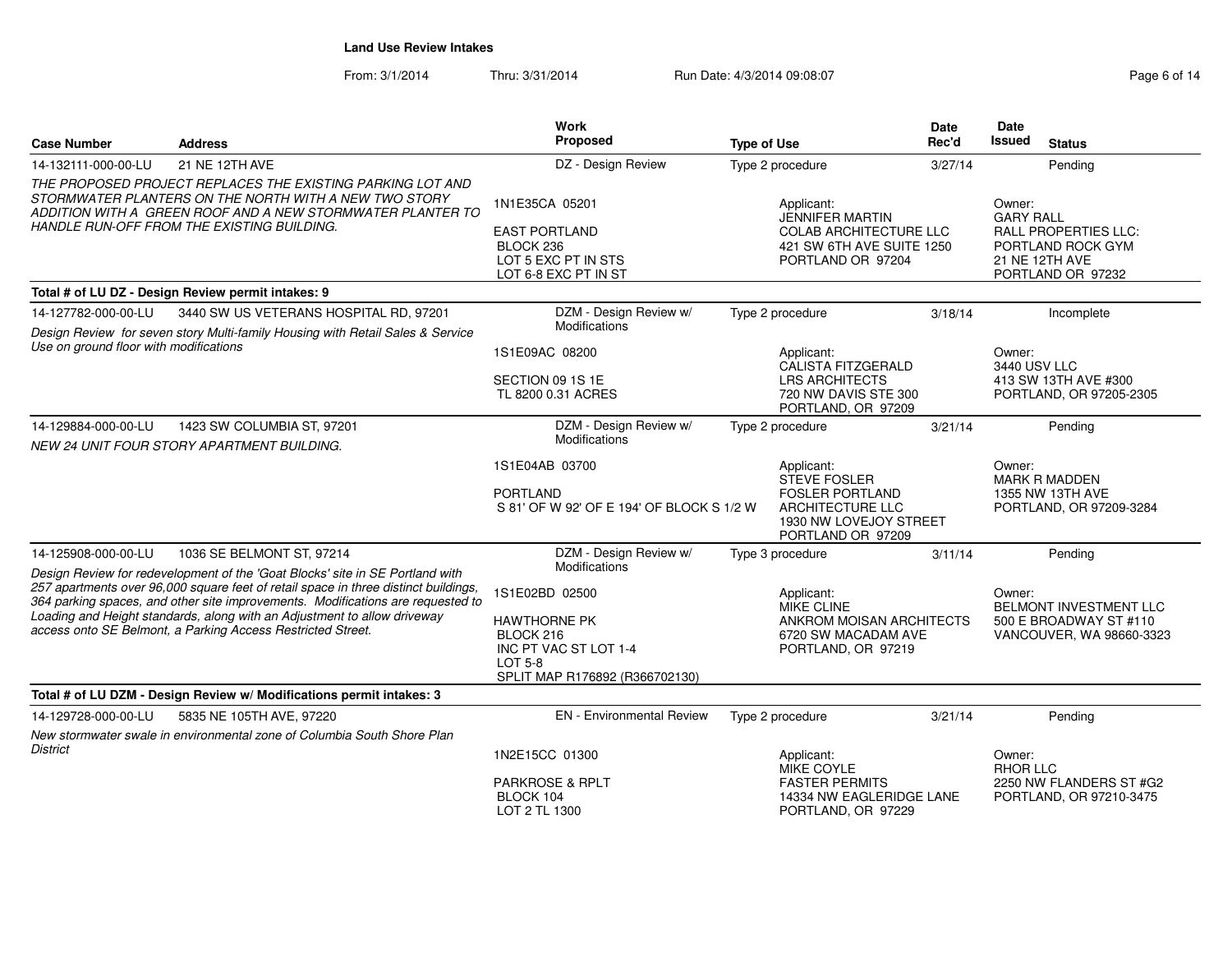From: 3/1/2014Thru: 3/31/2014 Run Date: 4/3/2014 09:08:07 Rege 7 of 14

| <b>Case Number</b>                                                                                                    | <b>Address</b>                                               | <b>Work</b><br>Proposed                                     | <b>Type of Use</b>                                                                                                          | Date<br>Rec'd | <b>Date</b><br><b>Issued</b><br><b>Status</b>                                      |
|-----------------------------------------------------------------------------------------------------------------------|--------------------------------------------------------------|-------------------------------------------------------------|-----------------------------------------------------------------------------------------------------------------------------|---------------|------------------------------------------------------------------------------------|
| 14-129779-000-00-LU                                                                                                   | .97201                                                       | <b>EN</b> - Environmental Review                            | Type 2 procedure                                                                                                            | 3/21/14       | Pending                                                                            |
|                                                                                                                       | STABELIZE SLOPE ABOVE SW CARDINELL WAY                       |                                                             |                                                                                                                             |               |                                                                                    |
|                                                                                                                       |                                                              | 1S1E04DC 00600                                              | Applicant:<br><b>JIM PRASSAS</b>                                                                                            |               | Owner:<br>CITY LIGHTS DEVELOPMENT LLC                                              |
|                                                                                                                       |                                                              | <b>CARDINELL HTS</b><br>LOT A TL 600                        | CITY LIGHTS DEVELOPMENT LLC<br>1411 WEST 190TH ST SUITE 360<br>GARDENA, CA 90248                                            |               | 1411 W 190TH ST #360<br>GARDENA, CA 90248                                          |
|                                                                                                                       | Total # of LU EN - Environmental Review permit intakes: 2    |                                                             |                                                                                                                             |               |                                                                                    |
| 14-123134-000-00-LU                                                                                                   | .97219                                                       | GW - Greenway                                               | Type 2 procedure                                                                                                            | 3/4/14        | Incomplete                                                                         |
| GREENWAY - Minor changes to work approved within Powers Marine Park as<br>part of the overal Sellwood Bridge Project. |                                                              | 1S1E27A 00300                                               | Applicant:<br><b>IAN CANNON</b>                                                                                             |               | Owner:<br>PORTLAND CITY OF                                                         |
|                                                                                                                       |                                                              | SECTION 27 1S 1E<br>TL 300 1.18 ACRES                       | <b>BRIDGE PROGRAM MANAGER</b><br>8145 SE 6TH AVE<br>PORTLAND OR 97202                                                       |               | MULTNOMAH COUNTY SELWOOD 1221 SW 4TH AVE #140<br>PORTLAND, OR 97204-1900           |
|                                                                                                                       | Total # of LU GW - Greenway permit intakes: 1                |                                                             |                                                                                                                             |               |                                                                                    |
| 14-126176-000-00-LU                                                                                                   | 2440 NE 25TH AVE, 97212                                      | <b>HR</b> - Historic Resource                               | Type 1 procedure new                                                                                                        | 3/12/14       | Pending                                                                            |
|                                                                                                                       | HR FOR GUARDRAIL EXTENSION AT EXISTING SECOND FLOOR PORCH AT | Review                                                      |                                                                                                                             |               |                                                                                    |
| <b>WEST ELEVATION FOR SAFETY.</b>                                                                                     |                                                              | 1N1E25CB 06000                                              | Applicant:<br><b>GREGOR MITCHELL</b>                                                                                        |               |                                                                                    |
|                                                                                                                       |                                                              | <b>BRAZEE ST ADD</b><br>BLOCK <sub>3</sub><br>LOT 1-3       | THE WORKS<br>1303 SE 6th Ave<br>PORTLAND, OR 97214                                                                          |               | 2440 NE 25TH AVE<br>PORTLAND, OR 97212-4836                                        |
| 14-125392-000-00-LU                                                                                                   | 2009 NE BRAZEE ST, 97212                                     | <b>HR</b> - Historic Resource                               | Type 1 procedure new                                                                                                        | 3/11/14       | Pending                                                                            |
| Type 1 HRR for window replacement                                                                                     |                                                              | Review                                                      |                                                                                                                             |               |                                                                                    |
|                                                                                                                       |                                                              | 1N1E26DA 01600<br><b>IRVINGTON</b><br>BLOCK 24<br>LOT 11&12 | Applicant:<br><b>SHANE PATRICK</b><br>NEIL KELLY CO INC<br>804 N ALBERTA ST.<br>PORTLAND OR 97217                           |               | Owner:<br><b>ROBERT M PHILLIPS</b><br>2009 NE BRAZEE ST<br>PORTLAND, OR 97212-4656 |
|                                                                                                                       |                                                              |                                                             | Applicant:<br><b>KAREN RICHMOND</b><br>NEIL KELLY DESIGN / BUILD<br><b>REMODELING</b><br>840 N ALBERTA<br>PORTLAND OR 97217 |               |                                                                                    |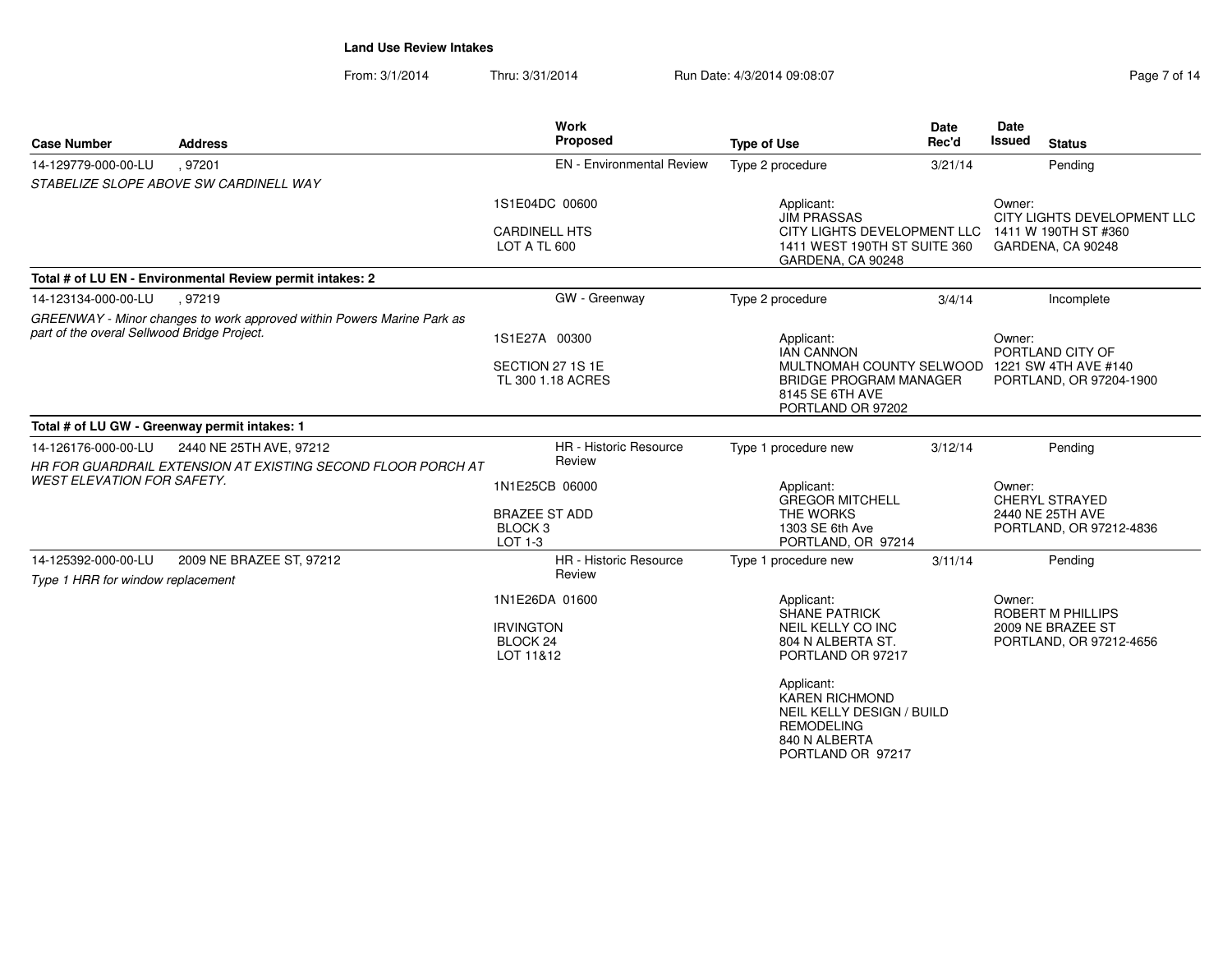From: 3/1/2014Thru: 3/31/2014 Run Date: 4/3/2014 09:08:07 Rege 8 of 14

| <b>Case Number</b>                               | <b>Address</b>                                                                                                                                   | Work<br><b>Proposed</b>                                                                              | <b>Type of Use</b>                                                                                                                              | Date<br>Rec'd                                                         | <b>Date</b><br><b>Issued</b><br><b>Status</b>                                          |  |
|--------------------------------------------------|--------------------------------------------------------------------------------------------------------------------------------------------------|------------------------------------------------------------------------------------------------------|-------------------------------------------------------------------------------------------------------------------------------------------------|-----------------------------------------------------------------------|----------------------------------------------------------------------------------------|--|
| 14-122929-000-00-LU                              | 1609 SE 16TH AVE, 97214                                                                                                                          | HR - Historic Resource                                                                               | Type 1 procedure new                                                                                                                            | 3/4/14                                                                | Incomplete                                                                             |  |
|                                                  | Historic Resource Review for new basement window on street-facing facade                                                                         | Review                                                                                               |                                                                                                                                                 |                                                                       |                                                                                        |  |
|                                                  |                                                                                                                                                  | 1S1E02DB 13300                                                                                       | Applicant:                                                                                                                                      | Owner:                                                                |                                                                                        |  |
|                                                  |                                                                                                                                                  | <b>LADDS ADD</b><br>BLOCK 15<br><b>LOT 7&amp;8</b>                                                   | <b>TRAVIS WEEDMAN</b><br><b>WEEDMAN DESIGN PARTNERS</b><br>2505 SE 11TH AVE<br>PORTLAND, OR 97202                                               |                                                                       | <b>RYAN B BUCHANAN</b><br>1609 SE 16TH AVE<br>PORTLAND, OR 97214-2426<br>Owner:        |  |
|                                                  |                                                                                                                                                  |                                                                                                      |                                                                                                                                                 |                                                                       | <b>SHANNON M BUCHANAN</b><br>1609 SE 16TH AVE<br>PORTLAND, OR 97214-2426               |  |
| 14-128550-000-00-LU                              | 1730 NE SISKIYOU ST, 97212                                                                                                                       | HR - Historic Resource                                                                               | Type 1 procedure new                                                                                                                            | 3/19/14                                                               | Incomplete                                                                             |  |
|                                                  | HR for replacement and new windows, and relocation of one door, on a                                                                             | Review                                                                                               |                                                                                                                                                 |                                                                       |                                                                                        |  |
| contributing structure in Irvington HD.          |                                                                                                                                                  | 1N1E26AB 19200<br><b>IRVINGTON</b><br><b>BLOCK 45</b><br>LOT <sub>1</sub>                            | Applicant:<br>ISRAEL RODRIGUEZ<br><b>FULCRUM CONSTRUCTION &amp;</b><br><b>BUILDING SERVICES LLC</b><br><b>PO BOX 706</b><br>BEAVERTON, OR 97075 |                                                                       | Owner:<br>ADRIANNE C FELDSTEIN<br>1730 NE SISKIYOU ST<br>PORTLAND, OR 97212-2375       |  |
| 14-125600-000-00-LU<br>HR for window replacement | 2133 NE BRAZEE ST, 97212                                                                                                                         | <b>HR</b> - Historic Resource<br>Review                                                              | Type 1 procedure new                                                                                                                            | 3/11/14                                                               | Incomplete                                                                             |  |
|                                                  |                                                                                                                                                  | 1N1E26DA 01000<br><b>IRVINGTON</b><br>BLOCK 19<br>LOT 10 EXC N 2/3'                                  | Applicant:<br>JANE STACKHOUSE<br>2133 NE BRAZEE ST<br>PORTLAND, OR. 97212                                                                       | Owner:<br>JANE STACKHOUSE<br>2133 NE BRAZEE ST<br>PORTLAND, OR. 97212 |                                                                                        |  |
| 14-128261-000-00-LU                              | 2138 NE HANCOCK ST, 97212                                                                                                                        | HR - Historic Resource                                                                               | Type 1 procedure new                                                                                                                            | 3/18/14                                                               | Pending                                                                                |  |
|                                                  | Historic Resource Review to remove 4 windows, 1 door and 1 set of rear stairs<br>and railings. Installing 2 new wood windows in the rear facade. | Review<br>1N1E26DD 09600<br>JOHN IRVINGS 1ST ADD<br>BLOCK 15<br>LOT <sub>12</sub><br>W 1/2 OF LOT 13 | Applicant:<br><b>LAURA MIGLIORI</b><br><b>LAURA MIGLIORI ARCHITECT</b><br>812 NW 17TH AVENUE<br>PORTLAND, OR 97209                              |                                                                       | Owner:<br><b>BENJAMIN G STEINBERG</b><br>2138 NE HANCOCK ST<br>PORTLAND, OR 97212-4739 |  |
| 14-123596-000-00-LU                              | 2227 NE HANCOCK ST, 97212<br>Historic Resource Review for a new detached garage                                                                  | HR - Historic Resource<br>Review                                                                     | Type 1 procedure new                                                                                                                            | 3/5/14                                                                | Pending                                                                                |  |
|                                                  |                                                                                                                                                  | 1N1E26DD 00900                                                                                       | Applicant:<br><b>TONY HENKEL</b>                                                                                                                |                                                                       | Owner:<br><b>JESSE MILLIKEN</b>                                                        |  |
|                                                  |                                                                                                                                                  | JOHN IRVINGS 1ST ADD<br>BLOCK 17<br>LOT <sub>6</sub>                                                 | <b>BLACK DIAMOND</b><br>CONSTRUCTION CO<br>16280 S TIMBERDARK LANE                                                                              |                                                                       | 2227 NE HANCOCK ST<br>PORTLAND, OR 97212-4791                                          |  |
|                                                  |                                                                                                                                                  |                                                                                                      | OREGON CITY, OR 97045                                                                                                                           |                                                                       | Owner:<br><b>MEGAN MILLIKEN</b><br>2227 NE HANCOCK ST<br>PORTLAND, OR 97212-4791       |  |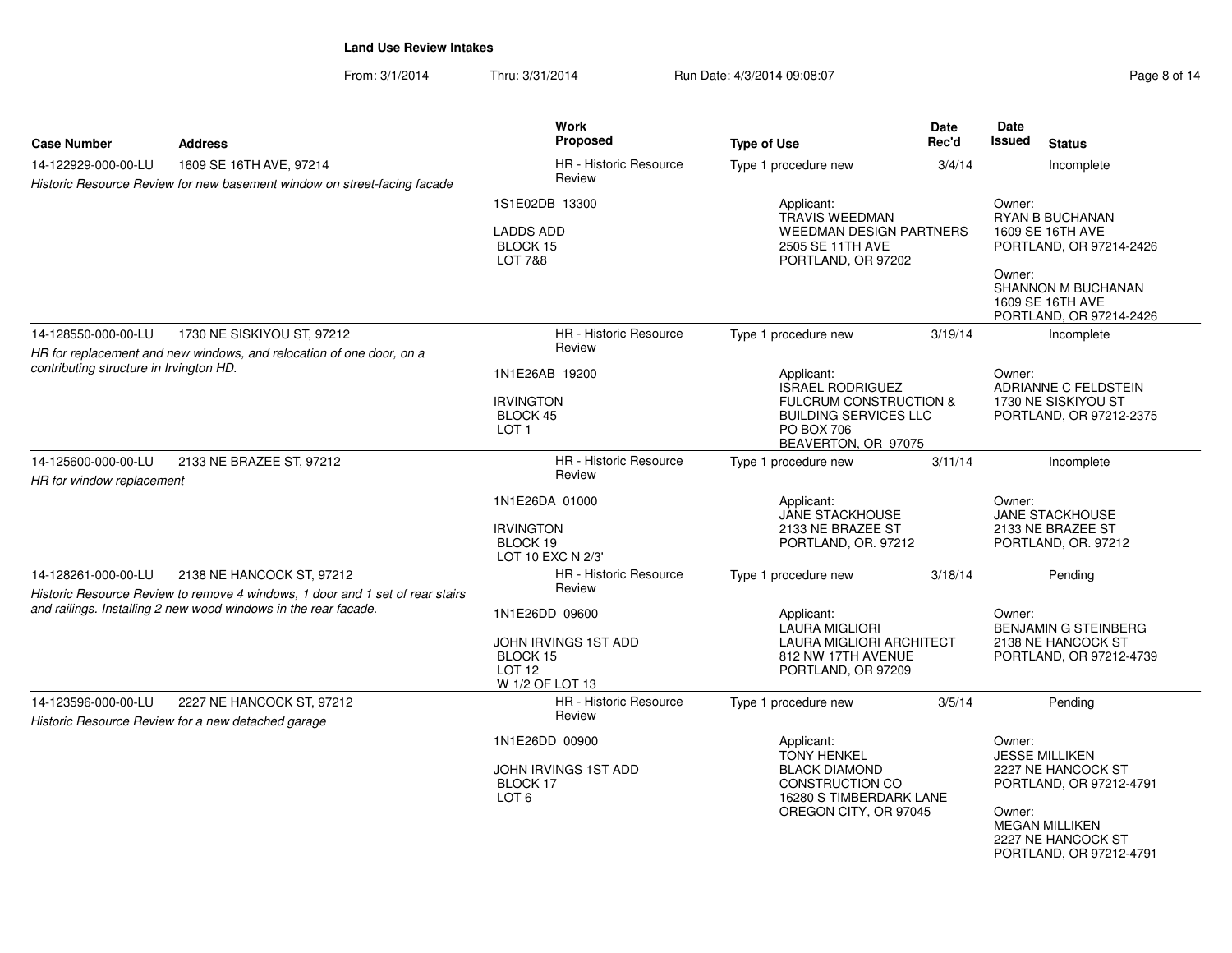From: 3/1/2014Thru: 3/31/2014 Run Date: 4/3/2014 09:08:07 Rege 9 of 14

| <b>Case Number</b>                                                                                                                                                                                                       | <b>Address</b>                                                                                                                                                                                                                                                                                                                                                                                                                                                                                                | Work<br><b>Proposed</b>                                                                                                       | <b>Type of Use</b>                                                                                                                                    | <b>Date</b><br>Rec'd | Date<br><b>Issued</b><br><b>Status</b>                                                  |  |
|--------------------------------------------------------------------------------------------------------------------------------------------------------------------------------------------------------------------------|---------------------------------------------------------------------------------------------------------------------------------------------------------------------------------------------------------------------------------------------------------------------------------------------------------------------------------------------------------------------------------------------------------------------------------------------------------------------------------------------------------------|-------------------------------------------------------------------------------------------------------------------------------|-------------------------------------------------------------------------------------------------------------------------------------------------------|----------------------|-----------------------------------------------------------------------------------------|--|
| 14-126514-000-00-LU                                                                                                                                                                                                      | 2234 NE HANCOCK ST, 97212                                                                                                                                                                                                                                                                                                                                                                                                                                                                                     | <b>HR</b> - Historic Resource                                                                                                 | Type 1 procedure new                                                                                                                                  | 3/13/14              | Pending                                                                                 |  |
|                                                                                                                                                                                                                          | Retroactive approval for removal of two windows and approval for not installing a<br>window which was planned as part of an earlier project (LU13-147490 HR)                                                                                                                                                                                                                                                                                                                                                  | Review<br>1N1E26DD 01700<br>JOHN IRVINGS 1ST ADD<br>BLOCK 16<br><b>LOT 12</b><br>W 1/2 OF LOT 13                              | Applicant:<br>KRISTIAN THORDARSON<br>PEAR POINT INVESTMENTS<br>PO BOX 2170<br>CLACKAMAS OR 97015                                                      |                      | Owner:<br>PEAR POINT INVESTMENTS LLC<br>16747 S HATTAN RD<br>OREGON CITY, OR 97045-9270 |  |
| 14-129604-000-00-LU                                                                                                                                                                                                      | 2954 NE 26TH AVE, 97212                                                                                                                                                                                                                                                                                                                                                                                                                                                                                       | <b>HR</b> - Historic Resource                                                                                                 | Type 1 procedure new                                                                                                                                  | 3/21/14              | Pending                                                                                 |  |
| new wood double-hung windows.                                                                                                                                                                                            | Historic Resource Review to replace 2 existing aluminum sliding windows with 2                                                                                                                                                                                                                                                                                                                                                                                                                                | Review<br>1N1E25BC 04000<br><b>GLENEYRIE</b><br>BLOCK <sub>8</sub><br>LOT <sub>13</sub>                                       | Applicant:<br>JOHN C BUTENSCHOEN<br>2954 NE 26th Ave<br>PORTLAND, OR 97212                                                                            |                      | Owner:<br>JOHN C BUTENSCHOEN<br>2954 NE 26th Ave<br>PORTLAND, OR 97212                  |  |
| 14-129237-000-00-LU                                                                                                                                                                                                      | 2615 NE 22ND AVE, 97212                                                                                                                                                                                                                                                                                                                                                                                                                                                                                       | <b>HR</b> - Historic Resource<br>Review                                                                                       | Type 1 procedure new                                                                                                                                  | 3/20/14              | Pending                                                                                 |  |
|                                                                                                                                                                                                                          | Historic Resource review for seismic strengthening                                                                                                                                                                                                                                                                                                                                                                                                                                                            | 1N1E26AD 17800<br><b>IRVINGTON</b><br>BLOCK 19<br>S 2' OF LOT 3<br>LOT <sub>4</sub>                                           | Applicant:<br><b>MIKE ROSE</b><br>MIKE ROSE CONTRACTING LLC<br>3543 SE FRANKLIN<br>PORTLAND OR 97202                                                  |                      | Owner:<br><b>MATTHEW KOEHLER</b><br>2615 NE 22ND AVE<br>PORTLAND, OR 97212              |  |
| 14-115136-000-00-LU                                                                                                                                                                                                      | 2176 NW EVERETT ST - Unit 3                                                                                                                                                                                                                                                                                                                                                                                                                                                                                   | HR - Historic Resource<br>Review                                                                                              | Type 1 procedure new                                                                                                                                  | 3/5/14               | Pending                                                                                 |  |
| RESTORATION OF EXISTING DECK IN ALPHABET HISTORIC DISTRICT<br>THAT HAD BEEN DAMAGED BY ROT AND WAS FURTHER DAMAGED BY<br>FIRE. DECK IS TO BE RESTORED TO ORIGINAL CONDITION. SEE<br>APPLICATION FOR PERMIT CO 13-214551. |                                                                                                                                                                                                                                                                                                                                                                                                                                                                                                               | 1N1E33CA 60003<br>EVERETT HOUSE CONDOMINIUM<br>LOT 3                                                                          | Applicant:<br>Robert Hayden<br>Delta Studios, Architecture and<br>Planning, LLC<br>3344 NE 25th Avenue<br>Portland, OR 97212                          |                      | Owner:<br>SARAH M MISCOE<br>2176 NW EVERETT ST #3<br>PORTLAND, OR 97210-3700            |  |
| 14-124215-000-00-LU                                                                                                                                                                                                      | 10 NW 12TH AVE                                                                                                                                                                                                                                                                                                                                                                                                                                                                                                | HR - Historic Resource                                                                                                        | Type 1x procedure                                                                                                                                     | 3/6/14               | 4/1/14 Decision Rendered                                                                |  |
| proposed location of the following:                                                                                                                                                                                      | Approval of a Preliminary Plan for a 2 parcel partition, that will result in two lots as<br>illustrated with Exhibit C-1, subject to the following conditions:<br>A.Supplemental Plan. Three copies of an additional supplemental plan shall be<br>submitted with the final plat survey approval if the 3 foot interior side setbacks are<br>proposed as shown on Exhibit C-1. The plan must portray how the conditions of<br>approval listed below are met. In addition, the supplemental plan must show the | Review<br>1N1E33DA 04901<br><b>COUCHS ADD</b><br>BLOCK 81<br>LOT <sub>2</sub><br>3<br>6&7 TL 4901; ALSO SEE R556326; HISTORIC | Applicant:<br><b>DAN OSTERMAN</b><br><b>TUBE ART ARCHITECTURAL &amp;</b><br><b>ELECTRICAL DISPLAY</b><br>4243-A SE INTERNATIONAL<br>PORTLAND OR 97222 |                      | Owner:<br>MEPT BREWERY BLOCK 2 LLC<br>PO BOX 320099<br>ALEXANDRIA, VA 22320-0156        |  |
| proposed on the site                                                                                                                                                                                                     | "The reduced side setbacks allowed under 33.120.270.D for future development                                                                                                                                                                                                                                                                                                                                                                                                                                  | 15 YR 2000; POTENTIAL ADDITIONAL TAX                                                                                          |                                                                                                                                                       |                      |                                                                                         |  |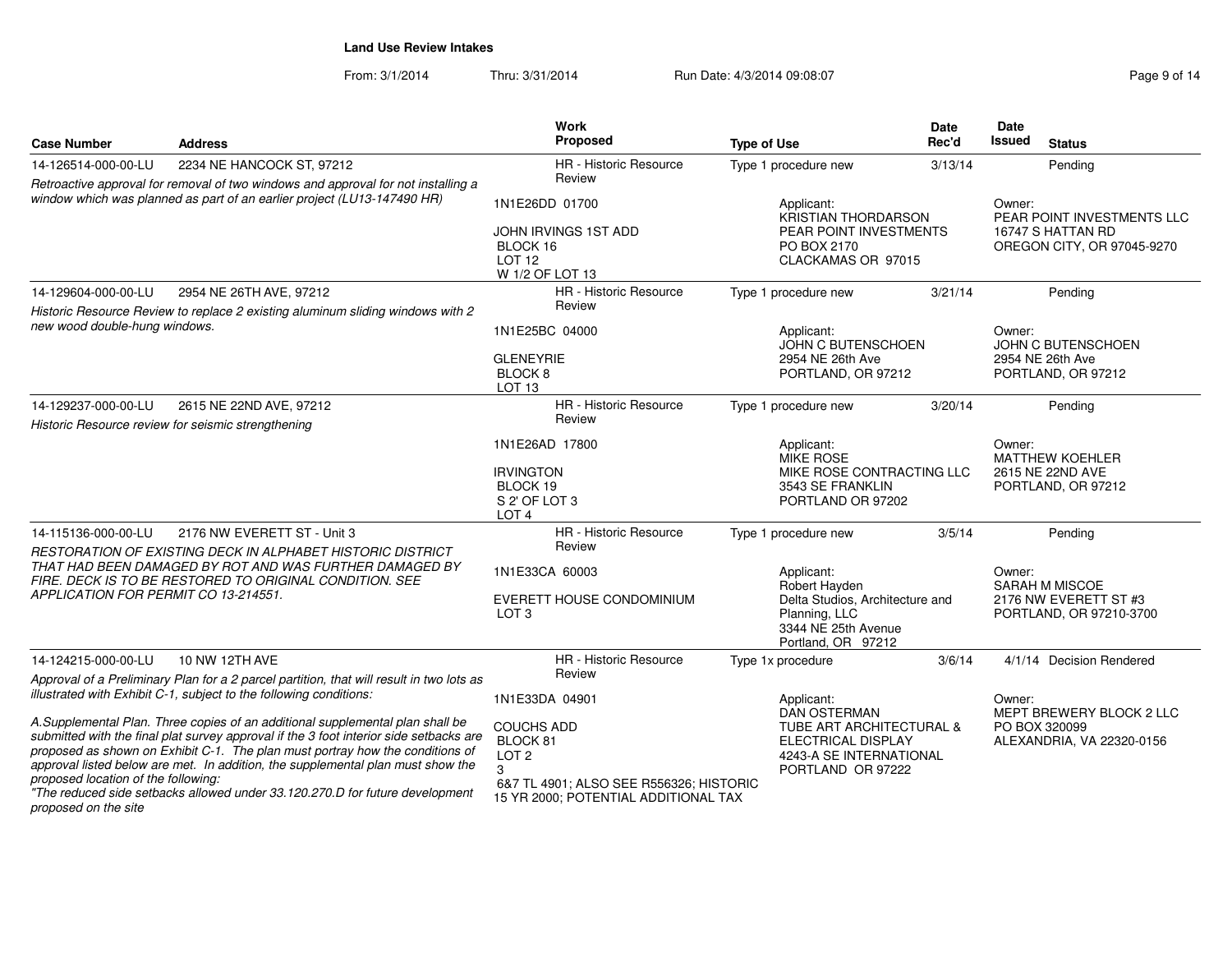From: 3/1/2014Thru: 3/31/2014 Run Date: 4/3/2014 09:08:07 Research 2010 01:14

| <b>Case Number</b>                                         | <b>Address</b>                                                                 | <b>Work</b><br>Proposed                                                                                                   | <b>Type of Use</b>                                                                                                                                                                                            | <b>Date</b><br>Rec'd | Date<br><b>Issued</b><br><b>Status</b>                                                                                                                                                  |
|------------------------------------------------------------|--------------------------------------------------------------------------------|---------------------------------------------------------------------------------------------------------------------------|---------------------------------------------------------------------------------------------------------------------------------------------------------------------------------------------------------------|----------------------|-----------------------------------------------------------------------------------------------------------------------------------------------------------------------------------------|
| 14-124500-000-00-LU<br>Exterior alterations to a landmark. | 421 SW 6TH AVE, 97205                                                          | <b>HR</b> - Historic Resource<br>Review                                                                                   | Type 1x procedure                                                                                                                                                                                             | 3/7/14               | Pending                                                                                                                                                                                 |
|                                                            |                                                                                | 1N1E34CC 04300<br><b>PORTLAND</b><br>BLOCK 176<br><b>LOT 1-4</b>                                                          | Applicant:<br>Kristen Minor<br>Peter Meijer Architect<br>710 NE 21st Avenue<br>Portland, OR 97232                                                                                                             |                      | Owner:<br>UPI COMMONWEALTH LLC<br>1215 FOURTH AVE STE 600<br>SEATTLE, WA 98161<br>Owner:<br><b>TY BARKER</b><br>UNICO PROPERTIES LLC<br>111 SW 5TH AVE, SUITE 1250<br>PORTLAND OR 97204 |
| 14-129010-000-00-LU                                        | 8208 N DENVER AVE, 97217                                                       | HR - Historic Resource                                                                                                    | Type 1x procedure                                                                                                                                                                                             | 3/20/14              | Pending                                                                                                                                                                                 |
|                                                            | Historic Resource Review for installation of a air intake vent on a historic   | Review                                                                                                                    |                                                                                                                                                                                                               |                      |                                                                                                                                                                                         |
| landmark.                                                  |                                                                                | 1N1E09DA 05100<br><b>KENTON</b><br>BLOCK <sub>3</sub><br>LOT 33&34<br>37&38 TL 5100                                       | Applicant:<br><b>JODY BOOM</b><br><b>ROSE HEATING</b><br>9945 NE 6TH DR<br>PORTLAND OR 97211                                                                                                                  |                      | Owner:<br>DENVER PROPERTIES LLC<br>7509 N EDGEWATER DR<br>PORTLAND, OR 97203                                                                                                            |
| 14-128094-000-00-LU                                        | 215 SE MORRISON ST. 97214                                                      | HR - Historic Resource                                                                                                    | Type 2 procedure                                                                                                                                                                                              | 3/18/14              | Incomplete                                                                                                                                                                              |
|                                                            | Historic Resource Review for replacement of 3 antenna and 3 new RRUs           | Review                                                                                                                    |                                                                                                                                                                                                               |                      |                                                                                                                                                                                         |
|                                                            |                                                                                | 1S1E03AA 02900<br><b>EAST PORTLAND</b><br>BLOCK 59<br>LOT 1-6<br>HISTORIC PROPERTY 15 YR 2006<br>POTENTIAL ADDITIONAL TAX | Applicant:<br>AMANDA HOFFMAN<br><b>SPRINT</b><br>621 SW ALDER ST SUITE 660<br>PORTLAND OR                                                                                                                     |                      | Owner:<br><b>EAST BANK STORAGE LLC</b><br>14855 SE 82ND DR<br>CLACKAMAS, OR 97015-7624                                                                                                  |
| 14-128190-000-00-LU<br>EXTERIOR WINDOW AND DOOR.           | 2606 NW LOVEJOY ST, 97210                                                      | HR - Historic Resource<br>Review                                                                                          | Type 2 procedure                                                                                                                                                                                              | 3/18/14              | Pending                                                                                                                                                                                 |
|                                                            |                                                                                | 1N1E32AD 04300<br>SECTION 32 1N 1E<br>TL 4300 0.17 ACRES                                                                  | Applicant:<br><b>JEFFREY KELLY</b><br><b>ARCIFORM LLC</b><br>2303 N Randolph Ave<br>Portland OR 97227<br>Applicant:<br><b>KRISTYN BESTER</b><br><b>ARCHIFORM</b><br>2303 N RANDOLPH AVE.<br>PORTLAND OR 97227 |                      | Owner:<br><b>JUNG U YOO</b><br>2606 NW LOVEJOY ST<br>PORTLAND, OR 97210<br>Owner:<br>ANNE T YOO<br>2606 NW LOVEJOY ST<br>PORTLAND, OR 97210                                             |
| 14-127239-000-00-LU                                        | 5830 SE TAYLOR ST, 97215<br><b>HISTORIC LANDMARK - THE HERMAN VETTER HOUSE</b> | HR - Historic Resource<br>Review                                                                                          | Type 2 procedure                                                                                                                                                                                              | 3/14/14              | Pending                                                                                                                                                                                 |
|                                                            |                                                                                | 1S2E06AD 03300                                                                                                            | Applicant:                                                                                                                                                                                                    |                      | Owner:                                                                                                                                                                                  |
|                                                            |                                                                                | <b>EDGEWOOD</b><br>LOT <sub>6</sub>                                                                                       | <b>ETHAN BECK</b><br>728 SE 71ST AVE<br>PORTLAND, OR 97215-2136                                                                                                                                               |                      | EVERETT CUSTOM HOMES INC<br>735 SW 158TH AVE #180<br>BEAVERTON, OR 97006-4952                                                                                                           |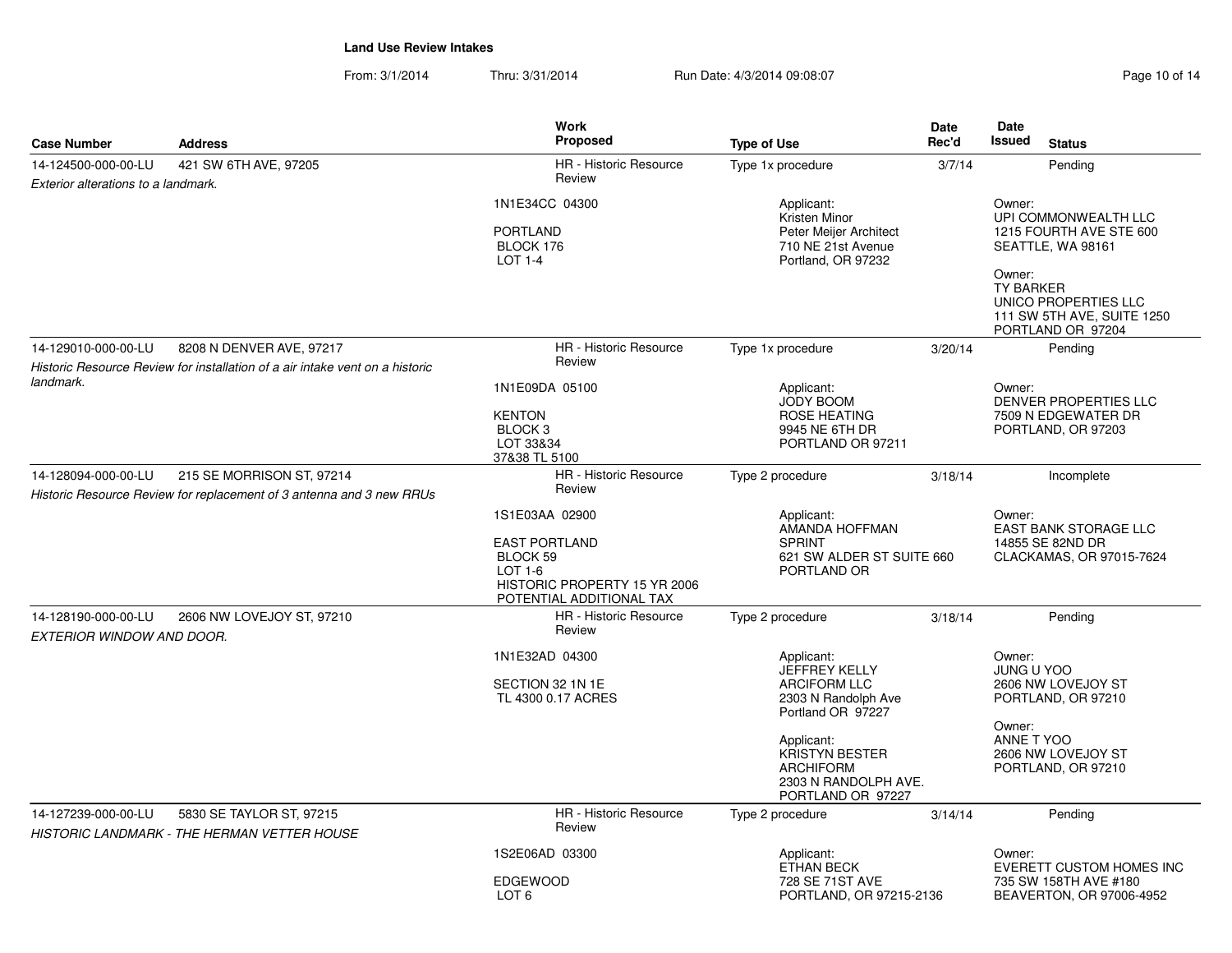From: 3/1/2014Thru: 3/31/2014 Run Date: 4/3/2014 09:08:07 Rege 11 of 14

| <b>Case Number</b>            | <b>Address</b>                                                                                                                                                       | Work<br><b>Proposed</b>                              | <b>Type of Use</b>              |                                                  | <b>Date</b><br>Rec'd | Date<br>Issued              | <b>Status</b>                                 |
|-------------------------------|----------------------------------------------------------------------------------------------------------------------------------------------------------------------|------------------------------------------------------|---------------------------------|--------------------------------------------------|----------------------|-----------------------------|-----------------------------------------------|
| 14-125693-000-00-LU           | 2125 NW FLANDERS ST, 97210                                                                                                                                           | HR - Historic Resource                               |                                 | Type 2 procedure                                 | 3/11/14              |                             | Incomplete                                    |
|                               | Historic Resource Resource Review for a new duplex building on an existing                                                                                           | Review                                               |                                 |                                                  |                      |                             |                                               |
| multi-family development site |                                                                                                                                                                      | 1N1E33CA 10000                                       | Applicant:<br><b>MIKE COYLE</b> |                                                  |                      | Owner:                      | 2125 FLANDERS LLC                             |
|                               |                                                                                                                                                                      | KINGS 2ND ADD                                        |                                 | <b>FASTER PERMITS</b>                            |                      |                             | PMB 120 5331 SW MACADAM AVE                   |
|                               |                                                                                                                                                                      | <b>BLOCK 38 TL 10000</b><br><b>HISTORIC PROPERTY</b> |                                 | 14334 NW EAGLERIDGE LANE<br>PORTLAND, OR 97229   |                      | #258                        | PORTLAND, OR 97239                            |
|                               |                                                                                                                                                                      | POTENTIAL ADDITIONAL TAX                             |                                 |                                                  |                      |                             |                                               |
| 14-124147-000-00-LU           | 2125 NW FLANDERS ST, 97210<br>Applicant decided not to submit this land use review at this time. The scope of                                                        | <b>HR</b> - Historic Resource<br>Review              |                                 | Type 2 procedure                                 | 3/6/14               |                             | Void                                          |
|                               | project was convoluted and the fees ended up incorrect, as well as potentially the<br>tier of historic review. When they come back in with a more complete proposal, | 1N1E33CA 10000                                       |                                 | Applicant:<br>MIKE COYLE                         |                      | Owner:<br>2125 FLANDERS LLC |                                               |
|                               | we'll need to set them up with a new case number. Can you please cancel/void                                                                                         | KINGS 2ND ADD                                        |                                 | <b>FASTER PERMITS</b>                            |                      |                             | PMB 120 5331 SW MACADAM AVE                   |
|                               | out this number so that it is no longer active? Thanks.                                                                                                              | <b>BLOCK 38 TL 10000</b>                             |                                 | 14334 NW EAGLERIDGE LANE                         |                      | #258                        |                                               |
|                               |                                                                                                                                                                      | <b>HISTORIC PROPERTY</b><br>POTENTIAL ADDITIONAL TAX |                                 | PORTLAND, OR 97229                               |                      | PORTLAND, OR 97239          |                                               |
| 14-123583-000-00-LU           | 31 NW 22ND PL, 97210                                                                                                                                                 | <b>HR</b> - Historic Resource                        |                                 | Type 2 procedure                                 | 3/5/14               |                             | Incomplete                                    |
|                               | Historic Resource Review for RF Facility and Accessory Equipment and                                                                                                 | Review                                               |                                 |                                                  |                      |                             |                                               |
|                               | Conditional Use Review for Radio Frequency Transmission Facility on Rooftop                                                                                          | 1N1E33CA 03500                                       |                                 | Applicant:                                       |                      | Owner:                      |                                               |
|                               |                                                                                                                                                                      | <b>STRONGS ADD</b>                                   |                                 | <b>JOE AHSING</b>                                |                      |                             | <b>IRON MIKE LLC</b><br>2284 NW THURMAN ST    |
|                               |                                                                                                                                                                      | BLOCK <sub>2</sub>                                   |                                 | <b>VERIZON WIRELESS LLC</b><br>5430 NE 122ND AVE |                      |                             | PORTLAND, OR 97210-2519                       |
|                               |                                                                                                                                                                      | <b>LOT 12</b>                                        |                                 | PORTLAND OR 97230                                |                      |                             |                                               |
|                               |                                                                                                                                                                      | N 55' OF LOT 13                                      |                                 |                                                  |                      |                             |                                               |
|                               |                                                                                                                                                                      |                                                      |                                 | Applicant:<br>STEVEN TOPP                        |                      |                             |                                               |
|                               |                                                                                                                                                                      |                                                      |                                 | 12566 SW BRIDGEVIEW CT<br>TIGARD, OR 97223       |                      |                             |                                               |
| 14-132006-000-00-LU           | 1420 NW LOVEJOY ST - Unit 703                                                                                                                                        | HR - Historic Resource<br>Review                     |                                 | Type 2 procedure                                 | 3/27/14              |                             | Pendina                                       |
|                               |                                                                                                                                                                      | 1N1E33AD 70427                                       |                                 | Applicant:<br>AMANDA HOFFMAN                     |                      | Owner:                      | ELIZABETH N + BOREL PRIVA                     |
|                               |                                                                                                                                                                      | MARSHALL-WELLS LOFTS CONDOMINIUMS                    |                                 | <b>SPRINT</b>                                    |                      | <b>ABERNETHY</b>            |                                               |
|                               |                                                                                                                                                                      | LOT 703<br>HISTORIC PROPERTY 15 YR 2001              |                                 | 621 SW ALDER ST SUITE 660<br>PORTLAND OR         |                      |                             | 360 CANDALARIA BLVD S<br>SALEM, OR 97302-5450 |
|                               |                                                                                                                                                                      | POTENTIAL ADDITIONAL TAX                             |                                 |                                                  |                      |                             |                                               |
| 14-130657-000-00-LU           | 107 SE GRAND AVE, 97214                                                                                                                                              | <b>HR</b> - Historic Resource                        |                                 | Type 2 procedure                                 | 3/25/14              |                             | Pending                                       |
|                               | <b>Historic Resource Review for Exterior Storefront remodel</b>                                                                                                      | Review                                               |                                 |                                                  |                      |                             |                                               |
|                               |                                                                                                                                                                      | 1N1E35CC 03300                                       |                                 | Applicant:<br>STEVEN MAGUIRE                     |                      | Owner:                      | WENTWORTH LAND CO                             |
|                               |                                                                                                                                                                      | <b>EAST PORTLAND</b>                                 |                                 | AXIS DESIGN GROUP                                |                      |                             | 107 SE GRAND AVE                              |
|                               |                                                                                                                                                                      | BLOCK 105<br><b>LOT 1-4</b>                          |                                 | 11104 SE STARK<br>PORTLAND OR 97216              |                      |                             | PORTLAND, OR 97214-1113                       |
|                               |                                                                                                                                                                      | LOT 5-8 EXC PT IN ST                                 |                                 |                                                  |                      |                             |                                               |

**Total # of LU HR - Historic Resource Review permit intakes: 22**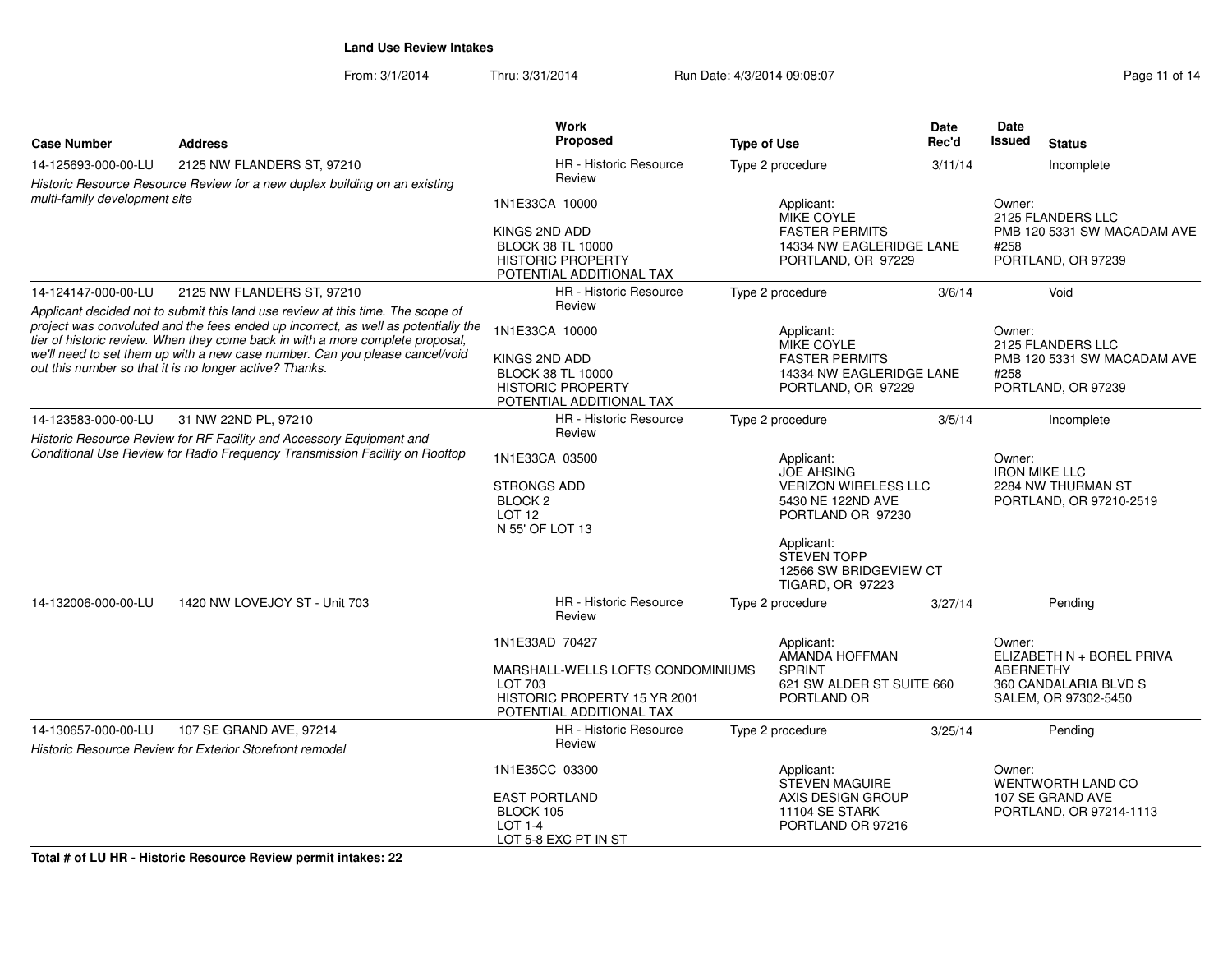From: 3/1/2014Thru: 3/31/2014 Run Date: 4/3/2014 09:08:07 Run Date: 4/3/2014 09:08:07

| <b>Case Number</b>                                                                                                                            | <b>Address</b>                                                                                                         | Work<br><b>Proposed</b>                                                     | <b>Type of Use</b>                                                                                   | Date<br>Rec'd                                                        | Date<br>Issued                                                                                  | <b>Status</b>                                                                                              |  |
|-----------------------------------------------------------------------------------------------------------------------------------------------|------------------------------------------------------------------------------------------------------------------------|-----------------------------------------------------------------------------|------------------------------------------------------------------------------------------------------|----------------------------------------------------------------------|-------------------------------------------------------------------------------------------------|------------------------------------------------------------------------------------------------------------|--|
| 14-127896-000-00-LU                                                                                                                           | 8435 NE GLISAN ST, 97220                                                                                               | IM - Impact Mitigation Plan                                                 | Type 2 procedure                                                                                     | 3/18/14                                                              |                                                                                                 | Pending                                                                                                    |  |
| Request for a Minor Amendment to the LUR 00-442 IMP - to change the<br>boundary, which will exclude eight residential units from the boundary |                                                                                                                        | 1N2E33BC 07500<br>SECTION 33 1N 2E<br>TL 7500 19.25 ACRES                   | Applicant:<br><b>RUSSELL LACY</b><br>MULTNOMAH UNIVERSITY<br>8435 NE GLISAN ST                       |                                                                      | Owner:<br>MULTNOMAH UNIVERSITY<br>8435 NE GLISAN ST<br>PORTLAND, OR 97220-5814                  |                                                                                                            |  |
|                                                                                                                                               | Total # of LU IM - Impact Mitigation Plan permit intakes: 1                                                            |                                                                             | Portland, OR 97220                                                                                   |                                                                      |                                                                                                 |                                                                                                            |  |
| 14-127128-000-00-LU                                                                                                                           | 537 SE SPOKANE ST, 97202                                                                                               | LDP - Land Division Review                                                  | Type 1x procedure                                                                                    | 3/14/14                                                              |                                                                                                 | Incomplete                                                                                                 |  |
| Land Division for three lots                                                                                                                  |                                                                                                                        | (Partition)                                                                 |                                                                                                      |                                                                      |                                                                                                 |                                                                                                            |  |
|                                                                                                                                               |                                                                                                                        | 1S1E23CB 14700<br><b>SELLWOOD</b><br>BLOCK <sub>2</sub><br>E 1/2 OF LOT 3&4 | Applicant:<br><b>KEVIN PARTAIN</b><br><b>URBAN VISIONS</b><br>223 NE 56TH AVE<br>PORTLAND, OR 97213  |                                                                      | Owner:<br>JB CEREGHINO CONSTRUCTION<br><b>INC</b><br>13931 SE MATILDA DR<br>MILWAUKIE, OR 97267 |                                                                                                            |  |
| 14-124633-000-00-LU                                                                                                                           | 1525 SE 35TH PL, 97214                                                                                                 | LDP - Land Division Review                                                  | Type 1x procedure                                                                                    | 3/7/14                                                               |                                                                                                 | Void/ Withdrawn                                                                                            |  |
| Land Division for two attached housing lots utilizing Section<br>33.110.240.H. Transitional Sites                                             |                                                                                                                        | (Partition)<br>1S1E01DB 12000<br><b>BROOKDALE</b>                           | Applicant:<br><b>GUY BRYANT</b>                                                                      | <b>GPB CONSTRUCTION INC</b>                                          |                                                                                                 | Owner:<br><b>GPB DEVELOPMENT LLC</b>                                                                       |  |
|                                                                                                                                               |                                                                                                                        | N 2' OF LOT 33<br>LOT <sub>34</sub>                                         | 17764 KELOK RS<br>LAKE OSWEGO, OR 97034                                                              |                                                                      | 6027 SE MAIN ST<br>PORTLAND, OR 97215                                                           |                                                                                                            |  |
| 14-130652-000-00-LU<br>4133 N KERBY AVE, 97217<br>R2.5a, two parcel land division                                                             |                                                                                                                        | LDP - Land Division Review<br>(Partition)                                   | Type 1x procedure                                                                                    | 3/25/14                                                              |                                                                                                 | Pending                                                                                                    |  |
|                                                                                                                                               |                                                                                                                        | 1N1E22CA 11200<br><b>CENTRAL ALBINA</b><br>BLOCK 8<br>LOT <sub>5</sub>      | Applicant:<br><b>BRIAN BOWMAN</b>                                                                    |                                                                      | Owner:<br><b>B M BOWMAN LLC</b><br>1517 SE 106TH AVE<br>VANCOUVER, WA 98664                     |                                                                                                            |  |
| 14-123208-000-00-LU<br>remain.                                                                                                                | 3709 SE 73RD AVE - Unit A, 97206<br>Land Division Partition for a two-lot land division. Existing SFR, ADU and pool to | LDP - Land Division Review<br>(Partition)                                   | Type 1x procedure                                                                                    | 3/4/14                                                               |                                                                                                 | Incomplete                                                                                                 |  |
|                                                                                                                                               |                                                                                                                        | 1S2E08DB 11800<br><b>MIDDLESEX</b><br>S 100' OF E 118' OF LOT 5             | Applicant:<br><b>MARK DANE</b>                                                                       | MARK DANEPLANNING, INC.<br>13630 SW BUNTER RD<br>BEAVERTON, OR 97005 |                                                                                                 | <b>LANE LOWRY</b><br>PRIVATE INVESTMENT PARTNERS<br>848 N RAINBOW BLVD #2747<br>LAS VEGAS CALI. 89107-1103 |  |
| 14-128856-000-00-LU<br>2-lot partition with shared driveway access.                                                                           | 12037 SE MILL CT, 97216                                                                                                | LDP - Land Division Review<br>(Partition)                                   | Type 1x procedure                                                                                    | 3/19/14                                                              |                                                                                                 | Pending                                                                                                    |  |
|                                                                                                                                               |                                                                                                                        | 1S2E03DA 06000<br>D & O LITTLE HMS SUB 1<br>LOT 12 TL 6000                  | Applicant:<br><b>MARK DANE</b><br>MARK DANE PLANNING INC<br>13630 SW BUTNER RD<br>BEAVERTON OR 97005 |                                                                      | Owner:<br>SAMSON CHEUNG<br>Owner:<br>AAV ONE LLC                                                | 8733 SE DIVISION ST #201<br>PORTLAND, OR 97266-1467                                                        |  |
|                                                                                                                                               |                                                                                                                        |                                                                             |                                                                                                      |                                                                      |                                                                                                 | 8733 SE DIVISION ST #201<br>PORTLAND, OR 97266-1470                                                        |  |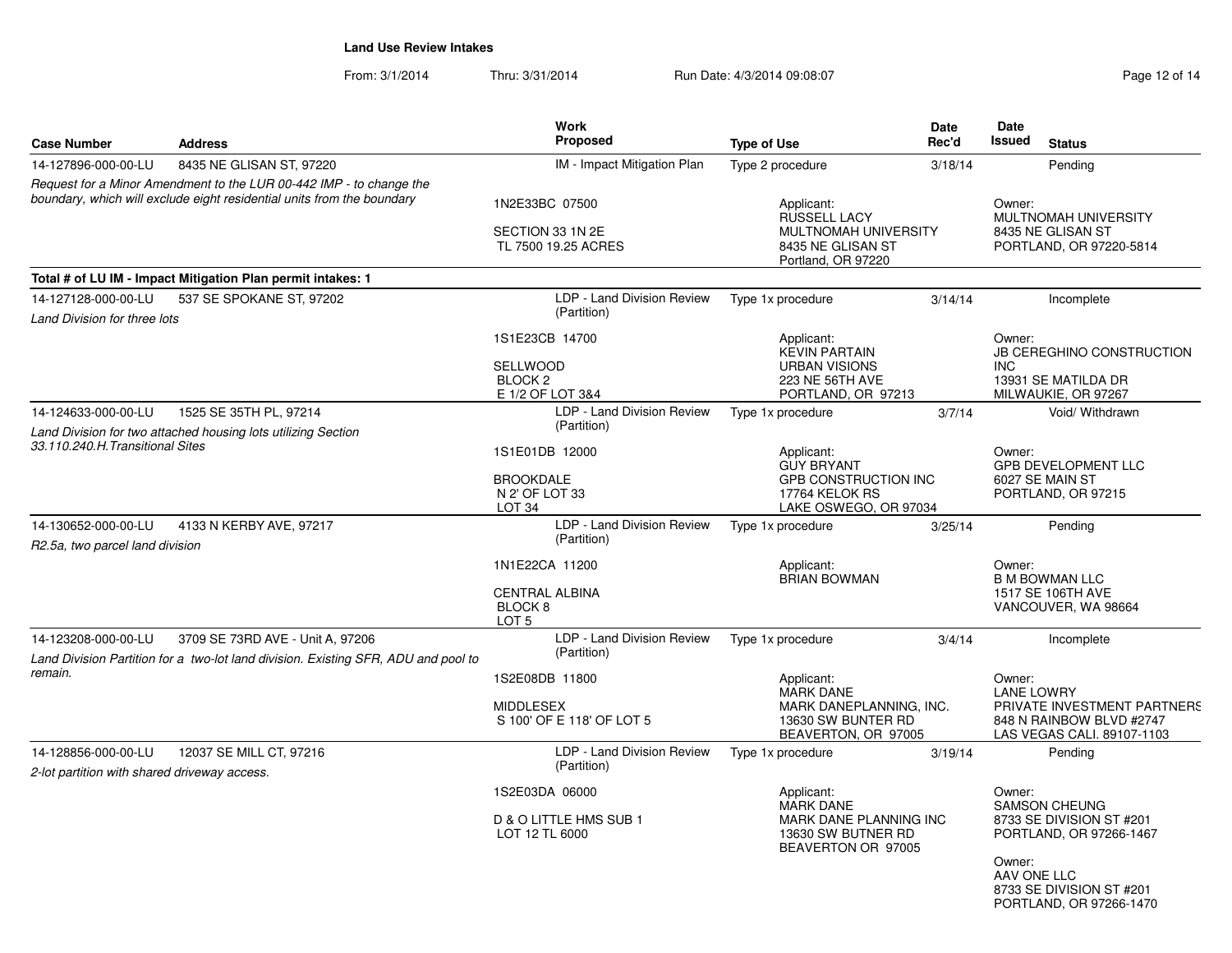From: 3/1/2014Thru: 3/31/2014 Run Date: 4/3/2014 09:08:07 Research 2010 13 of 14

| <b>Case Number</b>                                                                          | <b>Address</b>             | <b>Work</b><br>Proposed                                                                                                   | <b>Type of Use</b>                                                                                    | <b>Date</b><br>Rec'd                                                            | Date<br><b>Issued</b><br><b>Status</b>                                                                                                                       |  |
|---------------------------------------------------------------------------------------------|----------------------------|---------------------------------------------------------------------------------------------------------------------------|-------------------------------------------------------------------------------------------------------|---------------------------------------------------------------------------------|--------------------------------------------------------------------------------------------------------------------------------------------------------------|--|
| 14-125581-000-00-LU<br><b>Three Lot Land Division</b>                                       | 13015 SE SHERMAN ST, 97233 | LDP - Land Division Review<br>(Partition)                                                                                 | Type 1x procedure                                                                                     | 3/11/14                                                                         | Incomplete                                                                                                                                                   |  |
|                                                                                             |                            | 1S2E02CD 02000<br><b>DAGMAR AC</b><br><b>BLOCK7</b><br>E 100' OF W 231' OF S 38.46' OF LOT 5<br>E 100' OF W 231' OF LOT 6 | Applicant:<br><b>KEVIN PARTAIN</b><br><b>URBAN VISIONS</b><br>223 NE 56TH AVE<br>PORTLAND OR 97213    | Owner:<br>PORTLAND REDEVELOPMENT LLC<br>PO BOX 11778<br>PORTLAND, OR 97211-0778 |                                                                                                                                                              |  |
| 14-125577-000-00-LU<br>5034 NE FREMONT ST, 97213                                            |                            | LDP - Land Division Review                                                                                                | Type 1x procedure                                                                                     | 3/11/14                                                                         | Incomplete                                                                                                                                                   |  |
| 2-lot partition at 5034 NE Fremont for proposed Townhouses to be converted to<br>Rowhouses. |                            | (Partition)                                                                                                               |                                                                                                       |                                                                                 |                                                                                                                                                              |  |
|                                                                                             |                            | 1N2E30BA 01900<br><b>ROSE CITY PK</b><br>BLOCK 153<br>E 50' OF LOT 1                                                      | Applicant:<br><b>TODD LASHER</b><br><b>LASHER DESIGN</b><br>5632 N ATLANTIC AVE<br>PORTLAND, OR 97217 |                                                                                 | Owner:<br><b>BEN MAY</b><br>PO BOX 20926<br>PORTLAND, OR 97294-0926                                                                                          |  |
| 14-132516-000-00-LU                                                                         |                            | LDP - Land Division Review                                                                                                | Type 2 procedure                                                                                      | 3/28/14                                                                         | Pending                                                                                                                                                      |  |
| Two Lot Land Division                                                                       |                            | (Partition)                                                                                                               |                                                                                                       |                                                                                 |                                                                                                                                                              |  |
|                                                                                             |                            | 1S1E29BD 05003<br><b>BRUGGER VIEW</b><br>BLOCK <sub>2</sub><br>LOT <sub>8</sub>                                           | Applicant:<br><b>MLADEN BARICEVIC</b><br><b>PO BOX 284</b><br>PORTLAND, OR 97207                      |                                                                                 | Owner:<br><b>MLADEN BARICEVIC</b><br><b>PO BOX 284</b><br>PORTLAND, OR 97207<br>Owner:<br><b>KARMEN BARICEVIC</b><br><b>PO BOX 284</b><br>PORTLAND, OR 97207 |  |
| 14-131974-000-00-LU                                                                         |                            | LDP - Land Division Review                                                                                                | Type 2x procedure                                                                                     | 3/27/14                                                                         | Pending                                                                                                                                                      |  |
| 2-lot partition for one standard lot and one flag lot.                                      |                            | (Partition)                                                                                                               |                                                                                                       |                                                                                 |                                                                                                                                                              |  |
|                                                                                             |                            | 1S1E29BD 05002<br><b>BRUGGER VIEW</b><br>BLOCK <sub>2</sub><br>LOT <sub>7</sub>                                           | Applicant:<br>MLADEN BARICEVIC<br><b>PO BOX 284</b><br>PORTLAND, OR 97207                             |                                                                                 | Owner:<br><b>MLADEN BARICEVIC</b><br><b>PO BOX 284</b><br>PORTLAND, OR 97207                                                                                 |  |
| 14-126713-000-00-LU                                                                         | 1525 SE 35TH PL, 97214     | LDP - Land Division Review                                                                                                | Type 2x procedure                                                                                     | 3/13/14                                                                         | Pending                                                                                                                                                      |  |
| 2-lot Land Division with a Planned Development Review                                       |                            | (Partition)                                                                                                               |                                                                                                       |                                                                                 |                                                                                                                                                              |  |
|                                                                                             |                            | 1S1E01DB 12000                                                                                                            | Applicant:<br>Owner:<br><b>GUY BRYANT</b>                                                             |                                                                                 | GPB DEVELOPMENT LLC                                                                                                                                          |  |
|                                                                                             |                            | <b>BROOKDALE</b>                                                                                                          |                                                                                                       | <b>GPB CONSTRUCTION INC</b><br>6027 SE MAIN ST                                  |                                                                                                                                                              |  |
|                                                                                             |                            | N 2' OF LOT 33<br>LOT <sub>34</sub>                                                                                       | 17764 KELOK RS<br>LAKE OSWEGO, OR 97034                                                               |                                                                                 | PORTLAND, OR 97215                                                                                                                                           |  |

**Total # of LU LDP - Land Division Review (Partition) permit intakes: 10**